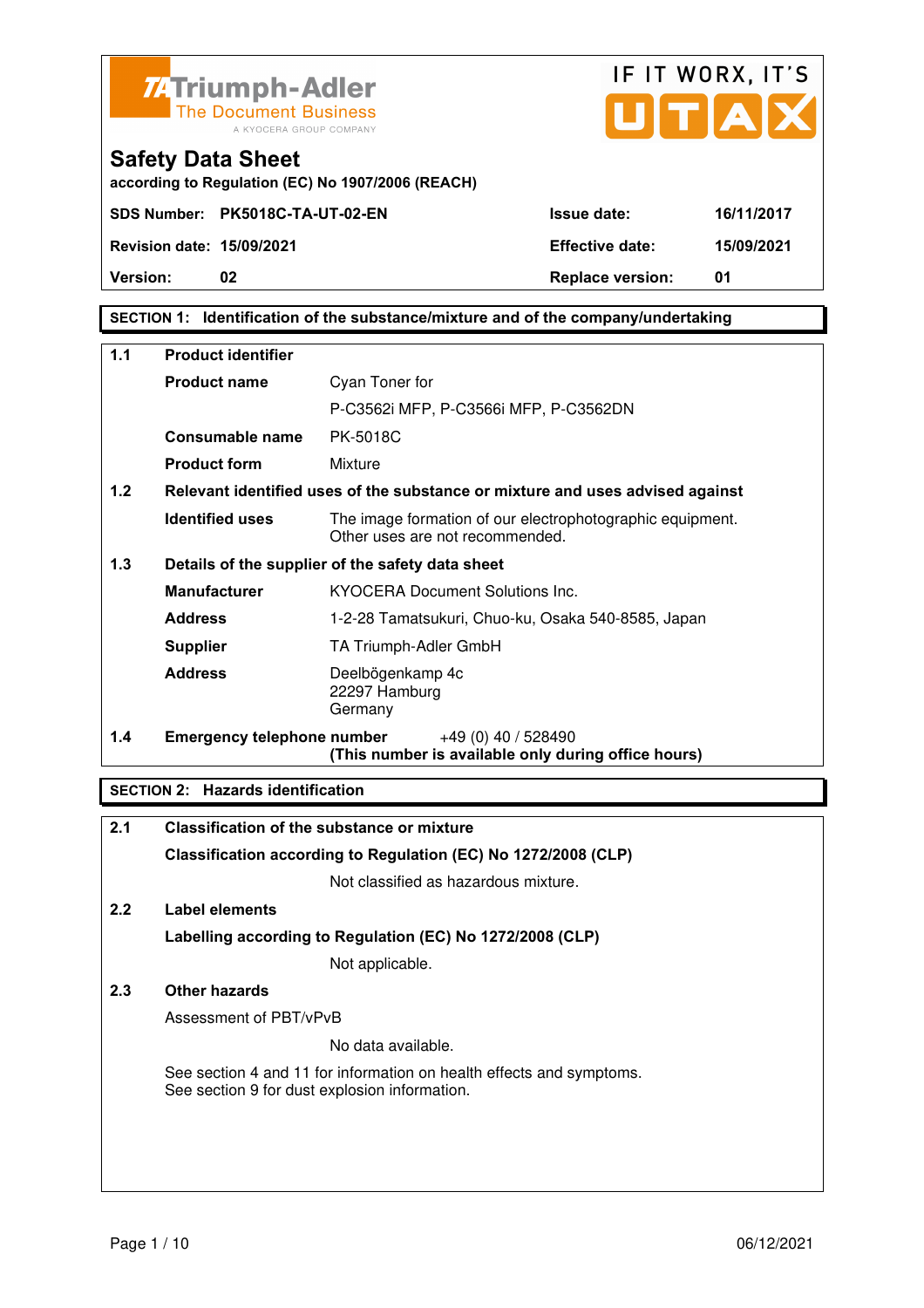| <b>ZATriumph-Adler</b><br>$\mathbf{U}[\mathbf{T} \mathbf{A}]$<br><b>The Document Business</b><br>A KYOCERA GROUP COMPANY<br><b>Safety Data Sheet</b><br>according to Regulation (EC) No 1907/2006 (REACH)<br>SDS Number: PK5018C-TA-UT-02-EN<br><b>Issue date:</b><br>16/11/2017<br><b>Revision date: 15/09/2021</b><br><b>Effective date:</b><br>15/09/2021<br>Version:<br>02<br><b>Replace version:</b><br>01<br><b>SECTION 3: Composition/information on ingredients</b><br>3.2<br><b>Mixtures</b><br>CAS No<br>Chemical name<br>Weight%<br><b>Classification (CLP)</b><br>Polyester resin (2 kinds)<br>confidential<br>75-85<br>Organic pigment<br>confidential<br>$1-5$<br>Amorphous silica<br>7631-86-9<br>$1-5$<br>Titanium dioxide<br>13463-67-7<br>< 1<br>Carc.2(H351)<br>Information of ingredients<br>(1) Substance, which present a health or environmental hazard within the meaning of CLP: |  |  |
|-----------------------------------------------------------------------------------------------------------------------------------------------------------------------------------------------------------------------------------------------------------------------------------------------------------------------------------------------------------------------------------------------------------------------------------------------------------------------------------------------------------------------------------------------------------------------------------------------------------------------------------------------------------------------------------------------------------------------------------------------------------------------------------------------------------------------------------------------------------------------------------------------------------|--|--|
|                                                                                                                                                                                                                                                                                                                                                                                                                                                                                                                                                                                                                                                                                                                                                                                                                                                                                                           |  |  |
|                                                                                                                                                                                                                                                                                                                                                                                                                                                                                                                                                                                                                                                                                                                                                                                                                                                                                                           |  |  |
|                                                                                                                                                                                                                                                                                                                                                                                                                                                                                                                                                                                                                                                                                                                                                                                                                                                                                                           |  |  |
|                                                                                                                                                                                                                                                                                                                                                                                                                                                                                                                                                                                                                                                                                                                                                                                                                                                                                                           |  |  |
|                                                                                                                                                                                                                                                                                                                                                                                                                                                                                                                                                                                                                                                                                                                                                                                                                                                                                                           |  |  |
|                                                                                                                                                                                                                                                                                                                                                                                                                                                                                                                                                                                                                                                                                                                                                                                                                                                                                                           |  |  |
|                                                                                                                                                                                                                                                                                                                                                                                                                                                                                                                                                                                                                                                                                                                                                                                                                                                                                                           |  |  |
|                                                                                                                                                                                                                                                                                                                                                                                                                                                                                                                                                                                                                                                                                                                                                                                                                                                                                                           |  |  |
|                                                                                                                                                                                                                                                                                                                                                                                                                                                                                                                                                                                                                                                                                                                                                                                                                                                                                                           |  |  |
|                                                                                                                                                                                                                                                                                                                                                                                                                                                                                                                                                                                                                                                                                                                                                                                                                                                                                                           |  |  |
|                                                                                                                                                                                                                                                                                                                                                                                                                                                                                                                                                                                                                                                                                                                                                                                                                                                                                                           |  |  |
|                                                                                                                                                                                                                                                                                                                                                                                                                                                                                                                                                                                                                                                                                                                                                                                                                                                                                                           |  |  |
| Titanium dioxide.                                                                                                                                                                                                                                                                                                                                                                                                                                                                                                                                                                                                                                                                                                                                                                                                                                                                                         |  |  |
| (2) Substance, which are assigned Community workplace exposure limits:                                                                                                                                                                                                                                                                                                                                                                                                                                                                                                                                                                                                                                                                                                                                                                                                                                    |  |  |
| None.                                                                                                                                                                                                                                                                                                                                                                                                                                                                                                                                                                                                                                                                                                                                                                                                                                                                                                     |  |  |
| (3) Substance, which are PBT or vPvB in accordance with the criteria set out in Annex XIII of<br>REACH:                                                                                                                                                                                                                                                                                                                                                                                                                                                                                                                                                                                                                                                                                                                                                                                                   |  |  |
| None.                                                                                                                                                                                                                                                                                                                                                                                                                                                                                                                                                                                                                                                                                                                                                                                                                                                                                                     |  |  |
| (4) Substance, which are included in the list established in accordance with Article 59(1) of<br>REACH (SVHC):                                                                                                                                                                                                                                                                                                                                                                                                                                                                                                                                                                                                                                                                                                                                                                                            |  |  |
| None.                                                                                                                                                                                                                                                                                                                                                                                                                                                                                                                                                                                                                                                                                                                                                                                                                                                                                                     |  |  |
| See section 16 for the full text of the H statements declared above.                                                                                                                                                                                                                                                                                                                                                                                                                                                                                                                                                                                                                                                                                                                                                                                                                                      |  |  |
| <b>SECTION 4: First aid measures</b>                                                                                                                                                                                                                                                                                                                                                                                                                                                                                                                                                                                                                                                                                                                                                                                                                                                                      |  |  |
| 4.1<br><b>Description of first aid measures</b>                                                                                                                                                                                                                                                                                                                                                                                                                                                                                                                                                                                                                                                                                                                                                                                                                                                           |  |  |
| Inhalation:<br>Remove from exposure to fresh air and gargle with plenty of water.<br>Consult a doctor in case of such symptoms as coughing.                                                                                                                                                                                                                                                                                                                                                                                                                                                                                                                                                                                                                                                                                                                                                               |  |  |
| Skin contact: Wash with soap and water.                                                                                                                                                                                                                                                                                                                                                                                                                                                                                                                                                                                                                                                                                                                                                                                                                                                                   |  |  |
| Eye contact:<br>Flush with water immediately and see a doctor if irritating.                                                                                                                                                                                                                                                                                                                                                                                                                                                                                                                                                                                                                                                                                                                                                                                                                              |  |  |
| Ingestion:<br>Rinse out the mouth. Drink one or two glasses of water to dilute.                                                                                                                                                                                                                                                                                                                                                                                                                                                                                                                                                                                                                                                                                                                                                                                                                           |  |  |
| Seek medical treatment if necessary.                                                                                                                                                                                                                                                                                                                                                                                                                                                                                                                                                                                                                                                                                                                                                                                                                                                                      |  |  |
|                                                                                                                                                                                                                                                                                                                                                                                                                                                                                                                                                                                                                                                                                                                                                                                                                                                                                                           |  |  |
|                                                                                                                                                                                                                                                                                                                                                                                                                                                                                                                                                                                                                                                                                                                                                                                                                                                                                                           |  |  |
|                                                                                                                                                                                                                                                                                                                                                                                                                                                                                                                                                                                                                                                                                                                                                                                                                                                                                                           |  |  |
|                                                                                                                                                                                                                                                                                                                                                                                                                                                                                                                                                                                                                                                                                                                                                                                                                                                                                                           |  |  |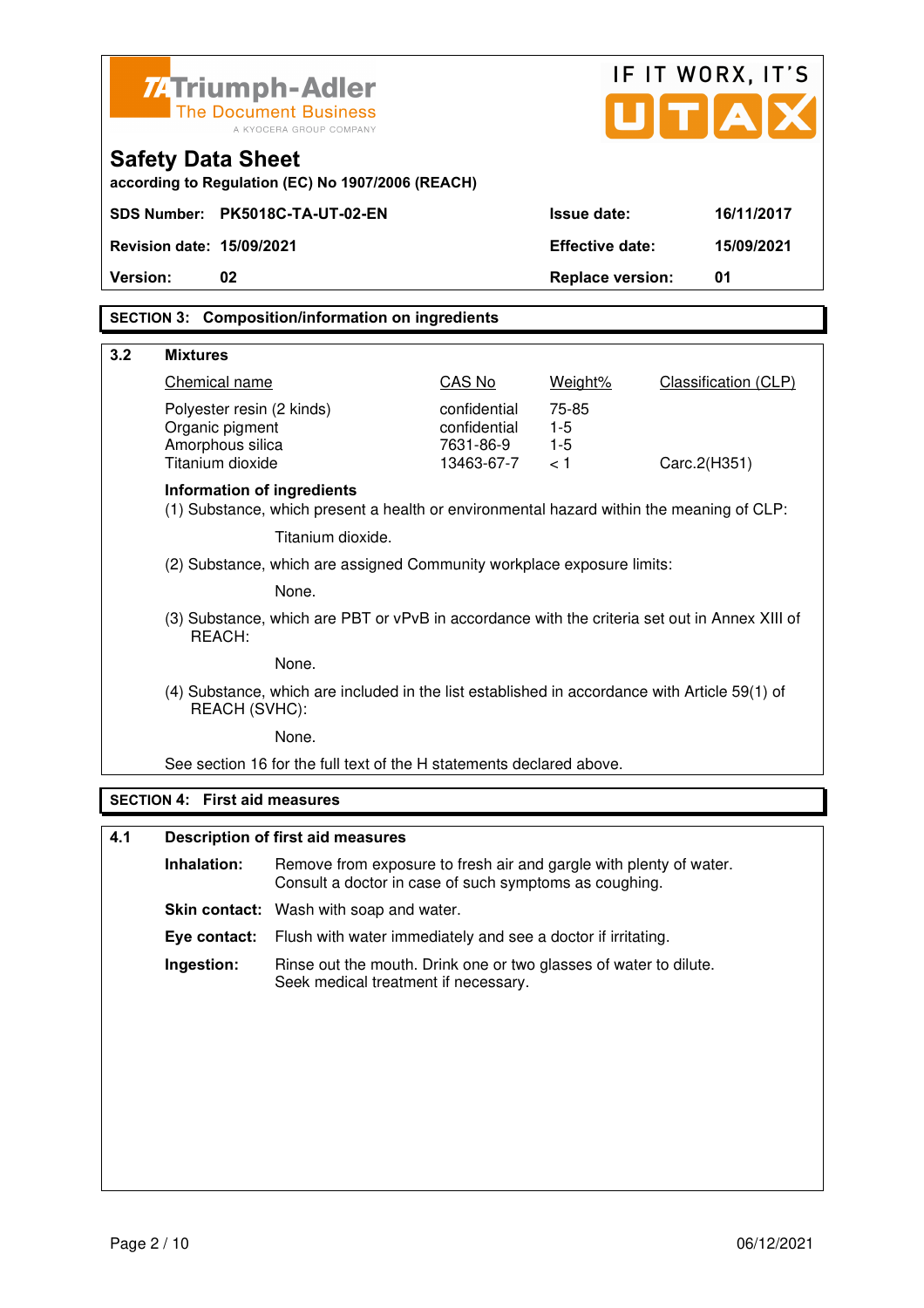



**according to Regulation (EC) No 1907/2006 (REACH)**

|                                  | SDS Number: PK5018C-TA-UT-02-EN | <b>Issue date:</b>      | 16/11/2017 |
|----------------------------------|---------------------------------|-------------------------|------------|
| <b>Revision date: 15/09/2021</b> |                                 | <b>Effective date:</b>  | 15/09/2021 |
| <b>Version:</b>                  | 02                              | <b>Replace version:</b> | 01         |

# **4.2 Most important symptoms and effects, both acute and delayed**  Potential health effects and symptoms **Inhalation:** Prolonged inhalation of excessive dusts may cause lung damage. Use of this product as intended does not result in prolonged inhalation of excessive toner dusts. **Skin contact:** Unlikely to cause skin irritation. **Eye contact:** May cause transient eye irritation.

**Ingestion:** Use of this product as intended does not result in ingestion.

# **4.3 Indication of any immediate medical attention and special treatment needed**

No additional information available.

## **SECTION 5: Firefighting measures**

## **5.1 Extinguishing media**

Suitable extinguishing media

Water spray, foam, powder,  $CO<sub>2</sub>$  or dry chemical

Unsuitable extinguishing media

None specified.

## **5.2 Special hazards arising from the substance or mixture**

Hazardous combustion products: Carbon dioxide, Carbon monoxide

## **5.3 Advice for firefighters**

Fire-fighting procedures

 Pay attention not to blow away dust. Drain water off around and decrease the atmosphere temperature to extinguish the fire.

## **Protection equipment for firefighters**

None specified.

## **SECTION 6: Accidental release measures**

## **6.1 Personal precautions, protective equipment and emergency procedures**

 Avoid inhalation, ingestion, eye and skin contact in case of accidental release. Avoid formation of dust. Provide adequate ventilation.

## **6.2 Environmental precautions**

Do not allow to enter into surface water or drains.

## **6.3 Methods and material for containment and cleaning up**

Gather the released powder not to blow away and wipe up with a wet cloth.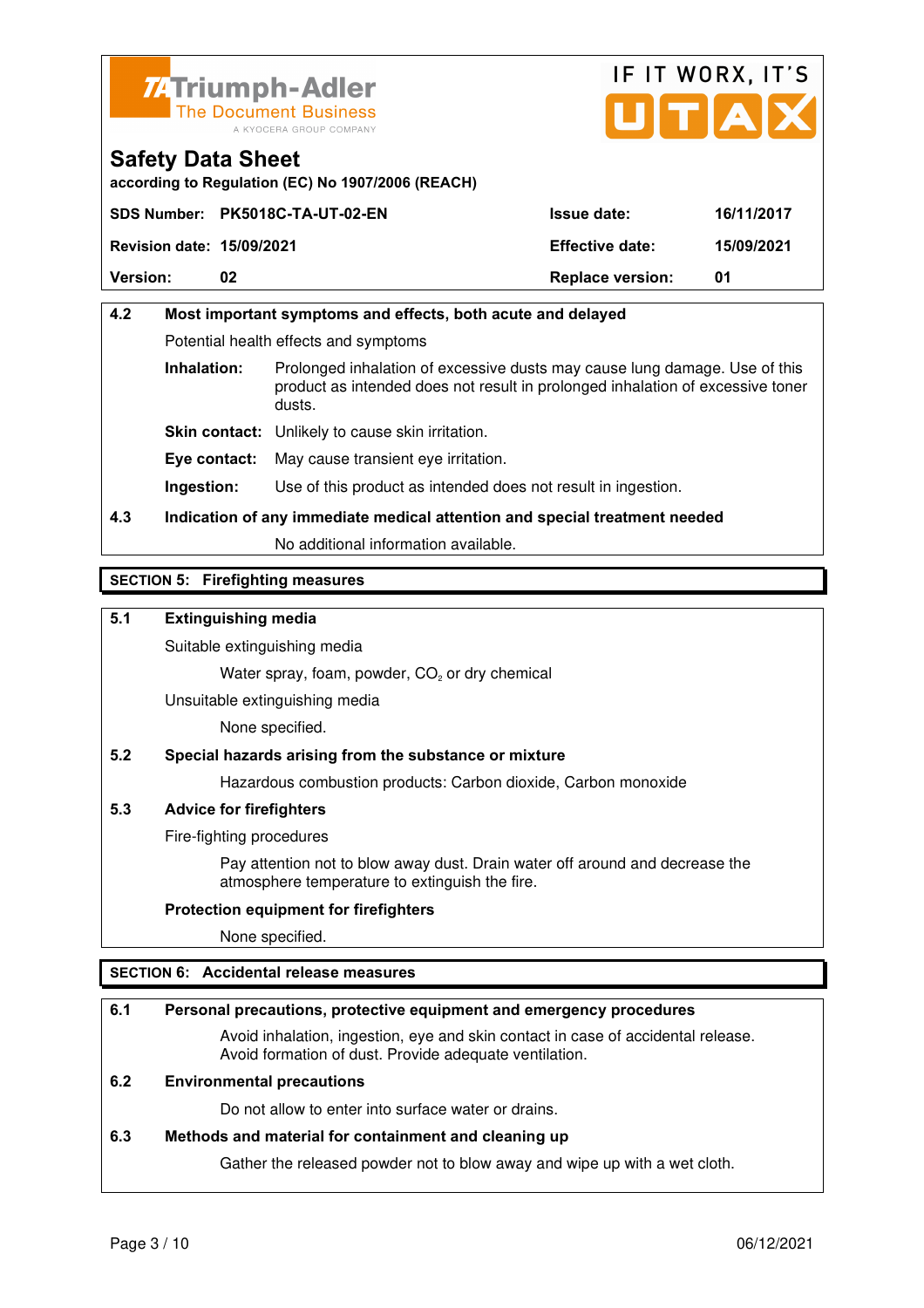



**according to Regulation (EC) No 1907/2006 (REACH)**

## **SDS Number: PK5018C-TA-UT-02-EN Issue date: 16/11/2017**

**Revision date: 15/09/2021 Effective date: 15/09/2021** 

**Version:** 02 **Replace version:** 01

## **6.4 Reference to other sections**

See section 13 for disposal information.

## **SECTION 7: Handling and storage**

#### **7.1 Precautions for safe handling**

 Do not attempt to force open or destroy the toner container or unit. See installation guide of this product.

#### **7.2 Conditions for safe storage, including any incompatibilities**

Keep the toner container or unit tightly closed and store in a cool, dry and dark place. Keep away from fire. Keep out of the reach of children.

#### **7.3 Specific end use(s)**

No additional information available.

#### **SECTION 8: Exposure controls/personal protection**

## **8.1 Control parameters**

(Reference data)

#### **US ACGIH Threshold Limit Values (TWA)**

**Particles: 10 mg/m<sup>3</sup> (Inhalable particles) 3 mg/m<sup>3</sup> (Respirable particles)** Titanium dioxide:10 mg/m³

#### **US OSHA PEL (TWA)**

Particles: 15 mg/m<sup>3</sup> (Total dust) 5 mg/m<sup>3</sup> (Respirable fraction) Amorphous silica:  $80 \text{ mg/m}^3/\% \text{SiO}_2$ Titanium dioxide: 15 mg/m<sup>3</sup> (Total dust)

#### **EU-Occupational exposure limits: Directive (EC) 2000/39, (EC) 2006/15 and (EU) 2009/161**

Not listed.

#### **8.2 Exposure controls**

#### **Appropriate engineering controls**

 Special ventilator is not required under normal intended use. Use in a well-ventilated area.

#### **Personal protective equipment**

 Respiratory protection, eye protection, hand protection, skin and body protection are not required under normal intended use.

#### **Environmental exposure controls**

No additional information available.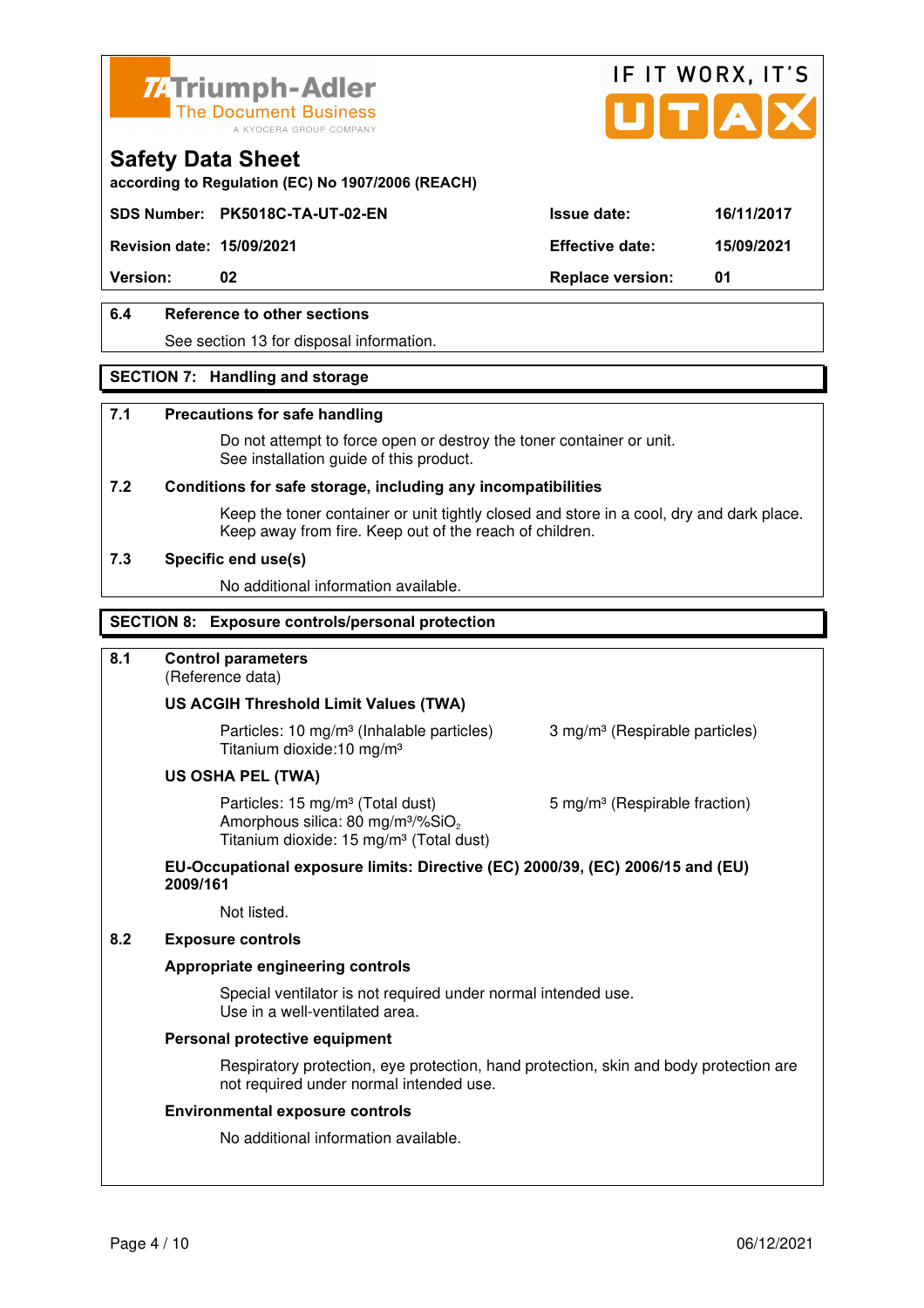



## **Safety Data Sheet according to Regulation (EC) No 1907/2006 (REACH)**

### **SECTION 9: Physical and chemical properties**

| 9.1<br>Information on basic physical and chemical properties |                            |
|--------------------------------------------------------------|----------------------------|
| Appearance                                                   |                            |
| Physical state                                               | Solid (fine powder)        |
| Colour                                                       | Cyan                       |
| Odour                                                        | Odourless                  |
| Odour threshold                                              | No data available.         |
| pH                                                           | No data available.         |
| Melting point [°C]                                           | 100-120 (Toner)            |
| Boiling point                                                | No data available.         |
| Flash point                                                  | No data available.         |
| Evaporation rate                                             | No data available.         |
| Flammability (solid, gas)                                    | No data available.         |
| Upper flammability or explosive limit                        | No data available.         |
| Lower flammability or explosive limit                        | No data available.         |
| Vapour pressure                                              | No data available.         |
| Vapour density                                               | No data available.         |
| Relative density [g/cm <sup>3</sup> ]                        | 1.2-1.4 (Toner)            |
| Solubility (ies)                                             | Almost insoluble in water. |
| Partition coefficient: n-octanol/water                       | No data available.         |
| Auto-ignition temperature                                    | No data available.         |
| Decomposition temperature                                    | No data available.         |
| Viscosity                                                    | No data available.         |
| <b>Explosive properties</b>                                  | No data available.         |
| Oxidizing properties                                         | No data available.         |

## **9.2 Other information**

Dust explosion properties

 Dust explosion is improbable under normal intended use. Experimental explosiveness of toner is classified into the same rank such kind of powder as flour, dry milk and resin powder according to the pressure rising speed.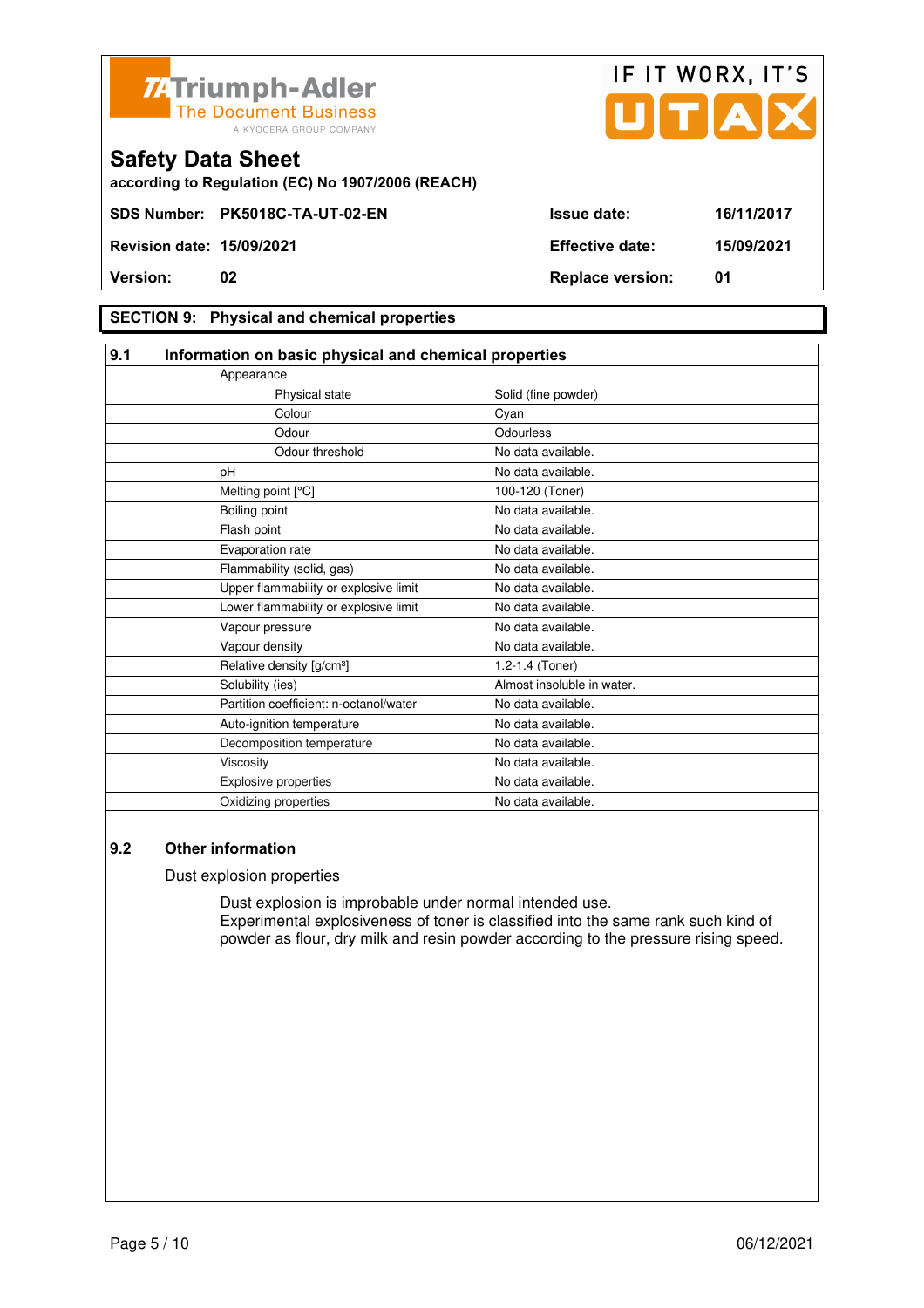



**Version:** 02 **Replace version:** 01

## **SECTION 10: Stability and reactivity**

#### **10.1 Reactivity**

No data available.

## **10.2 Chemical stability**

This product is stable under normal conditions of use and storage.

## **10.3 Possibility of hazardous reactions**

Hazardous reactions will not occur.

## **10.4 Conditions to avoid**

None specified.

#### **10.5 Incompatible materials**

None specified.

#### **10.6 Hazardous decomposition products**

Hazardous decomposition products are not to be produced.

# **SECTION 11: Toxicological information**

| 11.1 | Information on toxicological effects                                           |                                                                              |
|------|--------------------------------------------------------------------------------|------------------------------------------------------------------------------|
|      | Based on available data, the classification criteria listed below are not met. |                                                                              |
|      | <b>Acute toxicity</b>                                                          |                                                                              |
|      | Oral $(LD_{50})$                                                               | $>$ 2000 mg/kg (rat)* (Toner)                                                |
|      | Dermal $(LD_{50})$                                                             | No data available (Toner).                                                   |
|      |                                                                                | Inhalation $(LC_{50}(4hr))$ > 5.0 mg/l (rat) <sup>*</sup> (Toner)            |
|      | <b>Skin corrosion/irritation</b>                                               |                                                                              |
|      | Acute skin irritation                                                          | Non-irritant (rabbit)* (Toner)                                               |
|      | Serious eye damage/irritation                                                  |                                                                              |
|      | Acute eye irritation                                                           | Minimal irritant (rabbit)* (Toner)                                           |
|      | Respiratory or skin sensitization                                              |                                                                              |
|      | Skin sensitization                                                             | Non-sensitising (mouse)* (Toner)                                             |
|      | <b>Germ cell mutagenicity</b>                                                  |                                                                              |
|      |                                                                                | Ames test is negative. (Toner)<br>*(based on test result of similar product) |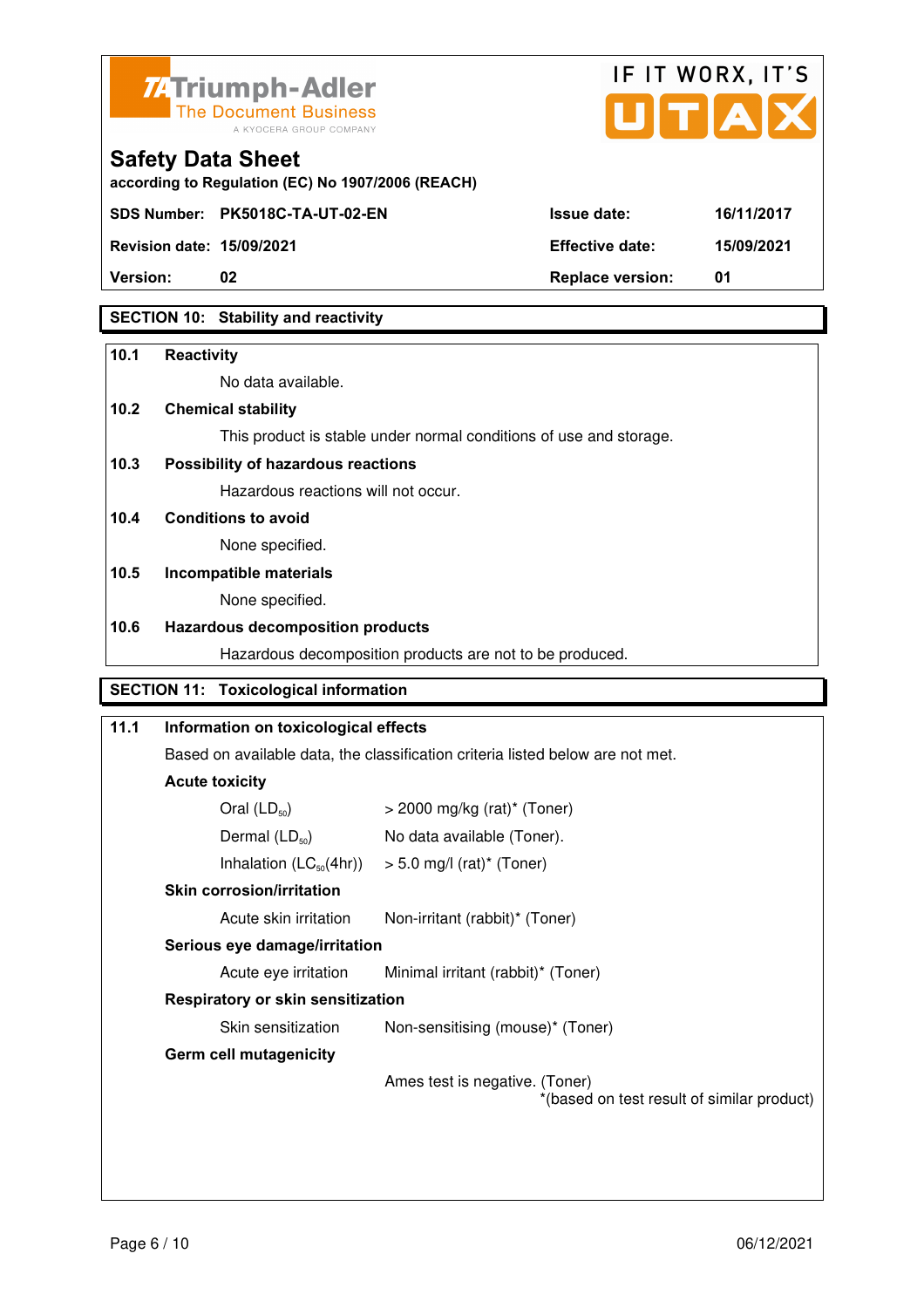

| <b>Version:</b>                                                                    | 02                                                | <b>Replace version:</b> | 01         |
|------------------------------------------------------------------------------------|---------------------------------------------------|-------------------------|------------|
| <b>Revision date: 15/09/2021</b>                                                   |                                                   | <b>Effective date:</b>  | 15/09/2021 |
|                                                                                    | SDS Number: PK5018C-TA-UT-02-EN                   | <b>Issue date:</b>      | 16/11/2017 |
| <b>Safety Data Sheet</b>                                                           | according to Regulation (EC) No 1907/2006 (REACH) |                         |            |
| <b>74 Triumph-Adler</b><br><b>The Document Business</b><br>A KYOCERA GROUP COMPANY |                                                   |                         | UTAX       |

IF IT WORX IT'S

## **11.1 Information of ingredients:**

No mutagen according to MAK, TRGS905 und (EC) No 1272/2008 Annex VI.

#### **Carcinogenicity**

#### **Information of ingredients:**

 No carcinogen or potential carcinogen (except Titanium dioxide) according to IARC, Japan Association on Industrial Health, ACGIH, EPA, OSHA, NTP, MAK, California Proposition 65, TRGS 905 and (EC) No 1272/2008 Annex VI.

 The IARC re-evaluated Titanium dioxide as a Group 2B carcinogen (possibly carcinogenic to humans) as the result of inhalation exposure test in rats. But, oral/skin test does not show carcinogenicity (2). In the animal chronic inhalation studies for Titanium dioxide, the lung tumour was observed only in rats. It is estimated that this is attributed to the overload of rat´s lung clearance mechanism (overload phenomenon) (3). The inhalation of excessive Titanium dioxide does not occur in normal use of this product. Also, epidemiological studies to date have not revealed any evidence of the relation between occupational exposure to Titanium dioxide and respiratory tract diseases.

#### **Reproductive toxicity**

#### **Information of ingredients:**

 No reproductive toxicant according to MAK, California Proposition 65, TRGS 905 und (EC) No 1272/2008 Annex VI.

| <b>STOT-single exposure</b> | No data available. |
|-----------------------------|--------------------|
|-----------------------------|--------------------|

**STOT-repeated exposure** No data available.

**Aspiration hazard** No data available.

#### **Chronic effects**

 In a study in rats by chronic inhalation exposure to a typical toner, a mild to moderate degree of lung fibrosis was observed in 92% of the rats in the high concentration (16 mg/m<sup>3</sup>) exposure group, and a minimal to mild degree of fibrosis was noted in 22% of the animal in the middle  $(4mg/m<sup>3</sup>)$  exposure group (1). But no pulmonary change was reported in the lowest  $(1ma/m<sup>3</sup>)$  exposure group, the most relevant level to potential human exposures.

**Other information** No data available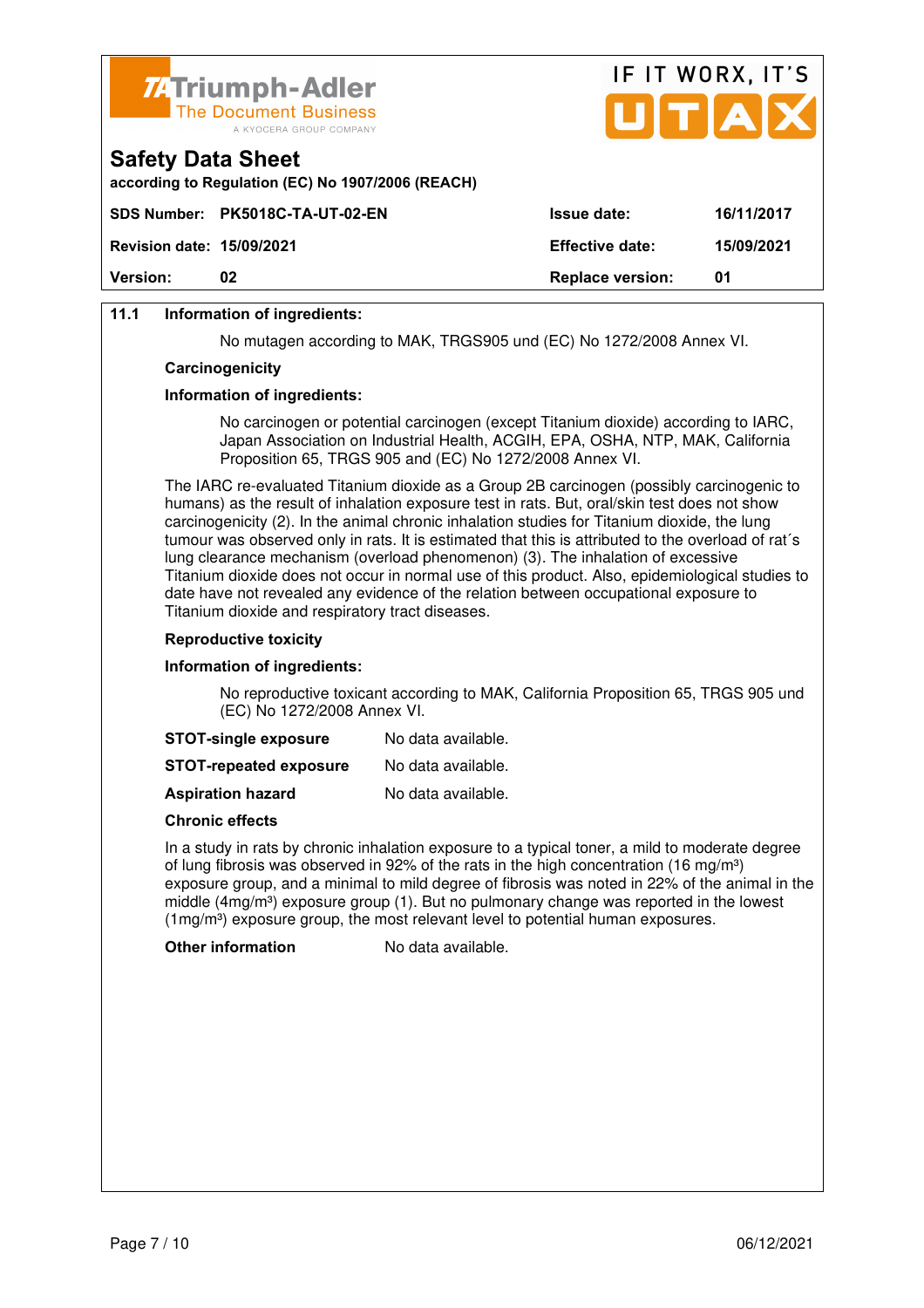

| <b>74 Triumph-Adler</b><br>The Document Business<br>A KYOCERA GROUP COMPANY   |                        | IF IT WORX, IT'S<br>UTAX |
|-------------------------------------------------------------------------------|------------------------|--------------------------|
| <b>Safety Data Sheet</b><br>according to Regulation (EC) No 1907/2006 (REACH) |                        |                          |
| SDS Number: PK5018C-TA-UT-02-EN                                               | <b>Issue date:</b>     | 16/11/2017               |
| <b>Revision date: 15/09/2021</b>                                              | <b>Effective date:</b> | 15/09/2021               |

**Version: 02 Replace version: 01** 

## **SECTION 12: Ecological information**

#### **12.1 Toxicity**

No data available.

#### **12.2 Persistence and degradability**

No data available.

**12.3 Bio accumulative potential** 

No data available.

#### **12.4 Mobility in soil**

No data available.

## **12.5 Results of PBT and vPvB assessment**

No data available.

#### **12.6 Other adverse effects**

No additional information available.

## **SECTION 13: Disposal considerations**

## **13.1 Waste treatment methods**

 Do not attempt to incinerate the toner container or unit and the waste toner yourself. Dangerous sparks may cause burn. Any disposal practice should be done under conditions which meet local, state and federal laws and regulations relating to waste (contact local or state environmental agency for specific rules).

## **SECTION 14: Transport information**

#### **14.1 UN-number**

None.

**14.2 UN Proper shipping name** 

None.

**14.3 Transport hazard class(es)** 

None.

## **14.4 Packing group**

None.

#### **14.5 Environmental hazards**

None.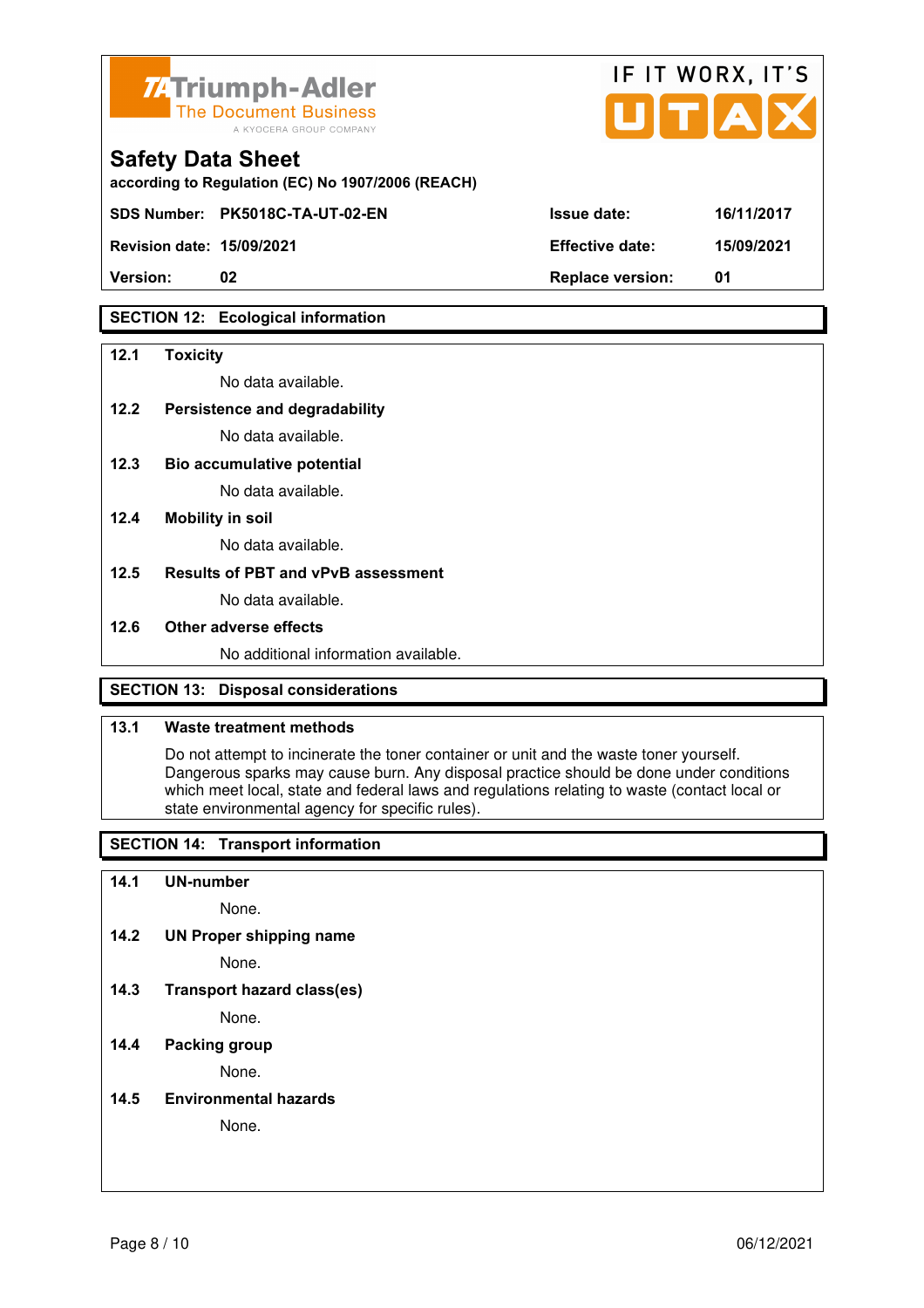



**according to Regulation (EC) No 1907/2006 (REACH)**

|                                  | SDS Number: PK5018C-TA-UT-02-EN | <b>Issue date:</b>      | 16/11/2017 |
|----------------------------------|---------------------------------|-------------------------|------------|
| <b>Revision date: 15/09/2021</b> |                                 | <b>Effective date:</b>  | 15/09/2021 |
| <b>Version:</b>                  | 02                              | <b>Replace version:</b> | -01        |
|                                  |                                 |                         |            |

## **14.6 Special precautions for user**

No additional information available.

# **14.7 Transport in bulk according to Annex II of MARPOL73/78 and the IBC Code** Not applicable.

## **SECTION 15: Regulatory information**

## **15.1 Safety, health and environmental regulations/legislation specific for the substance or mixture**

#### **EU-regulations**

Regulation (EC) No 1005/2009 (on substances that deplete the ozone layer, Annex I and II): Not listed.

Regulation (EU) 2019/1021 (on persistent organic pollutants, Annex I as amended):

Not listed.

 Regulation (EU) No 649 /2012 (concerning the export and import of dangerous chemicals, Annex I and V as amended):

Not listed.

 Regulation (EC) No 1907/2006 REACH Annex XVII as amended (Restrictions on use): Not listed.

Regulation (EC) No 1907/2006 REACH Annex XIV as amended (Authorizations):

Not listed.

#### **US-regulations**

All ingredients in this product comply with order under TSCA.

#### **Canada regulations**

 This product is not a WHMIS-controlled product, since we consider it as a manufactured article.

#### **15.2 Chemical Safety Assessment**

No data available.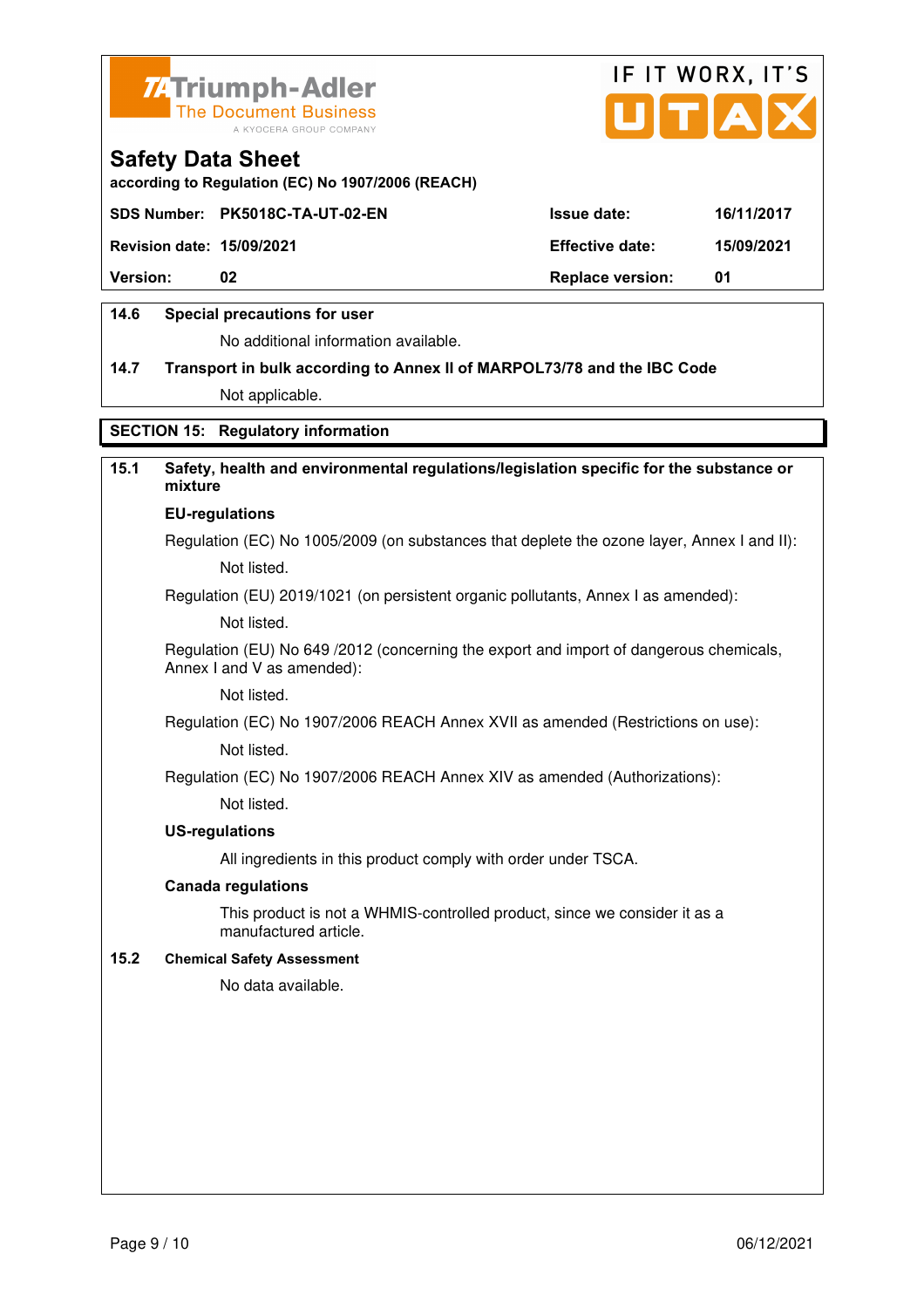| <b>74 Triumph-Adler</b><br><b>The Document Business</b><br>A KYOCERA GROUP COMPANY                                                                                                                                                                                               |                         | IF IT WORX, IT'S<br>UTAX |
|----------------------------------------------------------------------------------------------------------------------------------------------------------------------------------------------------------------------------------------------------------------------------------|-------------------------|--------------------------|
| <b>Safety Data Sheet</b><br>according to Regulation (EC) No 1907/2006 (REACH)                                                                                                                                                                                                    |                         |                          |
| <b>PK5018C-TA-UT-02-EN</b><br><b>SDS Number:</b>                                                                                                                                                                                                                                 | <b>Issue date:</b>      | 16/11/2017               |
| <b>Revision date: 15/09/2021</b>                                                                                                                                                                                                                                                 | <b>Effective date:</b>  | 15/09/2021               |
| Version:<br>02                                                                                                                                                                                                                                                                   | <b>Replace version:</b> | 01                       |
|                                                                                                                                                                                                                                                                                  |                         |                          |
| <b>SECTION 16: Other information</b>                                                                                                                                                                                                                                             |                         |                          |
| To the best of our knowledge, the information contained herein is accurate. However, we<br>cannot assume any liability whatsoever for the accuracy or completeness of the information<br>contained herein. The contents and format of this SDS are in accordance with Regulation |                         |                          |

(EC) No 1907/2006, Annex II as amended by Regulation (EU) 2015/830 with respect to SDSs.

Revision information: Section 3

Full text of H statements under sections 3: H351: Suspected of causing cancer (inhalation)

**Abbreviations and acronyms** 

| <b>ACGIH</b>    | American Conference of Governmental Industrial Hygienists<br>2016 TLVs and BEIs (Threshold Limit Values for Chemical Substances and Physical Agents and Biological |
|-----------------|--------------------------------------------------------------------------------------------------------------------------------------------------------------------|
|                 | Exposure Indices)                                                                                                                                                  |
| <b>CAS</b>      | <b>Chemical Abstracts Service</b>                                                                                                                                  |
| <b>CLP</b>      | Regulation (EC) No 1272/2008 on classification, labelling and packaging of substances and mixtures                                                                 |
| <b>DFG</b>      | Deutsche Forschungsgemeinschaft                                                                                                                                    |
| <b>EPA</b>      | Environmental Protection Agency (Integrated Risk Information System) (US)                                                                                          |
| <b>IARC</b>     | International Agency for Research on Cancer (IARC Monographs on the Evaluations of Carcinogenic Risks<br>to Humans)                                                |
| MAK             | Maximale Arbeitsplatzkonzentration der Deutschen Forschungsgesellschaft (2011)                                                                                     |
| <b>NTP</b>      | National Toxicology Program (Report on Carcinogens) (US)                                                                                                           |
| <b>OSHA</b>     | Occupational Safety and Health Administration (29 CFR Part 1910 Subpart Z)                                                                                         |
| <b>PBT</b>      | Persistent, Bioaccumulative and Toxic                                                                                                                              |
| <b>PEL</b>      | Permissible Exposure Limits                                                                                                                                        |
| Proposition 65  | California, Safe Drinking Water and Toxic Enforcement Act of 1986                                                                                                  |
| <b>REACH</b>    | Regulation (EC) No 1907/2006 concerning the Registration, Evaluation, Authorization and Restriction of                                                             |
|                 | Chemicals                                                                                                                                                          |
| <b>STOT</b>     | Specific target organ toxicity                                                                                                                                     |
| <b>SVHC</b>     | Substances of Very High Concern                                                                                                                                    |
| <b>TRGS 905</b> | Technische Regeln für Gefahrstoffe (Deutschland)                                                                                                                   |
| <b>TSCA</b>     | Toxic Substances Control Act (US)                                                                                                                                  |
| TWA             | <b>Time Weighted Average</b>                                                                                                                                       |
| UN.             | <b>United Nations</b>                                                                                                                                              |
| vPvB            | very Persistent and very Bioaccumulative                                                                                                                           |
| <b>WHMIS</b>    | Workplace Hazardous Materials Information System (Canada)                                                                                                          |

#### **Key literature references and sources for data**

(1) Pulmonary Response to Toner upon Chronic Inhalation Exposure in Rats, H. Muhle et al., Fundamental and Applied Toxicology 17.280-299 (1991) Lung Clearance and Retention of Toner, Utilizing a Tracer Technique, during Chronic Inhalation Exposure in Rats, B. Bellmann, Fundamental and Applied Toxicology 17.300-313 (1991)

(2) IARC Monograph on the Evaluation of the Carcinogenic Risk of Chemicals to Humans, Vol. 93

(3) NIOSH CURRENT INTELLIGENCE BULLETIN "Evaluation of Health Hazard and Recommendation for Occupational Exposure to Titanium Dioxide DRAFT"

(4) The contents are in accordance with Material Safety Data Sheet "PK5018C-TA-UT-02-EN"; 15/09/2021 of the KYOCERA Document Solutions Inc., 1-2-28 Tamatsukuri, Chuo-ku, Osaka 540-8585, Japan.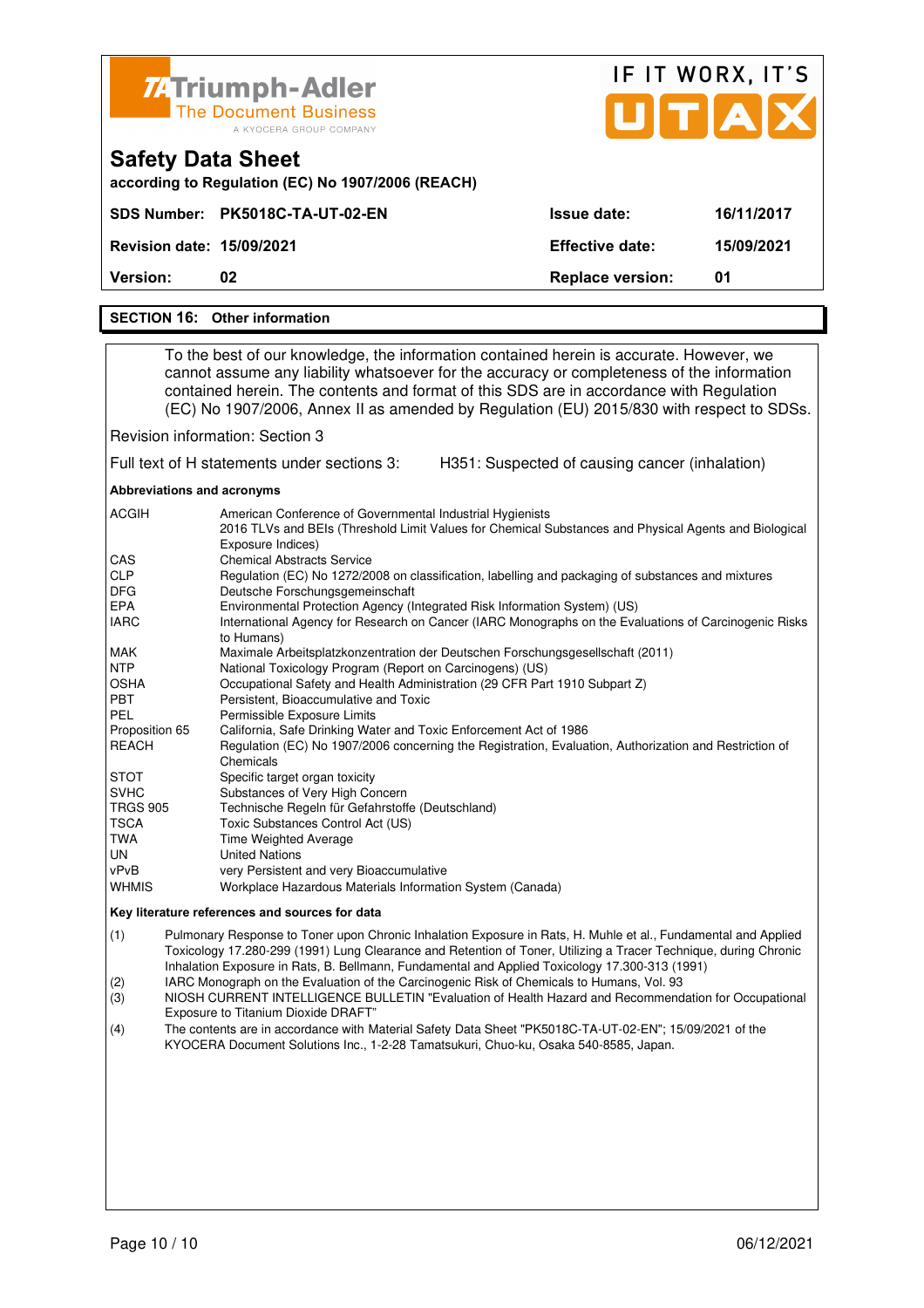



**according to Regulation (EC) No 1907/2006 (REACH)**

## **SECTION 1: Identification of the substance/mixture and of the company/undertaking**

| 1.1 | <b>Product identifier</b>         |                                                                                              |  |  |
|-----|-----------------------------------|----------------------------------------------------------------------------------------------|--|--|
|     | <b>Product name</b>               | <b>Black Toner for</b>                                                                       |  |  |
|     |                                   | P-C3562i MFP, P--C3566i MFP, P-C3562DN                                                       |  |  |
|     | Consumable name                   | PK-5018K                                                                                     |  |  |
|     | <b>Product form</b>               | Mixture                                                                                      |  |  |
| 1.2 |                                   | Relevant identified uses of the substance or mixture and uses advised against                |  |  |
|     | <b>Identified uses</b>            | The image formation of our electrophotographic equipment.<br>Other uses are not recommended. |  |  |
| 1.3 |                                   | Details of the supplier of the safety data sheet                                             |  |  |
|     | <b>Manufacturer</b>               | <b>KYOCERA Document Solutions Inc.</b>                                                       |  |  |
|     | <b>Address</b>                    | 1-2-28 Tamatsukuri, Chuo-ku, Osaka 540-8585, Japan                                           |  |  |
|     | <b>Supplier</b>                   | TA Triumph-Adler GmbH                                                                        |  |  |
|     | <b>Address</b>                    | Deelbögenkamp 4c<br>22297 Hamburg<br>Germany                                                 |  |  |
| 1.4 | <b>Emergency telephone number</b> | $+49(0)$ 40 / 528490<br>(This number is available only during office hours)                  |  |  |

## **SECTION 2: Hazards identification**

| 2.1 | <b>Classification of the substance or mixture</b>                                                                     |
|-----|-----------------------------------------------------------------------------------------------------------------------|
|     | Classification according to Regulation (EC) No 1272/2008 (CLP)                                                        |
|     | Not classified as hazardous mixture.                                                                                  |
| 2.2 | Label elements                                                                                                        |
|     | Labelling according to Regulation (EC) No 1272/2008 (CLP)                                                             |
|     | Not applicable.                                                                                                       |
| 2.3 | Other hazards                                                                                                         |
|     | Assessment of PBT/vPvB                                                                                                |
|     | No data available.                                                                                                    |
|     | See section 4 and 11 for information on health effects and symptoms.<br>See section 9 for dust explosion information. |
|     |                                                                                                                       |
|     |                                                                                                                       |
|     |                                                                                                                       |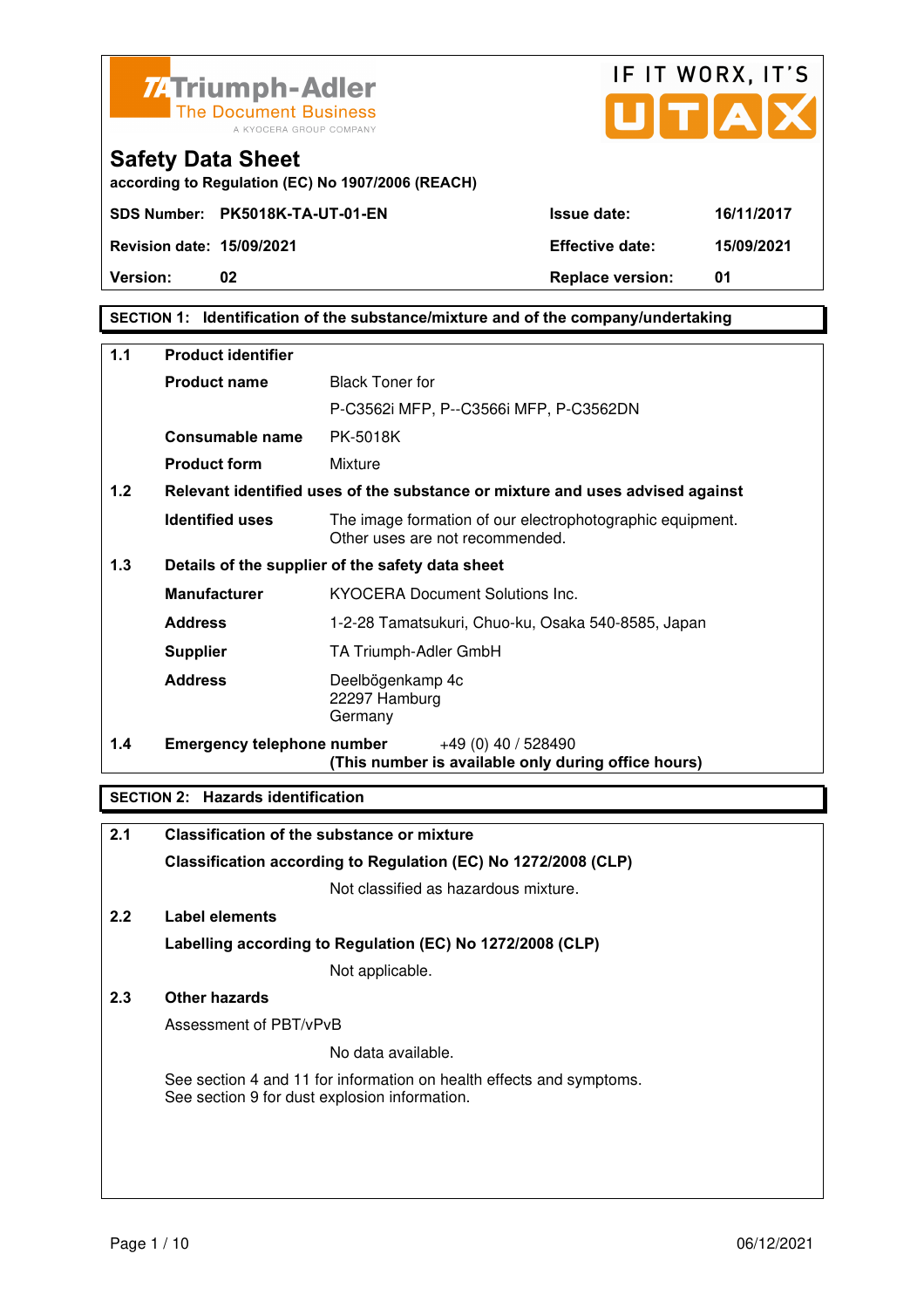|          | IF IT WORX, IT'S<br>Z-Triumph-Adler                                                                     |                                                                                                                              |                                                              |                         |                             |  |
|----------|---------------------------------------------------------------------------------------------------------|------------------------------------------------------------------------------------------------------------------------------|--------------------------------------------------------------|-------------------------|-----------------------------|--|
|          | <b>The Document Business</b><br>A KYOCERA GROUP COMPANY                                                 |                                                                                                                              |                                                              |                         | UTA                         |  |
|          | <b>Safety Data Sheet</b><br>according to Regulation (EC) No 1907/2006 (REACH)                           |                                                                                                                              |                                                              |                         |                             |  |
|          |                                                                                                         | SDS Number: PK5018K-TA-UT-01-EN                                                                                              |                                                              | <b>Issue date:</b>      | 16/11/2017                  |  |
|          | <b>Revision date: 15/09/2021</b>                                                                        |                                                                                                                              |                                                              | <b>Effective date:</b>  | 15/09/2021                  |  |
| Version: | 02                                                                                                      |                                                                                                                              |                                                              | <b>Replace version:</b> | 01                          |  |
|          |                                                                                                         | <b>SECTION 3: Composition/information on ingredients</b>                                                                     |                                                              |                         |                             |  |
| 3.2      | <b>Mixtures</b>                                                                                         |                                                                                                                              |                                                              |                         |                             |  |
|          | Chemical name                                                                                           |                                                                                                                              | CAS No                                                       | Weight%                 | <b>Classification (CLP)</b> |  |
|          | Polyester resin                                                                                         |                                                                                                                              | confidential                                                 | 70-80                   |                             |  |
|          | Carbon Black<br>Styrene acrylate copolymer                                                              |                                                                                                                              | 1333-86-4<br>confidential                                    | $5 - 10$<br>$1-5$       |                             |  |
|          | Amorphous silica                                                                                        |                                                                                                                              | 7631-86-9                                                    | $1-5$                   |                             |  |
|          | Titanium dioxide                                                                                        |                                                                                                                              | 13463-67-7                                                   | < 1                     | Carc.2(H351)                |  |
|          | <b>Information of ingredients</b>                                                                       | (1) Substance, which present a health or environmental hazard within the meaning of CLP:                                     |                                                              |                         |                             |  |
|          |                                                                                                         | Titanium dioxide.                                                                                                            |                                                              |                         |                             |  |
|          |                                                                                                         | (2) Substance, which are assigned Community workplace exposure limits:                                                       |                                                              |                         |                             |  |
|          |                                                                                                         | None.                                                                                                                        |                                                              |                         |                             |  |
|          | (3) Substance, which are PBT or vPvB in accordance with the criteria set out in Annex XIII of<br>REACH: |                                                                                                                              |                                                              |                         |                             |  |
|          |                                                                                                         | None.                                                                                                                        |                                                              |                         |                             |  |
|          | REACH (SVHC):                                                                                           | (4) Substance, which are included in the list established in accordance with Article 59(1) of                                |                                                              |                         |                             |  |
|          |                                                                                                         | None.                                                                                                                        |                                                              |                         |                             |  |
|          |                                                                                                         | See section 16 for the full text of the H statements declared above.                                                         |                                                              |                         |                             |  |
|          | <b>SECTION 4: First aid measures</b>                                                                    |                                                                                                                              |                                                              |                         |                             |  |
| 4.1      |                                                                                                         | <b>Description of first aid measures</b>                                                                                     |                                                              |                         |                             |  |
|          | Inhalation:                                                                                             | Remove from exposure to fresh air and gargle with plenty of water.<br>Consult a doctor in case of such symptoms as coughing. |                                                              |                         |                             |  |
|          |                                                                                                         |                                                                                                                              | Skin contact: Wash with soap and water.                      |                         |                             |  |
|          | Eye contact:                                                                                            |                                                                                                                              | Flush with water immediately and see a doctor if irritating. |                         |                             |  |
|          | Ingestion:                                                                                              | Rinse out the mouth. Drink one or two glasses of water to dilute.<br>Seek medical treatment if necessary.                    |                                                              |                         |                             |  |
|          |                                                                                                         |                                                                                                                              |                                                              |                         |                             |  |
|          |                                                                                                         |                                                                                                                              |                                                              |                         |                             |  |
|          |                                                                                                         |                                                                                                                              |                                                              |                         |                             |  |
|          |                                                                                                         |                                                                                                                              |                                                              |                         |                             |  |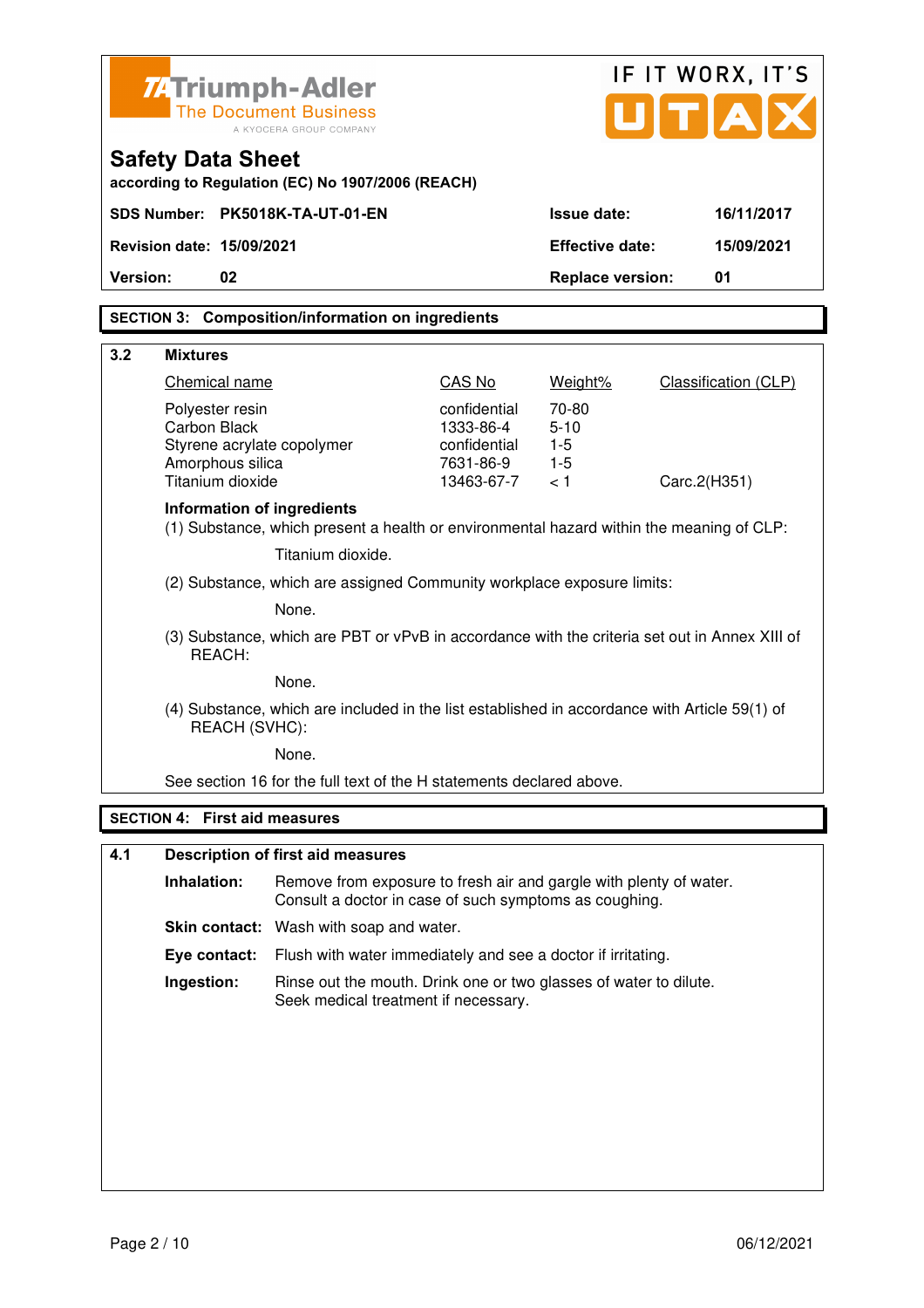



**according to Regulation (EC) No 1907/2006 (REACH)**

|    | <b>Issue date:</b>                                                  | 16/11/2017 |
|----|---------------------------------------------------------------------|------------|
|    | <b>Effective date:</b>                                              | 15/09/2021 |
| 02 | <b>Replace version:</b>                                             | 01         |
|    | SDS Number: PK5018K-TA-UT-01-EN<br><b>Revision date: 15/09/2021</b> |            |

# **4.2 Most important symptoms and effects, both acute and delayed**  Potential health effects and symptoms **Inhalation:** Prolonged inhalation of excessive dusts may cause lung damage. Use of this product as intended does not result in prolonged inhalation of excessive toner dusts. **Skin contact:** Unlikely to cause skin irritation. **Eye contact:** May cause transient eye irritation.

**Ingestion:** Use of this product as intended does not result in ingestion.

# **4.3 Indication of any immediate medical attention and special treatment needed**

No additional information available.

## **SECTION 5: Firefighting measures**

## **5.1 Extinguishing media**

Suitable extinguishing media

Water spray, foam, powder,  $CO<sub>2</sub>$  or dry chemical

Unsuitable extinguishing media

None specified.

## **5.2 Special hazards arising from the substance or mixture**

Hazardous combustion products: Carbon dioxide, Carbon monoxide

## **5.3 Advice for firefighters**

Fire-fighting procedures

 Pay attention not to blow away dust. Drain water off around and decrease the atmosphere temperature to extinguish the fire.

## **Protection equipment for firefighters**

None specified.

## **SECTION 6: Accidental release measures**

## **6.1 Personal precautions, protective equipment and emergency procedures**

 Avoid inhalation, ingestion, eye and skin contact in case of accidental release. Avoid formation of dust. Provide adequate ventilation.

## **6.2 Environmental precautions**

Do not allow to enter into surface water or drains.

## **6.3 Methods and material for containment and cleaning up**

Gather the released powder not to blow away and wipe up with a wet cloth.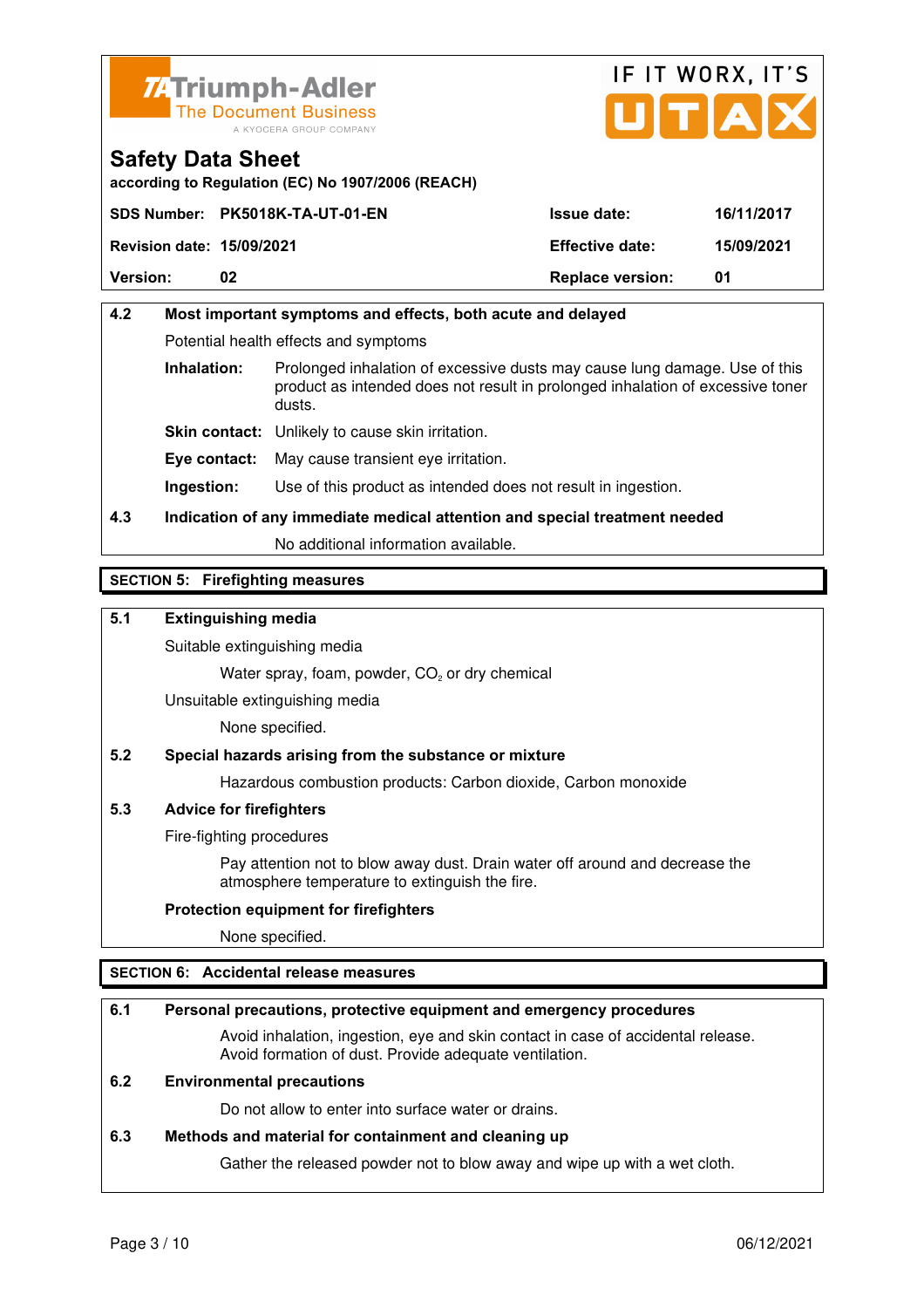



**according to Regulation (EC) No 1907/2006 (REACH)**

## **SDS Number: PK5018K-TA-UT-01-EN Issue date: 16/11/2017**

**Revision date: 15/09/2021 Effective date: 15/09/2021** 

**Version:** 02 **Replace version:** 01

## **6.4 Reference to other sections**

See section 13 for disposal information.

## **SECTION 7: Handling and storage**

#### **7.1 Precautions for safe handling**

 Do not attempt to force open or destroy the toner container or unit. See installation guide of this product.

#### **7.2 Conditions for safe storage, including any incompatibilities**

Keep the toner container or unit tightly closed and store in a cool, dry and dark place. Keep away from fire. Keep out of the reach of children.

#### **7.3 Specific end use(s)**

No additional information available.

#### **SECTION 8: Exposure controls/personal protection**

## **8.1 Control parameters**

(Reference data)

## **US ACGIH Threshold Limit Values (TWA)**

Particles: 10 mg/m<sup>3</sup> (Inhalable particles) 3 mg/m<sup>3</sup> (Respirable particles) Carbon Black: 3 mg/m³ (Inhalable fraction) Titanium dioxide: 10 mg/m³

### **US OSHA PEL (TWA)**

Particles: 15 mg/m<sup>3</sup> (Total dust) 5 mg/m<sup>3</sup> (Respirable fraction) Carbon Black: 3.5 mg/m³ Amorphous silica:  $80 \text{ mg/m}^3/\% \text{SiO}_2$ Titanium dioxide: 15 mg/m<sup>3</sup> (Total dust)

# **EU Occupational exposure limits: Directive (EC) 2000/39, (EC) 2006/15 and (EU) 2009/161**

Not listed.

#### **8.2 Exposure controls**

## **Appropriate engineering controls**

 Special ventilator is not required under normal intended use. Use in a well-ventilated area.

#### **Personal protective equipment**

 Respiratory protection, eye protection, hand protection, skin and body protection are not required under normal intended use.

#### **Environmental exposure controls**

No additional information available.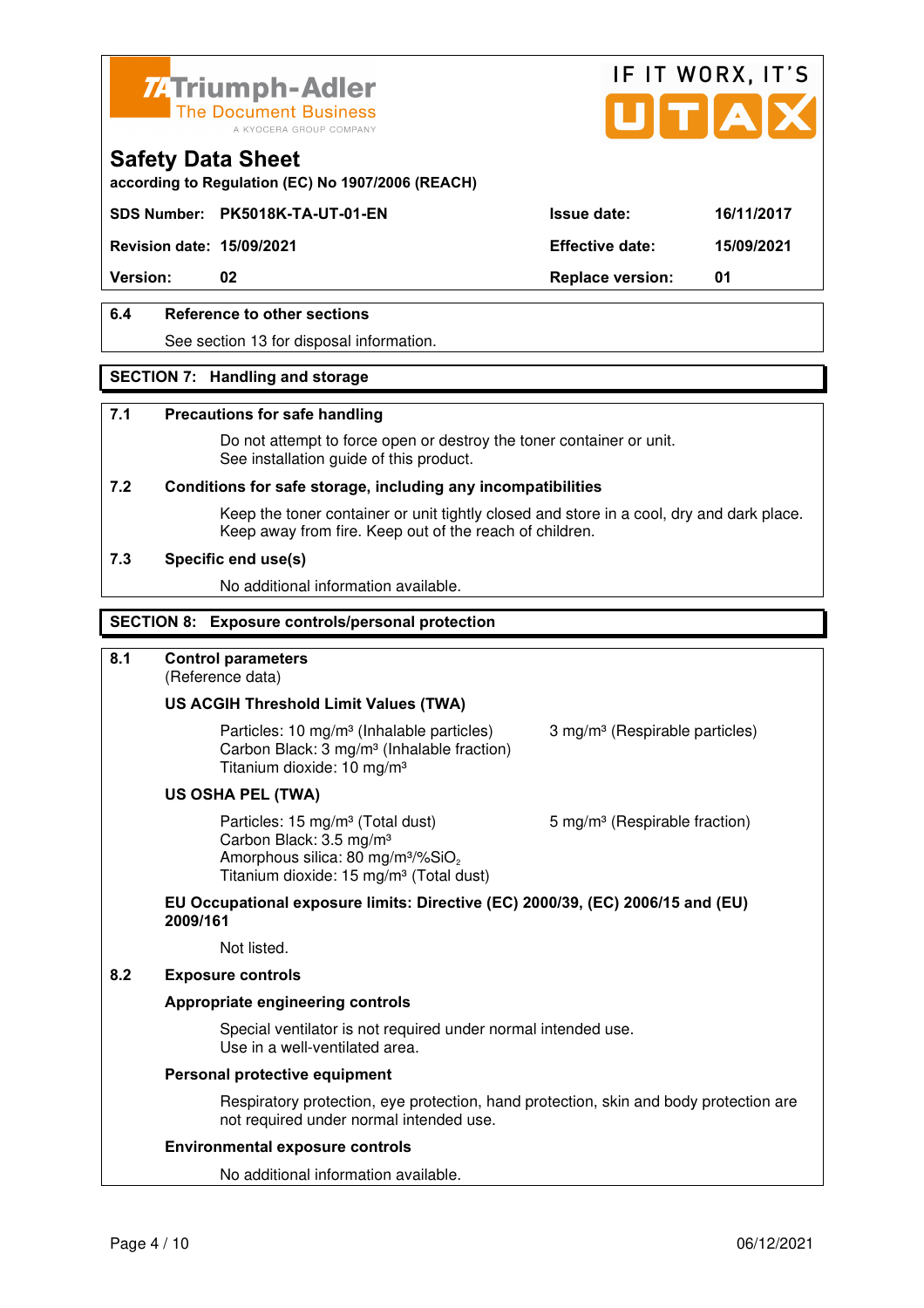



# **SECTION 9: Physical and chemical properties**

| 9.1 | Information on basic physical and chemical properties |                            |  |
|-----|-------------------------------------------------------|----------------------------|--|
|     | Appearance                                            |                            |  |
|     | Physical state                                        | Solid (fine powder)        |  |
|     | Colour                                                | <b>Black</b>               |  |
|     | Odour                                                 | Odourless                  |  |
|     | Odour threshold                                       | No data available.         |  |
|     | pH                                                    | No data available.         |  |
|     | Melting point [°C]                                    | 100-120 (Toner)            |  |
|     | Boiling point                                         | No data available.         |  |
|     | Flash point                                           | No data available.         |  |
|     | Evaporation rate                                      | No data available.         |  |
|     | Flammability (solid, gas)                             | No data available.         |  |
|     | Upper flammability or explosive limit                 | No data available.         |  |
|     | Lower flammability or explosive limit                 | No data available.         |  |
|     | Vapour pressure                                       | No data available.         |  |
|     | Vapour density                                        | No data available.         |  |
|     | Relative density [g/cm <sup>3</sup> ]                 | 1.2-1.4 (Toner)            |  |
|     | Solubility (ies)                                      | Almost insoluble in water. |  |
|     | Partition coefficient: n-octanol/water                | No data available.         |  |
|     | Auto-ignition temperature                             | No data available.         |  |
|     | Decomposition temperature                             | No data available.         |  |
|     | Viscosity                                             | No data available.         |  |
|     | <b>Explosive properties</b>                           | No data available.         |  |
|     | Oxidizing properties                                  | No data available.         |  |

## **9.2 Other information**

Dust explosion properties

 Dust explosion is improbable under normal intended use. Experimental explosiveness of toner is classified into the same rank such kind of powder as flour, dry milk and resin powder according to the pressure rising speed.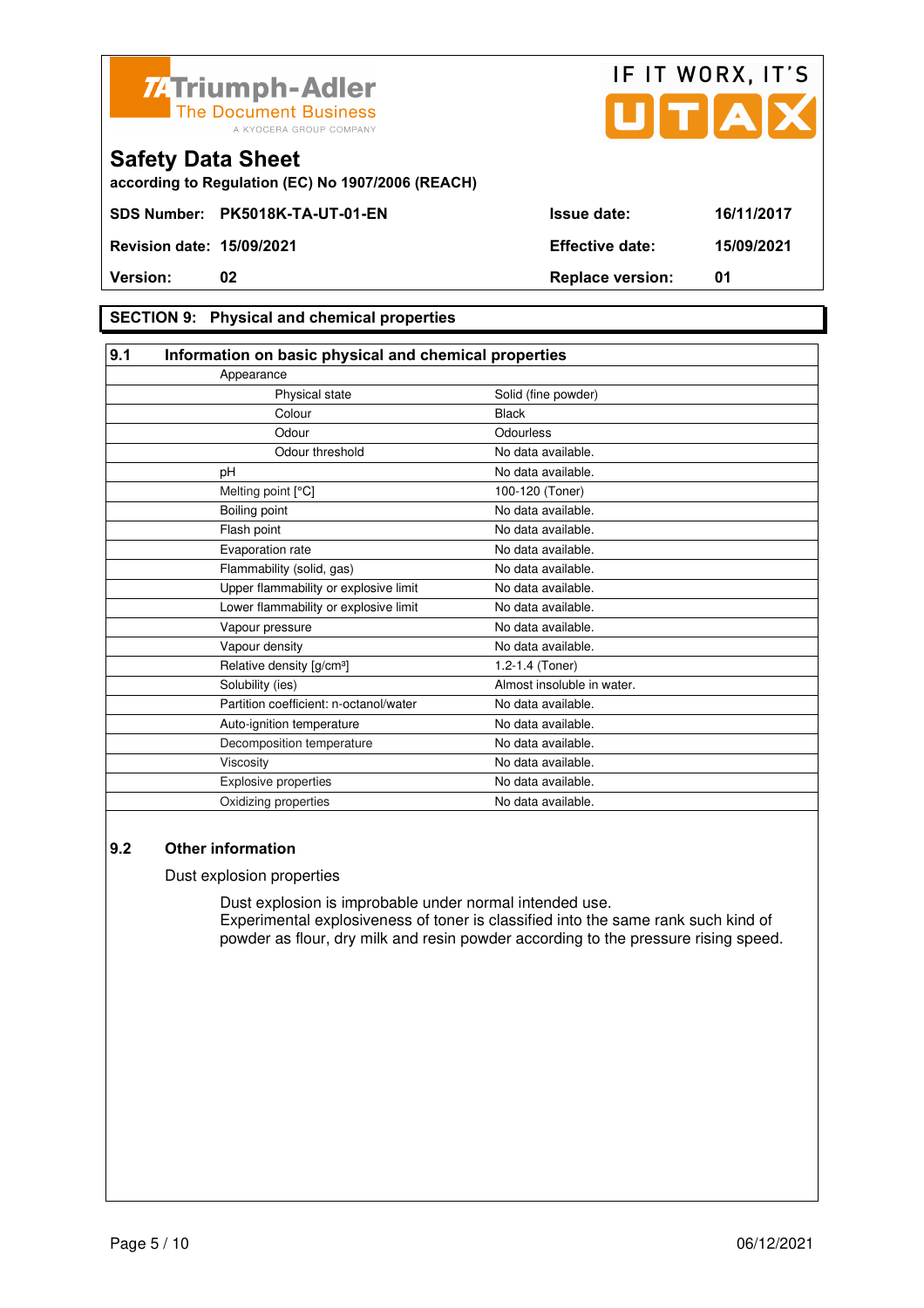



**Version:** 02 **Replace version:** 01

## **SECTION 10: Stability and reactivity**

#### **10.1 Reactivity**

No data available.

## **10.2 Chemical stability**

This product is stable under normal conditions of use and storage.

## **10.3 Possibility of hazardous reactions**

Hazardous reactions will not occur.

## **10.4 Conditions to avoid**

None specified.

#### **10.5 Incompatible materials**

None specified.

## **10.6 Hazardous decomposition products**

Hazardous decomposition products are not to be produced.

# **SECTION 11: Toxicological information**

| 11.1               | Information on toxicological effects                                           |                                                                              |  |
|--------------------|--------------------------------------------------------------------------------|------------------------------------------------------------------------------|--|
|                    | Based on available data, the classification criteria listed below are not met. |                                                                              |  |
|                    | <b>Acute toxicity</b>                                                          |                                                                              |  |
|                    | Oral $(LD_{50})$                                                               | $>$ 2000 mg/kg (rat)* (Toner)                                                |  |
|                    | Dermal $(LD_{50})$                                                             | No data available (Toner).                                                   |  |
|                    |                                                                                | Inhalation $(LC_{50}(4hr))$ > 5.0 mg/l (rat) <sup>*</sup> (Toner)            |  |
|                    | <b>Skin corrosion/irritation</b>                                               |                                                                              |  |
|                    | Acute skin irritation                                                          | Non-irritant (rabbit)* (Toner)                                               |  |
|                    | Serious eye damage/irritation                                                  |                                                                              |  |
|                    | Acute eye irritation                                                           | Minimal irritant (rabbit)* (Toner)                                           |  |
|                    | <b>Respiratory or skin sensitization</b>                                       |                                                                              |  |
| Skin sensitization |                                                                                | Non-sensitising (mouse)* (Toner)                                             |  |
|                    | <b>Germ cell mutagenicity</b>                                                  |                                                                              |  |
|                    |                                                                                | Ames test is negative (Toner).<br>*(based on test result of similar product) |  |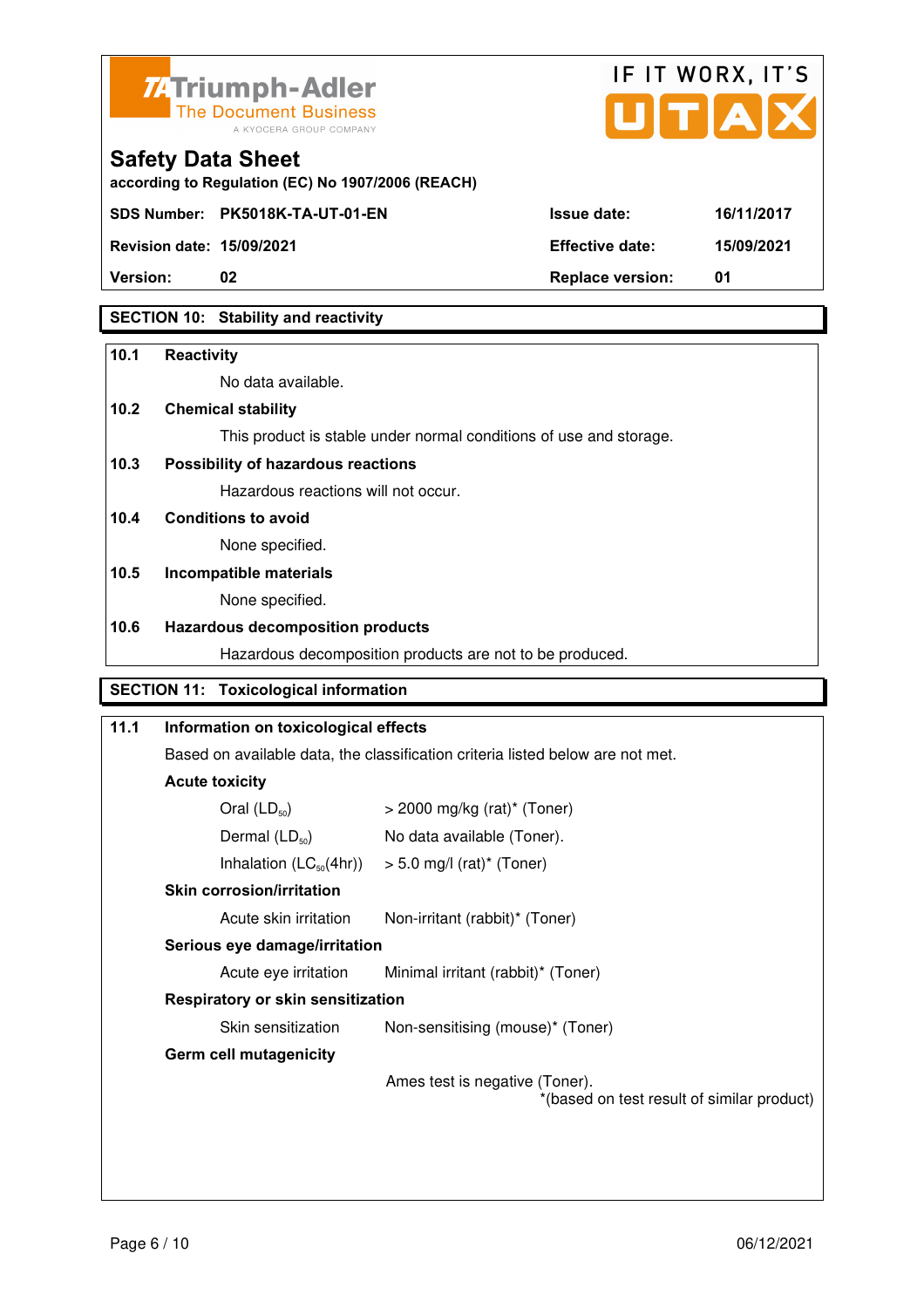

|                                                                               | UTAX                          |
|-------------------------------------------------------------------------------|-------------------------------|
| <b>Safety Data Sheet</b><br>according to Regulation (EC) No 1907/2006 (REACH) |                               |
| SDS Number: PK5018K-TA-UT-01-EN<br><b>Issue date:</b>                         | 16/11/2017                    |
| <b>Effective date:</b><br><b>Revision date: 15/09/2021</b>                    | 15/09/2021                    |
| Version:<br>02                                                                | <b>Replace version:</b><br>01 |

IF IT WORY IT'S

## **11.1 Information of ingredients:**

No mutagen according to MAK, TRGS905 und (EC) No 1272/2008 Annex VI.

#### **Carcinogenicity**

#### **Information of ingredients:**

 No carcinogen or potential carcinogen (except Titanium dioxide and Carbon Black) according to IARC, Japan Association on Industrial Health, ACGIH, EPA, OSHA, NTP, MAK, California Proposition 65, TRGS 905 and (EC) No 1272/2008 Annex VI.

 The IARC re-evaluated Titanium dioxide and Carbon Black as a Group 2B carcinogen (possibly carcinogenic to humans) as the result of inhalation exposure test in rats. But, oral/skin test does not show carcinogenicity (2). The evaluation of Carbon Black is based upon the development of lung tumours in rat receiving chronic inhalation exposures to free Carbon Black at level that induce particle overload of the lung. The studies performed in animal models other than rats have not demonstrated an association between Carbon Black and lung tumours. Moreover, a two years cancer bioassay using a typical toner preparation containing Carbon Black demonstrated no association between toner exposure and tumour development in rats (1). In the animal chronic inhalation studies for Titanium dioxide, the lung tumour was observed only in rats. It is estimated that this is attributed to the overload of rat´s lung clearance mechanism (overload phenomenon) (3). The inhalation of excessive Titanium dioxide does not occur in normal use of this product. Also, epidemiological studies to date have not revealed any evidence of the relation between occupational exposure to Titanium dioxide and respiratory tract diseases.

#### **Reproductive toxicity**

#### **Information of ingredients:**

 No reproductive toxicant according to MAK, California Proposition 65, TRGS 905 und (EC) No 1272/2008 Annex VI.

| No data available. |
|--------------------|
|                    |

**Aspiration hazard** No data available.

#### **Chronic effects**

 In a study in rats by chronic inhalation exposure to a typical toner, a mild to moderate degree of lung fibrosis was observed in 92% of the rats in the high concentration (16 mg/m<sup>3</sup>) exposure group, and a minimal to mild degree of fibrosis was noted in 22% of the animal in the middle  $(4mg/m<sup>3</sup>)$  exposure group (1). But no pulmonary change was reported in the lowest (1mg/m<sup>3</sup>) exposure group, the most relevant level to potential human exposures.

**Other information** No data available.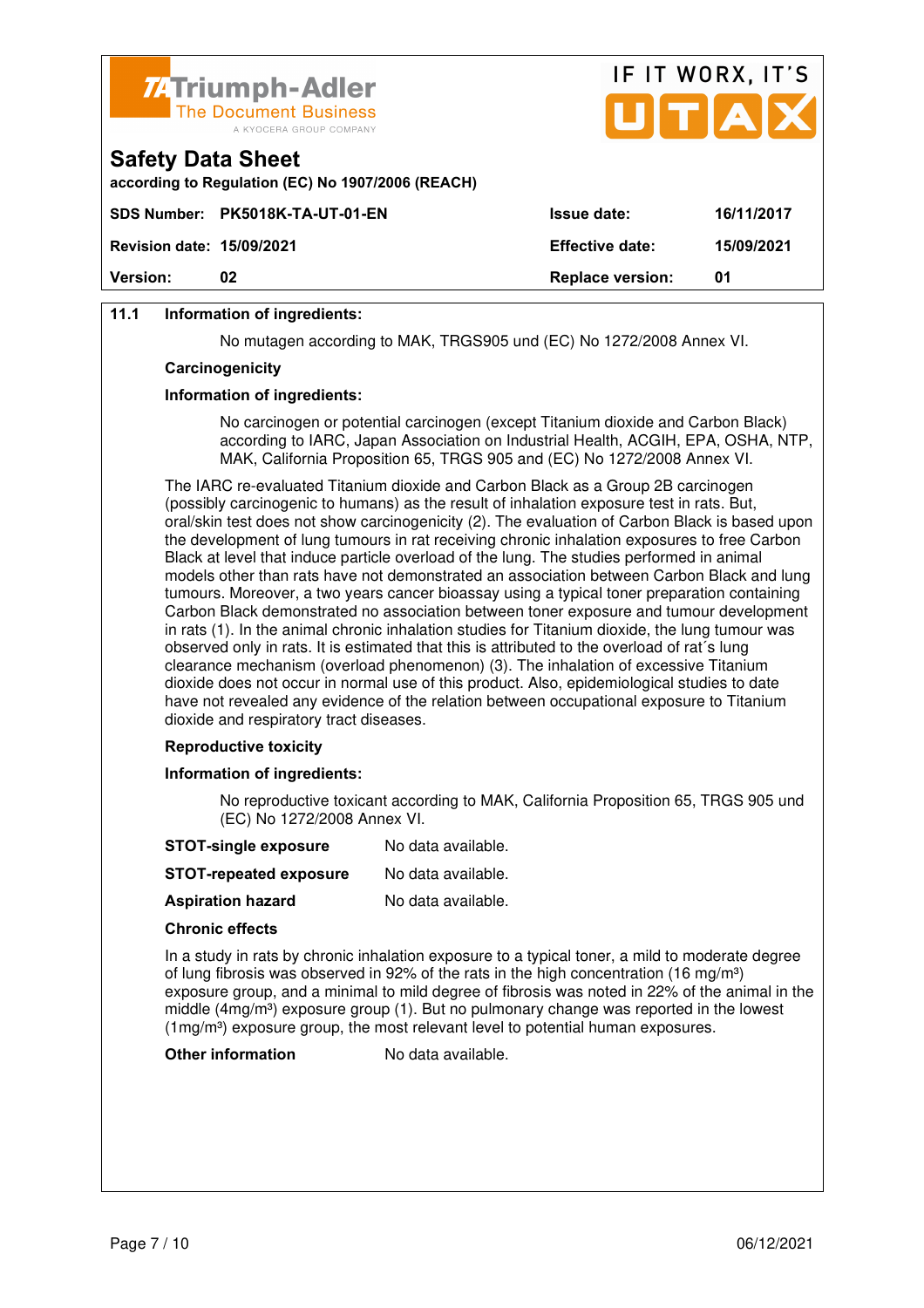

|                        | IF II WUKA, II 5 |
|------------------------|------------------|
|                        |                  |
| <b>Issue date:</b>     | 16/11/2017       |
| <b>Effective date:</b> | 15/09/2021       |
|                        | UTAX             |

 $FIT$   $MOR$ 

 $\overline{\phantom{a}}$ 

**Version: 02 Replace version: 01** 

## **SECTION 12: Ecological information**

## **12.1 Toxicity**

No data available.

#### **12.2 Persistence and degradability**

No data available.

**12.3 Bio accumulative potential** 

No data available.

#### **12.4 Mobility in soil**

No data available.

## **12.5 Results of PBT and vPvB assessment**

No data available.

#### **12.6 Other adverse effects**

No additional information available.

## **SECTION 13: Disposal considerations**

## **13.1 Waste treatment methods**

 Do not attempt to incinerate the toner container or unit and the waste toner yourself. Dangerous sparks may cause burn. Any disposal practice should be done under conditions which meet local, state and federal laws and regulations relating to waste (contact local or state environmental agency for specific rules).

## **SECTION 14: Transport information**

#### **14.1 UN-number**

None.

**14.2 UN Proper shipping name** 

None.

**14.3 Transport hazard class(es)** 

None.

## **14.4 Packing group**

None.

#### **14.5 Environmental hazards**

None.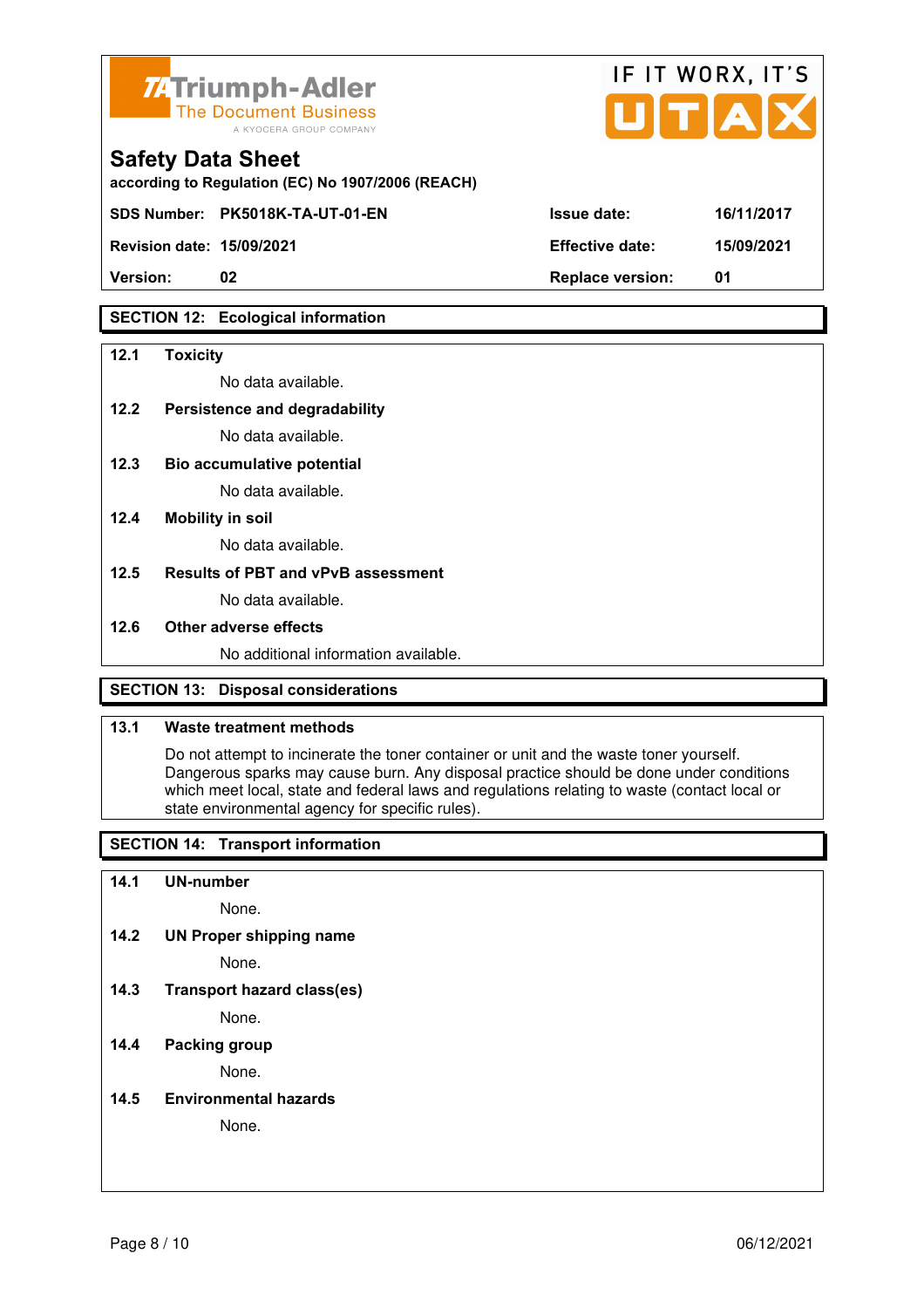



**according to Regulation (EC) No 1907/2006 (REACH)**

|                                  | SDS Number: PK5018K-TA-UT-01-EN | <b>Issue date:</b>      | 16/11/2017 |
|----------------------------------|---------------------------------|-------------------------|------------|
| <b>Revision date: 15/09/2021</b> |                                 | <b>Effective date:</b>  | 15/09/2021 |
| <b>Version:</b>                  | 02                              | <b>Replace version:</b> | -01        |
|                                  |                                 |                         |            |

## **14.6 Special precautions for user**

No additional information available.

# **14.7 Transport in bulk according to Annex II of MARPOL73/78 and the IBC Code** Not applicable.

## **SECTION 15: Regulatory information**

## **15.1 Safety, health and environmental regulations/legislation specific for the substance or mixture**

#### **EU-regulations**

Regulation (EC) No 1005/2009 (on substances that deplete the ozone layer, Annex I and II): Not listed.

Regulation (EU) 2019/1021 (on persistent organic pollutants, Annex I as amended):

Not listed.

 Regulation (EU) No 649/2012 (concerning the export and import of dangerous chemicals, Annex I and V as amended):

Not listed.

 Regulation (EC) No 1907/2006 REACH Annex XVII as amended (Restrictions on use): Not listed.

Regulation (EC) No 1907/2006 REACH Annex XIV as amended (Authorizations):

Not listed.

#### **US-regulations**

All ingredients in this product comply with order under TSCA.

#### **Canada regulations**

 This product is not a WHMIS-controlled product, since we consider it as a manufactured article.

#### **15.2 Chemical Safety Assessment**

No data available.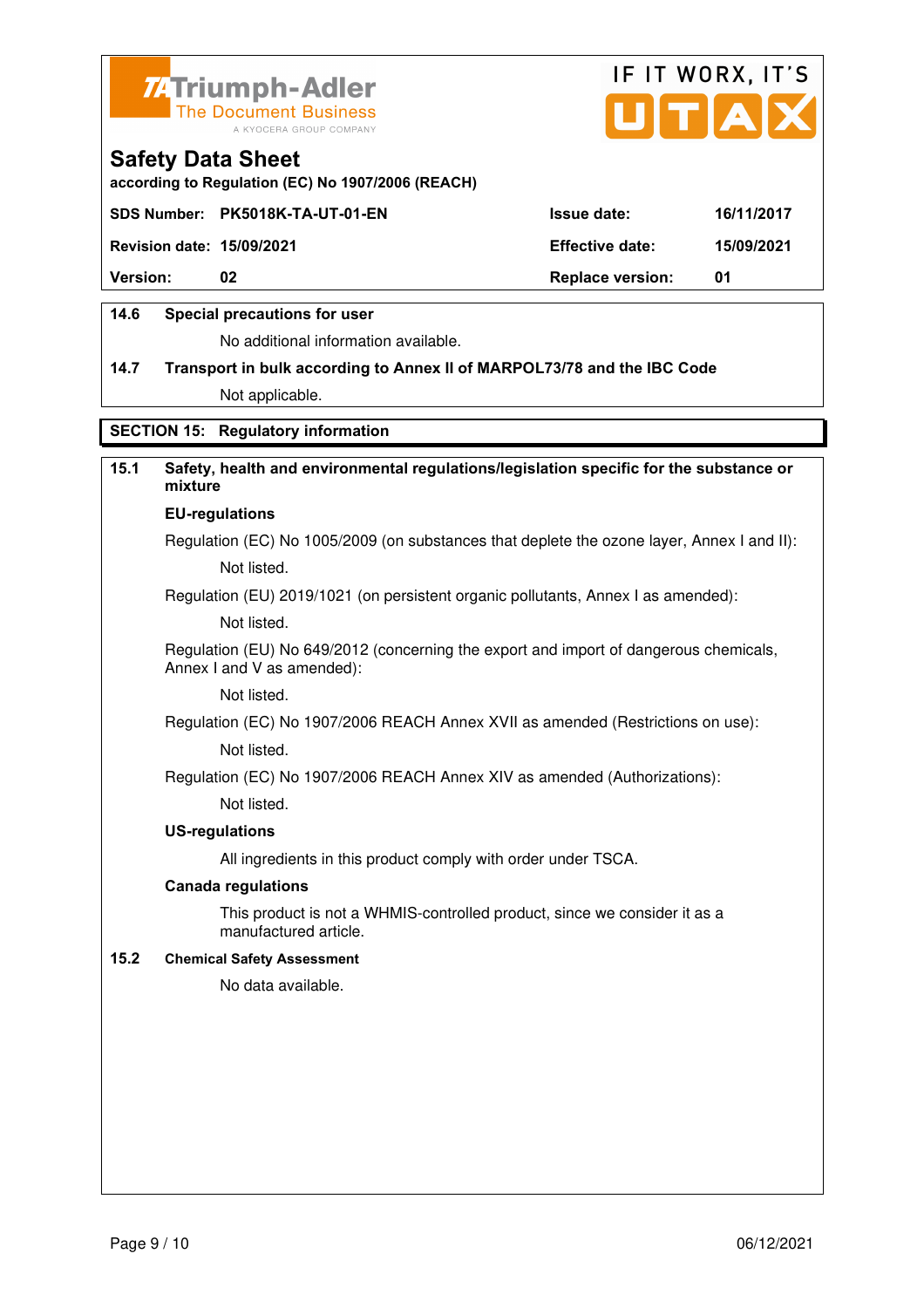| <b>74 Triumph-Adler</b>                                                                                                                                                                                                                                                                                                                                                      | <b>The Document Business</b><br>A KYOCERA GROUP COMPANY |                         | IF IT WORX, IT'S<br>UTAX |  |
|------------------------------------------------------------------------------------------------------------------------------------------------------------------------------------------------------------------------------------------------------------------------------------------------------------------------------------------------------------------------------|---------------------------------------------------------|-------------------------|--------------------------|--|
| <b>Safety Data Sheet</b>                                                                                                                                                                                                                                                                                                                                                     | according to Regulation (EC) No 1907/2006 (REACH)       |                         |                          |  |
| SDS Number: PK5018K-TA-UT-01-EN                                                                                                                                                                                                                                                                                                                                              |                                                         | <b>Issue date:</b>      | 16/11/2017               |  |
| <b>Revision date: 15/09/2021</b>                                                                                                                                                                                                                                                                                                                                             |                                                         | <b>Effective date:</b>  | 15/09/2021               |  |
| <b>Version:</b><br>02                                                                                                                                                                                                                                                                                                                                                        |                                                         | <b>Replace version:</b> | 01                       |  |
| <b>SECTION 16: Other information</b>                                                                                                                                                                                                                                                                                                                                         |                                                         |                         |                          |  |
| To the best of our knowledge, the information contained herein is accurate. However, we<br>cannot assume any liability whatsoever for the accuracy or completeness of the information<br>contained herein. The contents and format of this SDS are in accordance with Regulation<br>(EC) No 1907/2006, Annex II as amended by Regulation (EU) 2015/830 with respect to SDSs. |                                                         |                         |                          |  |

Revision information: Section 3

Full text of H statements under sections 3: H351: Suspected of causing cancer (inhalation)

**Abbreviations and acronyms** 

| American Conference of Governmental Industrial Hygienists                                                                  |
|----------------------------------------------------------------------------------------------------------------------------|
| 2016 TLVs and BEIs (Threshold Limit Values for Chemical Substances and Physical Agents and Biological<br>Exposure Indices) |
| <b>Chemical Abstracts Service</b>                                                                                          |
| Regulation (EC) No 1272/2008 on classification, labelling and packaging of substances and mixtures                         |
| Deutsche Forschungsgemeinschaft                                                                                            |
| Environmental Protection Agency (Integrated Risk Information System) (US)                                                  |
| International Agency for Research on Cancer (IARC Monographs on the Evaluations of Carcinogenic Risks                      |
| to Humans)                                                                                                                 |
| Maximale Arbeitsplatzkonzentration der Deutschen Forschungsgesellschaft (2011)                                             |
| National Toxicology Program (Report on Carcinogens) (US)                                                                   |
| Occupational Safety and Health Administration (29 CFR Part 1910 Subpart Z)                                                 |
| Persistent, Bioaccumulative and Toxic                                                                                      |
| Permissible Exposure Limits                                                                                                |
| California, Safe Drinking Water and Toxic Enforcement Act of 1986                                                          |
| Regulation (EC) No 1907/2006 concerning the Registration, Evaluation, Authorization and Restriction of                     |
| Chemicals                                                                                                                  |
| Specific target organ toxicity                                                                                             |
| Substances of Very High Concern                                                                                            |
| Technische Regeln für Gefahrstoffe (Deutschland)                                                                           |
| Toxic Substances Control Act (US)                                                                                          |
| <b>Time Weighted Average</b>                                                                                               |
| <b>United Nations</b>                                                                                                      |
| very Persistent and very Bioaccumulative                                                                                   |
| Workplace Hazardous Materials Information System (Canada)                                                                  |
|                                                                                                                            |

#### **Key literature references and sources for data**

(1) Pulmonary Response to Toner upon Chronic Inhalation Exposure in Rats, H. Muhle et al., Fundamental and Applied Toxicology 17.280-299 (1991) Lung Clearance and Retention of Toner, Utilizing a Tracer Technique, during Chronic Inhalation Exposure in Rats, B. Bellmann, Fundamental and Applied Toxicology 17.300-313 (1991)

(2) IARC Monograph on the Evaluation of the Carcinogenic Risk of Chemicals to Humans, Vol. 93<br>(3) NIOSH CURRENT INTELLIGENCE BULLETIN "Evaluation of Health Hazard and Recommend

(3) NIOSH CURRENT INTELLIGENCE BULLETIN "Evaluation of Health Hazard and Recommendation for Occupational Exposure to Titanium Dioxide DRAFT"

(4) The contents are in accordance with Material Safety Data Sheet "PK5018K-TA-UT-2-EN"; 15/09/2021 of the KYOCERA Document Solutions Inc., 1-2-28 Tamatsukuri, Chuo-ku, Osaka 540-8585, Japan.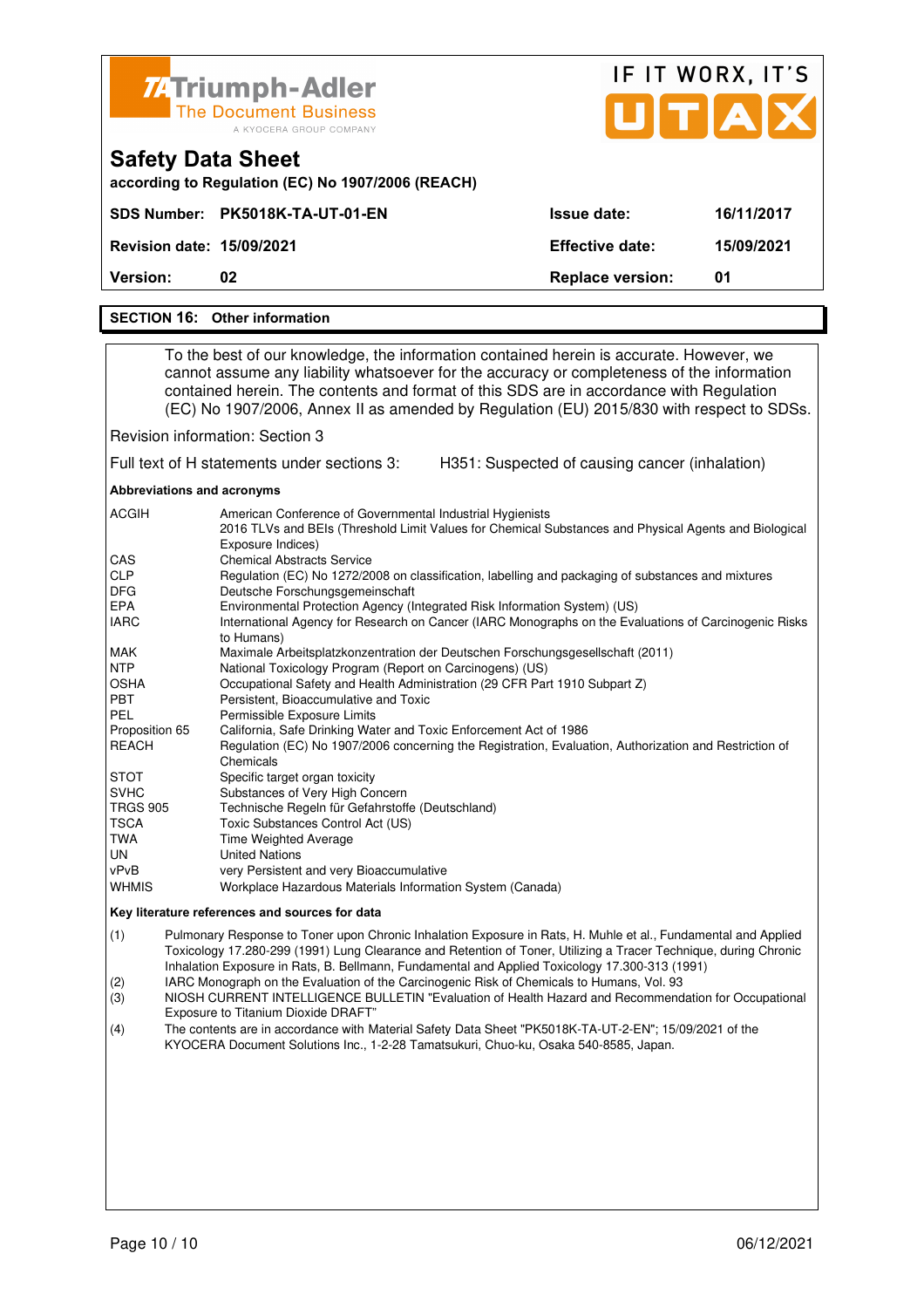



**according to Regulation (EC) No 1907/2006 (REACH)**

**Version:** 02 **Details** 02 **Replace version: 01** 

## **SECTION 1: Identification of the substance/mixture and of the company/undertaking**

| $1.1$ | <b>Product identifier</b>                                                     |                                                                                              |  |
|-------|-------------------------------------------------------------------------------|----------------------------------------------------------------------------------------------|--|
|       | <b>Product name</b>                                                           | Magenta Toner for                                                                            |  |
|       |                                                                               | P-C3562i MFP, P-C3566i MFP, P-C3562DN                                                        |  |
|       | Consumable name                                                               | PK-5018M                                                                                     |  |
|       | <b>Product form</b>                                                           | Mixture                                                                                      |  |
| 1.2   | Relevant identified uses of the substance or mixture and uses advised against |                                                                                              |  |
|       | <b>Identified uses</b>                                                        | The image formation of our electrophotographic equipment.<br>Other uses are not recommended. |  |
| 1.3   |                                                                               | Details of the supplier of the safety data sheet                                             |  |
|       | <b>Manufacturer</b>                                                           | <b>KYOCERA Document Solutions Inc.</b>                                                       |  |
|       | <b>Address</b>                                                                | 1-2-28 Tamatsukuri, Chuo-ku, Osaka 540-8585, Japan                                           |  |
|       | <b>Supplier</b>                                                               | TA Triumph-Adler GmbH                                                                        |  |
|       | <b>Address</b>                                                                | Deelbögenkamp 4c<br>22297 Hamburg<br>Germany                                                 |  |
| 1.4   | <b>Emergency telephone number</b>                                             | +49 (0) 40 / 528490<br>(This number is available only during office hours)                   |  |

## **SECTION 2: Hazards identification**

| 2.1 | <b>Classification of the substance or mixture</b>                                                                     |
|-----|-----------------------------------------------------------------------------------------------------------------------|
|     | Classification according to Regulation (EC) No 1272/2008 (CLP)                                                        |
|     | Not classified as hazardous mixture.                                                                                  |
| 2.2 | Label elements                                                                                                        |
|     | Labelling according to Regulation (EC) No 1272/2008 (CLP)                                                             |
|     | Not applicable.                                                                                                       |
| 2.3 | Other hazards                                                                                                         |
|     | Assessment of PBT/vPvB                                                                                                |
|     | No data available.                                                                                                    |
|     | See section 4 and 11 for information on health effects and symptoms.<br>See section 9 for dust explosion information. |
|     |                                                                                                                       |
|     |                                                                                                                       |
|     |                                                                                                                       |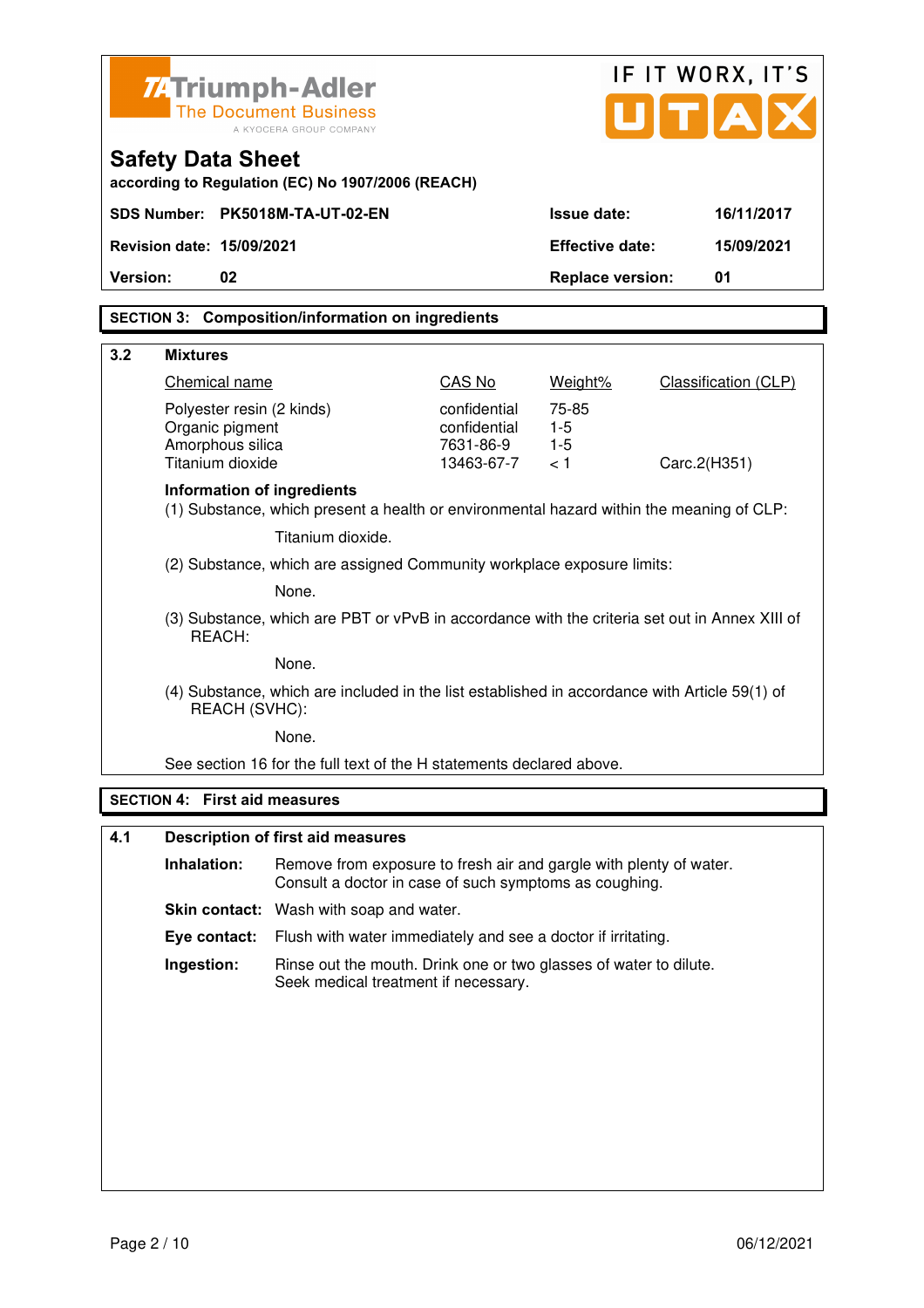



**according to Regulation (EC) No 1907/2006 (REACH)**

|                                  | SDS Number: PK5018M-TA-UT-02-EN | <b>Issue date:</b>      | 16/11/2017 |
|----------------------------------|---------------------------------|-------------------------|------------|
| <b>Revision date: 15/09/2021</b> |                                 | <b>Effective date:</b>  | 15/09/2021 |
| <b>Version:</b>                  | 02                              | <b>Replace version:</b> | 01         |

# **4.2 Most important symptoms and effects, both acute and delayed**  Potential health effects and symptoms **Inhalation:** Prolonged inhalation of excessive dusts may cause lung damage. Use of this product as intended does not result in prolonged inhalation of excessive toner dusts. **Skin contact:** Unlikely to cause skin irritation. **Eye contact:** May cause transient eye irritation.

**Ingestion:** Use of this product as intended does not result in ingestion.

# **4.3 Indication of any immediate medical attention and special treatment needed**

No additional information available.

## **SECTION 5: Firefighting measures**

## **5.1 Extinguishing media**

Suitable extinguishing media

Water spray, foam, powder,  $CO<sub>2</sub>$  or dry chemical

Unsuitable extinguishing media

None specified.

## **5.2 Special hazards arising from the substance or mixture**

Hazardous combustion products: Carbon dioxide, Carbon monoxide

## **5.3 Advice for firefighters**

Fire-fighting procedures

 Pay attention not to blow away dust. Drain water off around and decrease the atmosphere temperature to extinguish the fire.

## **Protection equipment for firefighters**

None specified.

## **SECTION 6: Accidental release measures**

## **6.1 Personal precautions, protective equipment and emergency procedures**

 Avoid inhalation, ingestion, eye and skin contact in case of accidental release. Avoid formation of dust. Provide adequate ventilation.

## **6.2 Environmental precautions**

Do not allow to enter into surface water or drains.

## **6.3 Methods and material for containment and cleaning up**

Gather the released powder not to blow away and wipe up with a wet cloth.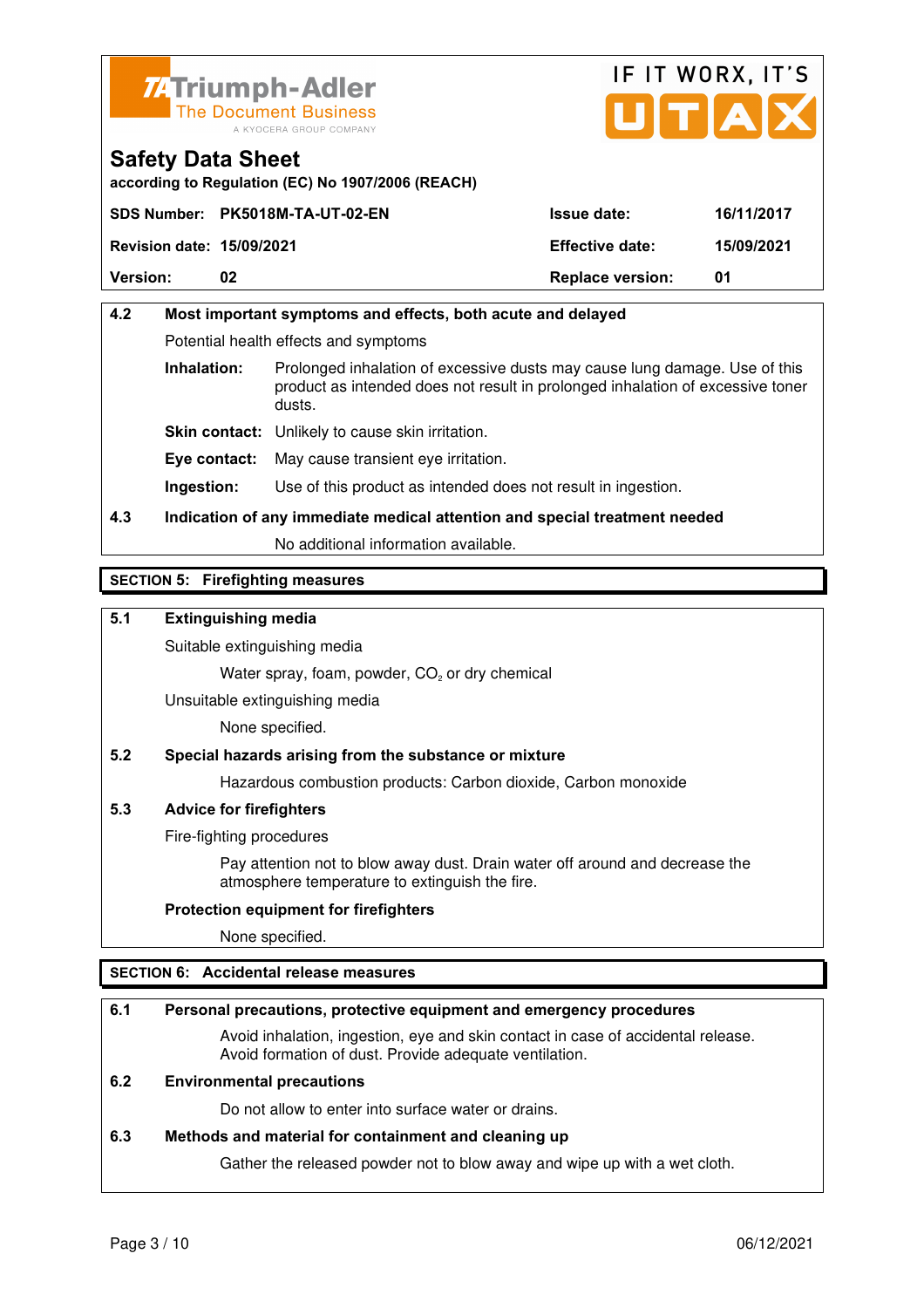



# **according to Regulation (EC) No 1907/2006 (REACH)**

**Revision date: 15/09/2021 Effective date: 15/09/2021** 

**Safety Data Sheet** 

**Version:** 02 **Replace version:** 01

## **6.4 Reference to other sections**

See section 13 for disposal information.

## **SECTION 7: Handling and storage**

#### **7.1 Precautions for safe handling**

 Do not attempt to force open or destroy the toner container or unit. See installation guide of this product.

#### **7.2 Conditions for safe storage, including any incompatibilities**

Keep the toner container or unit tightly closed and store in a cool, dry and dark place. Keep away from fire. Keep out of the reach of children.

#### **7.3 Specific end use(s)**

No additional information available.

#### **SECTION 8: Exposure controls/personal protection**

## **8.1 Control parameters**

(Reference data)

#### **US ACGIH Threshold Limit Values (TWA)**

**Particles: 10 mg/m<sup>3</sup> (Inhalable particles) 3 mg/m<sup>3</sup> (Respirable particles)** Titanium dioxide:10 mg/m³

#### **US OSHA PEL (TWA)**

Particles: 15 mg/m<sup>3</sup> (Total dust) 5 mg/m<sup>3</sup> (Respirable fraction) Amorphous silica:  $80 \text{ mg/m}^3/\% \text{SiO}_2$ Titanium dioxide: 15 mg/m<sup>3</sup> (Total dust)

#### **EU-Occupational exposure limits: Directive (EC) 2000/39, (EC) 2006/15 and (EU) 2009/161**

Not listed.

#### **8.2 Exposure controls**

#### **Appropriate engineering controls**

 Special ventilator is not required under normal intended use. Use in a well-ventilated area.

#### **Personal protective equipment**

 Respiratory protection, eye protection, hand protection, skin and body protection are not required under normal intended use.

#### **Environmental exposure controls**

No additional information available.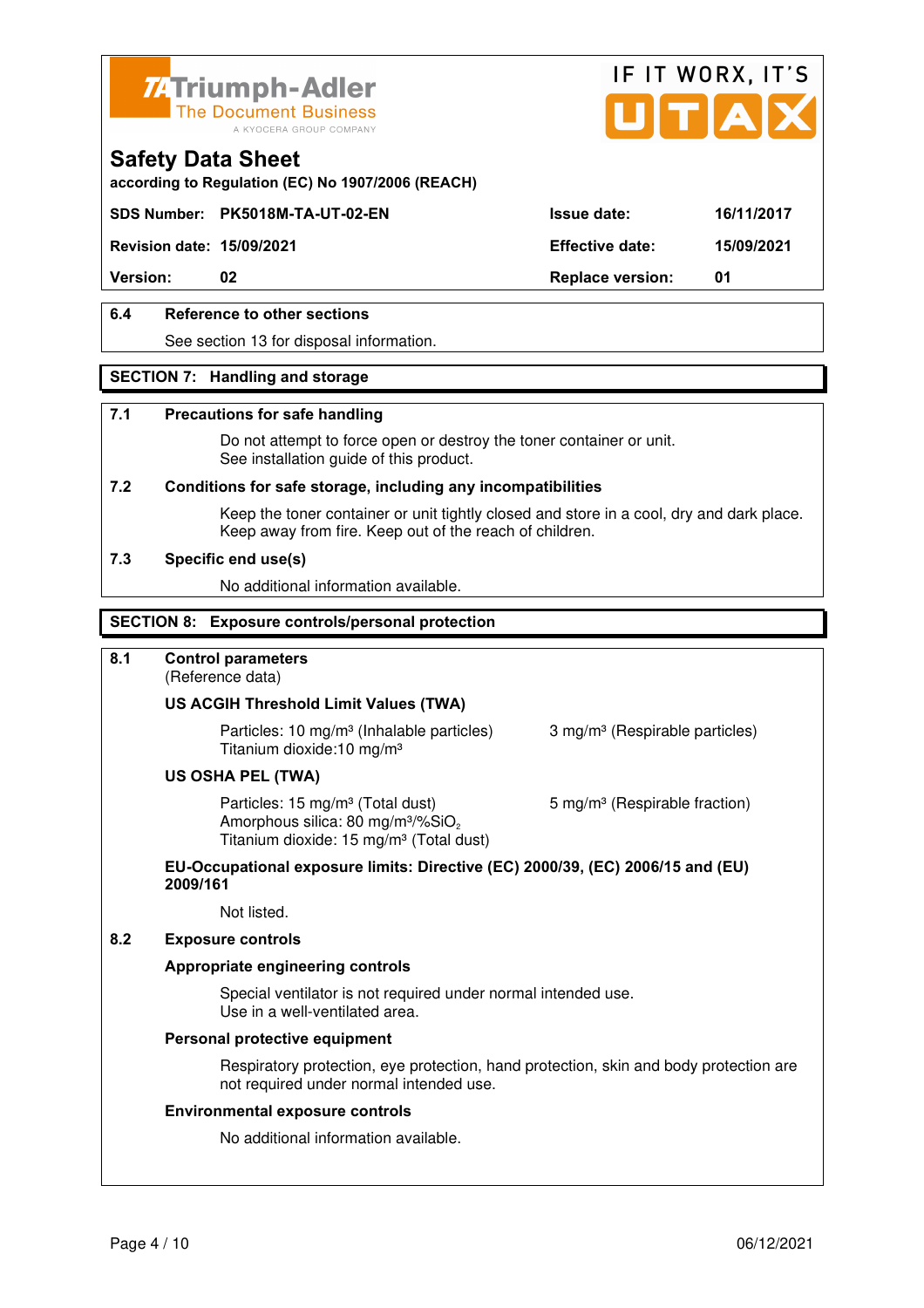



**according to Regulation (EC) No 1907/2006 (REACH)**

## **SECTION 9: Physical and chemical properties**

| 9.1<br>Information on basic physical and chemical properties |                            |  |
|--------------------------------------------------------------|----------------------------|--|
| Appearance                                                   |                            |  |
| Physical state                                               | Solid (fine powder)        |  |
| Colour                                                       | Magenta                    |  |
| Odour                                                        | Odourless                  |  |
| Odour threshold                                              | No data available.         |  |
| pH                                                           | No data available.         |  |
| Melting point [°C]                                           | 100-120 (Toner)            |  |
| Boiling point                                                | No data available.         |  |
| Flash point                                                  | No data available.         |  |
| Evaporation rate                                             | No data available.         |  |
| Flammability (solid, gas)                                    | No data available.         |  |
| Upper flammability or explosive limit                        | No data available.         |  |
| Lower flammability or explosive limit                        | No data available.         |  |
| Vapour pressure                                              | No data available.         |  |
| Vapour density                                               | No data available.         |  |
| Relative density [g/cm <sup>3</sup> ]                        | 1.2-1.4 (Toner)            |  |
| Solubility (ies)                                             | Almost insoluble in water. |  |
| Partition coefficient: n-octanol/water                       | No data available.         |  |
| Auto-ignition temperature                                    | No data available.         |  |
| Decomposition temperature                                    | No data available.         |  |
| Viscosity                                                    | No data available.         |  |
| Explosive properties                                         | No data available.         |  |
| Oxidizing properties                                         | No data available.         |  |

## **9.2 Other information**

Dust explosion properties

 Dust explosion is improbable under normal intended use. Experimental explosiveness of toner is classified into the same rank such kind of powder as flour, dry milk and resin powder according to the pressure rising speed.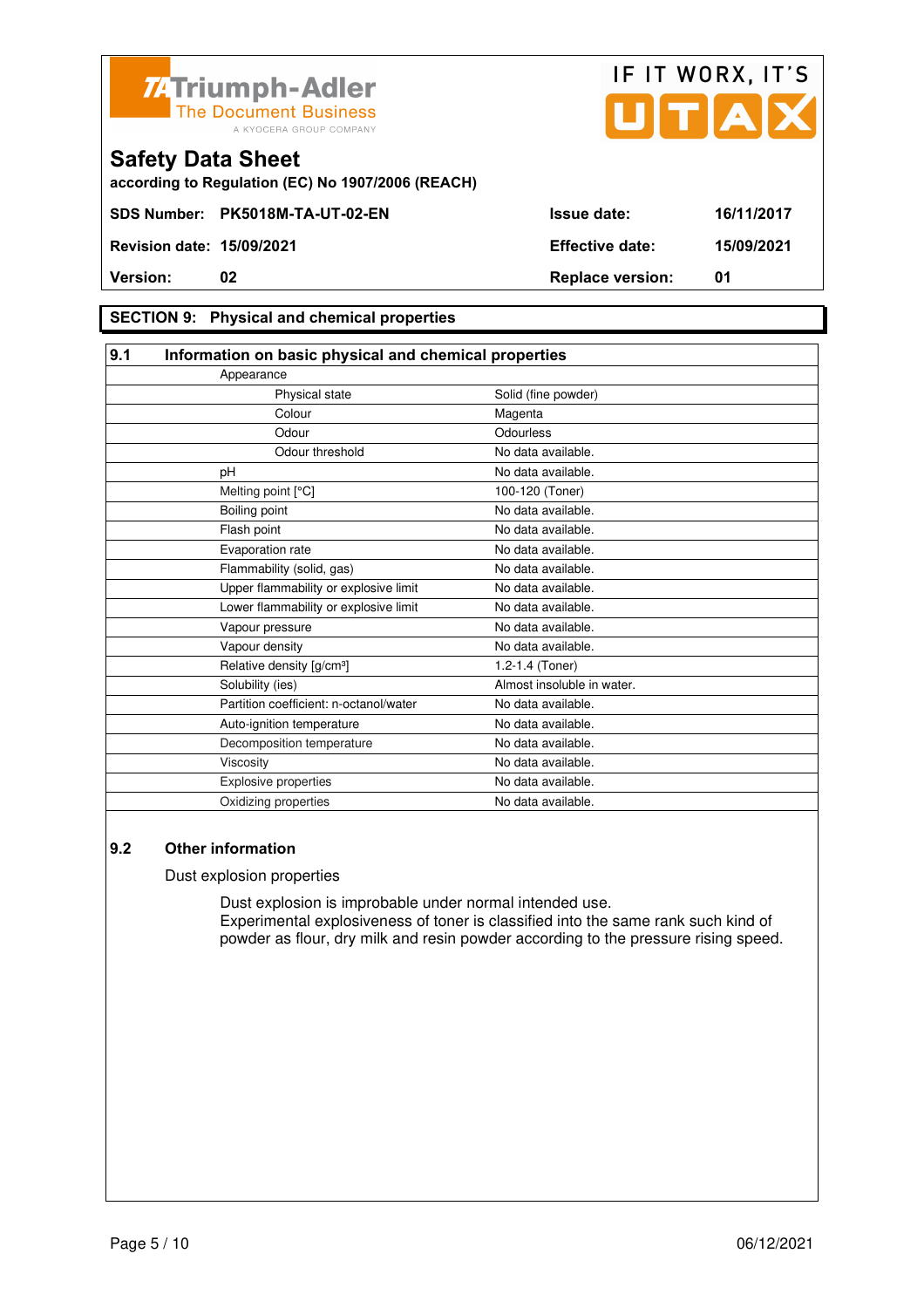



**Version:** 02 **Replace version:** 01

## **SECTION 10: Stability and reactivity**

## **10.1 Reactivity**

No data available.

## **10.2 Chemical stability**

This product is stable under normal conditions of use and storage.

## **10.3 Possibility of hazardous reactions**

Hazardous reactions will not occur.

## **10.4 Conditions to avoid**

None specified.

#### **10.5 Incompatible materials**

None specified.

#### **10.6 Hazardous decomposition products**

Hazardous decomposition products are not to be produced.

# **SECTION 11: Toxicological information**

| 11.1 | Information on toxicological effects                                                                    |                                                                              |  |
|------|---------------------------------------------------------------------------------------------------------|------------------------------------------------------------------------------|--|
|      | Based on available data, the classification criteria listed below are not met.<br><b>Acute toxicity</b> |                                                                              |  |
|      |                                                                                                         |                                                                              |  |
|      | Oral $(LD_{50})$                                                                                        | $>$ 2000 mg/kg (rat)* (Toner)                                                |  |
|      | Dermal $(LD_{50})$                                                                                      | No data available (Toner).                                                   |  |
|      |                                                                                                         | Inhalation $(LC_{50}(4hr))$ > 5.0 mg/l (rat) <sup>*</sup> (Toner)            |  |
|      | <b>Skin corrosion/irritation</b>                                                                        |                                                                              |  |
|      | Acute skin irritation                                                                                   | Non-irritant (rabbit)* (Toner)                                               |  |
|      | Serious eye damage/irritation                                                                           |                                                                              |  |
|      | Acute eye irritation                                                                                    | Minimal irritant (rabbit)* (Toner)                                           |  |
|      | Respiratory or skin sensitization                                                                       |                                                                              |  |
|      | Skin sensitization                                                                                      | Non-sensitising (mouse)* (Toner)                                             |  |
|      | <b>Germ cell mutagenicity</b>                                                                           |                                                                              |  |
|      |                                                                                                         | Ames test is negative. (Toner)<br>*(based on test result of similar product) |  |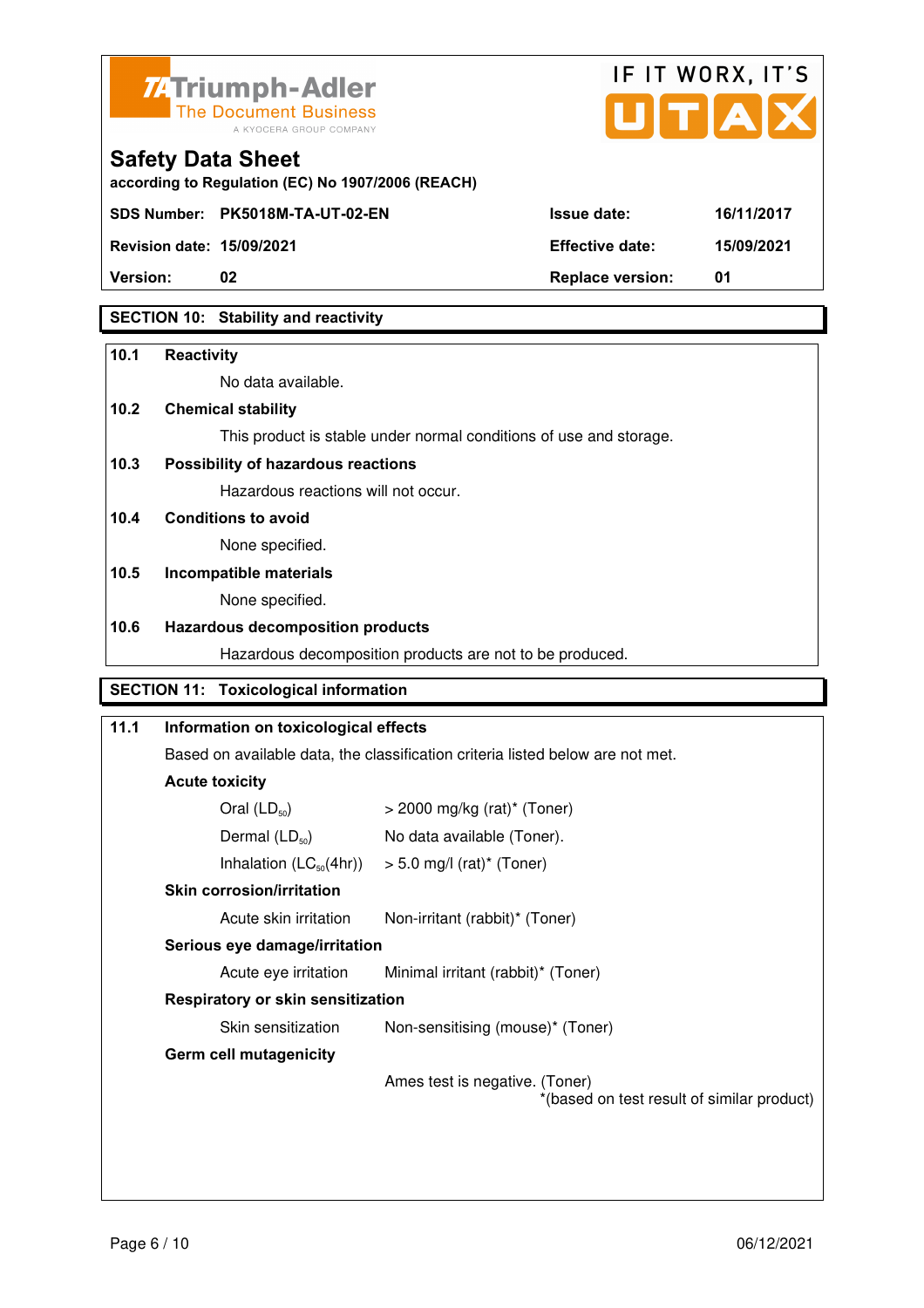



## **11.1 Information of ingredients:**

No mutagen according to MAK, TRGS905 und (EC) No 1272/2008 Annex VI.

#### **Carcinogenicity**

#### **Information of ingredients:**

 No carcinogen or potential carcinogen (except Titanium dioxide) according to IARC, Japan Association on Industrial Health, ACGIH, EPA, OSHA, NTP, MAK, California Proposition 65, TRGS 905 and (EC) No 1272/2008 Annex VI.

 The IARC re-evaluated Titanium dioxide as a Group 2B carcinogen (possibly carcinogenic to humans) as the result of inhalation exposure test in rats. But, oral/skin test does not show carcinogenicity (2). In the animal chronic inhalation studies for Titanium dioxide, the lung tumour was observed only in rats. It is estimated that this is attributed to the overload of rat´s lung clearance mechanism (overload phenomenon) (3). The inhalation of excessive Titanium dioxide does not occur in normal use of this product. Also, epidemiological studies to date have not revealed any evidence of the relation between occupational exposure to Titanium dioxide and respiratory tract diseases.

#### **Reproductive toxicity**

#### **Information of ingredients:**

 No reproductive toxicant according to MAK, California Proposition 65, TRGS 905 und (EC) No 1272/2008 Annex VI.

| <b>STOT-single exposure</b> | No data available. |
|-----------------------------|--------------------|
|-----------------------------|--------------------|

**STOT-repeated exposure** No data available.

**Aspiration hazard** No data available.

#### **Chronic effects**

 In a study in rats by chronic inhalation exposure to a typical toner, a mild to moderate degree of lung fibrosis was observed in 92% of the rats in the high concentration (16 mg/m<sup>3</sup>) exposure group, and a minimal to mild degree of fibrosis was noted in 22% of the animal in the middle  $(4mg/m<sup>3</sup>)$  exposure group (1). But no pulmonary change was reported in the lowest  $(1 \text{ma/m}^3)$  exposure group, the most relevant level to potential human exposures.

**Other information** No data available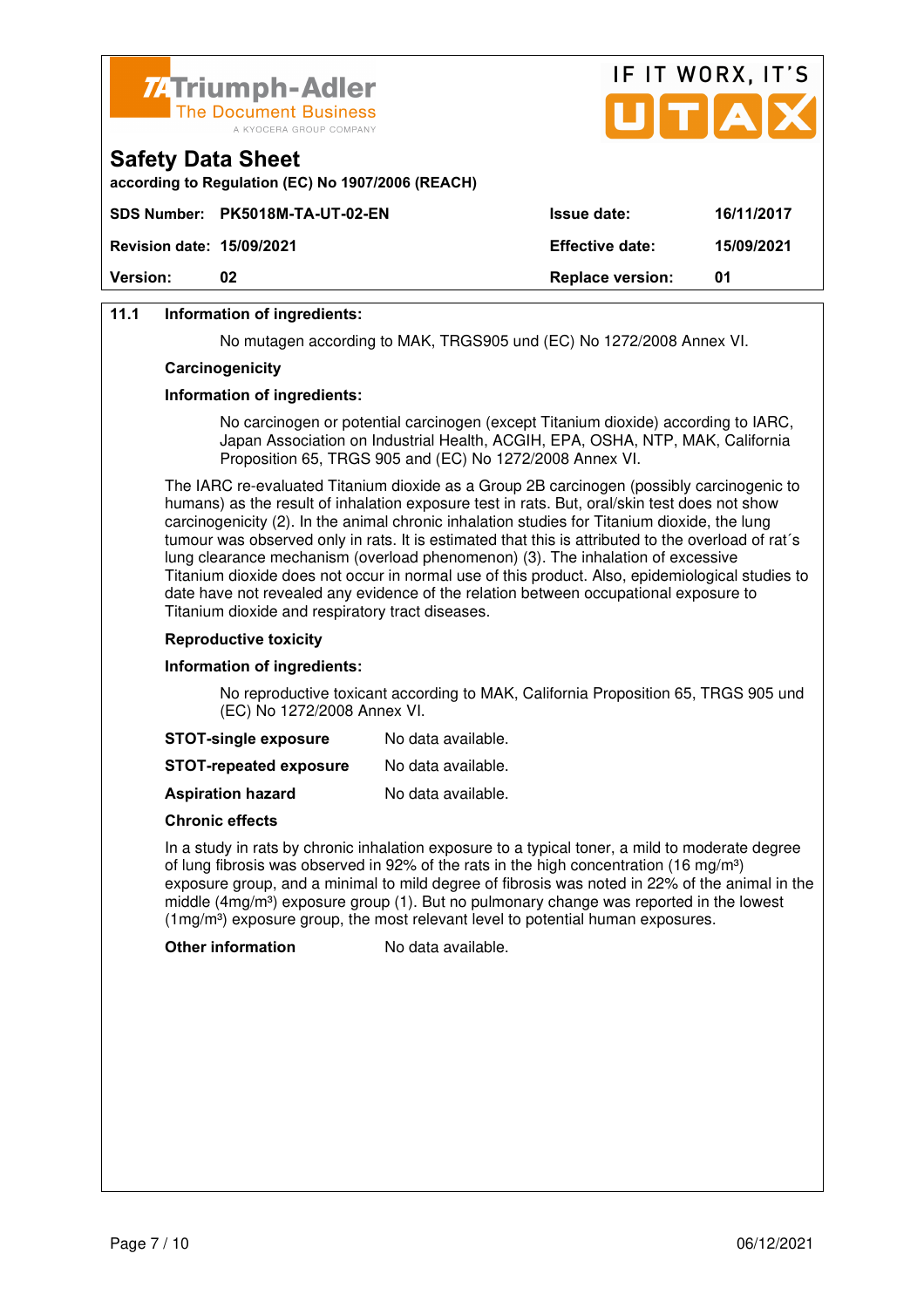

| <b>74 Triumph-Adler</b><br>The Document Business<br>A KYOCERA GROUP COMPANY   |                        | IF II WURA, II J<br>UTAX |
|-------------------------------------------------------------------------------|------------------------|--------------------------|
| <b>Safety Data Sheet</b><br>according to Regulation (EC) No 1907/2006 (REACH) |                        |                          |
| SDS Number: PK5018M-TA-UT-02-EN                                               | <b>Issue date:</b>     | 16/11/2017               |
| <b>Revision date: 15/09/2021</b>                                              | <b>Effective date:</b> | 15/09/2021               |

 $ITIT$  WODY  $IT'C$ 

**SECTION 12: Ecological information** 

#### **12.1 Toxicity**

No data available.

#### **12.2 Persistence and degradability**

No data available.

**12.3 Bio accumulative potential** 

No data available.

#### **12.4 Mobility in soil**

No data available.

## **12.5 Results of PBT and vPvB assessment**

No data available.

#### **12.6 Other adverse effects**

No additional information available.

**Version: 02 Replace version: 01** 

## **SECTION 13: Disposal considerations**

## **13.1 Waste treatment methods**

 Do not attempt to incinerate the toner container or unit and the waste toner yourself. Dangerous sparks may cause burn. Any disposal practice should be done under conditions which meet local, state and federal laws and regulations relating to waste (contact local or state environmental agency for specific rules).

## **SECTION 14: Transport information**

#### **14.1 UN-number**

None.

**14.2 UN Proper shipping name** 

None.

**14.3 Transport hazard class(es)** 

None.

## **14.4 Packing group**

None.

#### **14.5 Environmental hazards**

None.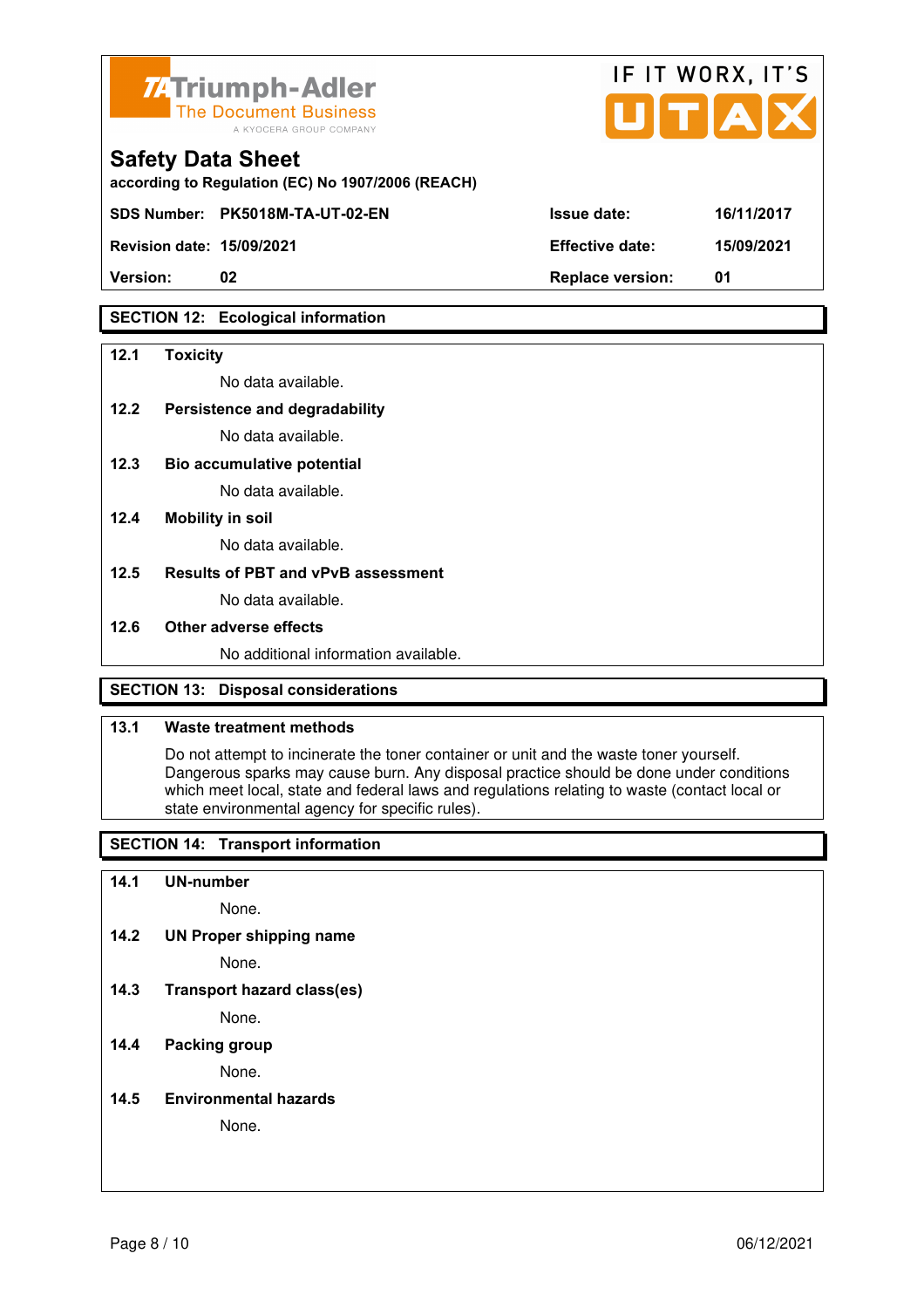



**according to Regulation (EC) No 1907/2006 (REACH)**

|                                  | SDS Number: PK5018M-TA-UT-02-EN | <b>Issue date:</b>      | 16/11/2017 |
|----------------------------------|---------------------------------|-------------------------|------------|
| <b>Revision date: 15/09/2021</b> |                                 | <b>Effective date:</b>  | 15/09/2021 |
| <b>Version:</b>                  | 02                              | <b>Replace version:</b> | 01         |
|                                  |                                 |                         |            |

## **14.6 Special precautions for user**

No additional information available.

# **14.7 Transport in bulk according to Annex II of MARPOL73/78 and the IBC Code** Not applicable.

## **SECTION 15: Regulatory information**

## **15.1 Safety, health and environmental regulations/legislation specific for the substance or mixture**

#### **EU-regulations**

Regulation (EC) No 1005/2009 (on substances that deplete the ozone layer, Annex I and II): Not listed.

Regulation (EU) 2019/1021 (on persistent organic pollutants, Annex I as amended):

Not listed.

 Regulation (EU) No 649 /2012 (concerning the export and import of dangerous chemicals, Annex I and V as amended):

Not listed.

 Regulation (EC) No 1907/2006 REACH Annex XVII as amended (Restrictions on use): Not listed.

Regulation (EC) No 1907/2006 REACH Annex XIV as amended (Authorizations):

Not listed.

#### **US-regulations**

All ingredients in this product comply with order under TSCA.

#### **Canada regulations**

 This product is not a WHMIS-controlled product, since we consider it as a manufactured article.

## **15.2 Chemical Safety Assessment**

No data available.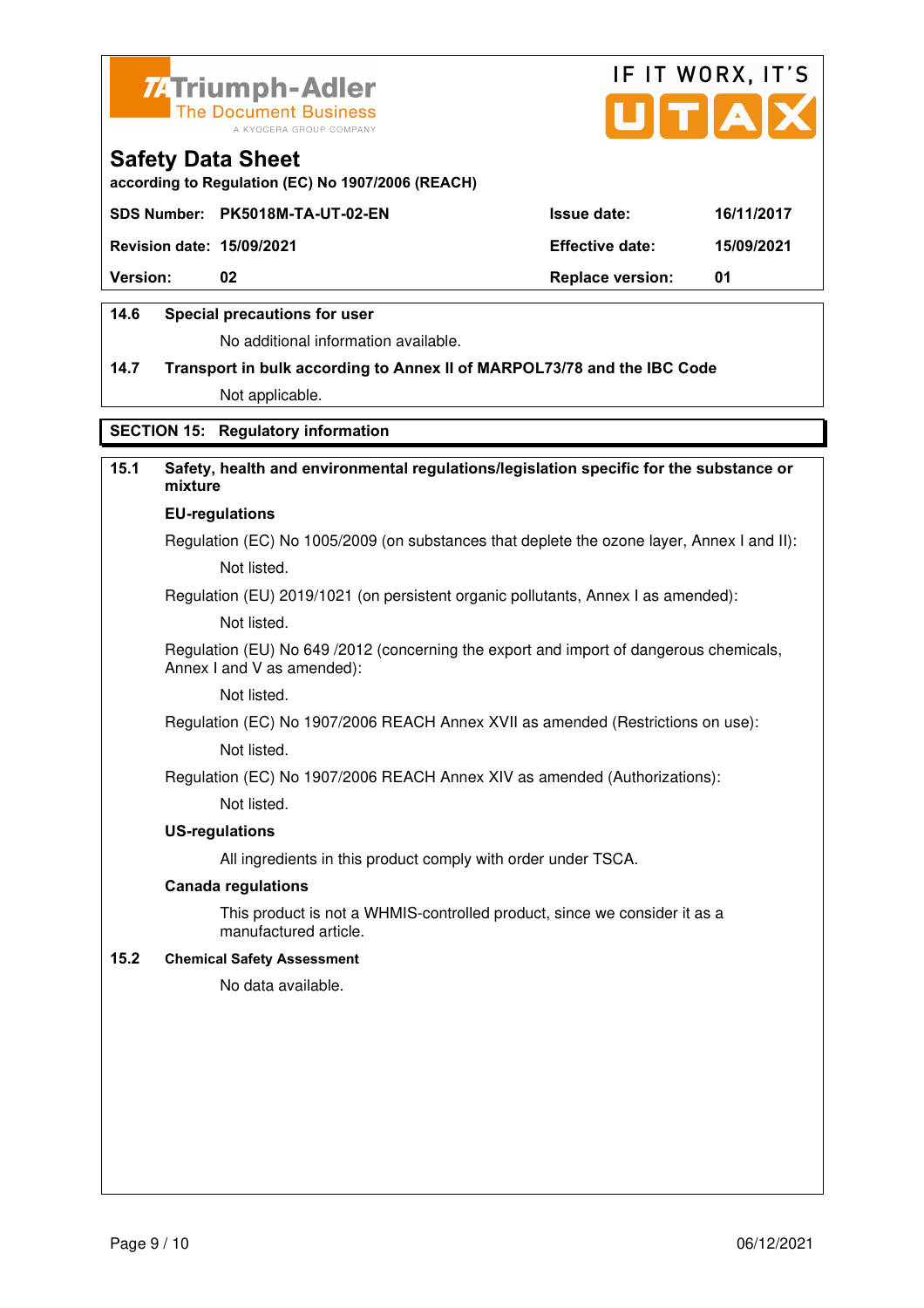| <b>74 Triumph-Adler</b><br><b>The Document Business</b><br>A KYOCERA GROUP COMPANY |                         | IF IT WORX, IT'S<br>UTAX |
|------------------------------------------------------------------------------------|-------------------------|--------------------------|
| <b>Safety Data Sheet</b><br>according to Regulation (EC) No 1907/2006 (REACH)      |                         |                          |
| <b>PK5018M-TA-UT-02-EN</b><br><b>SDS Number:</b>                                   | Issue date:             | 16/11/2017               |
| <b>Revision date: 15/09/2021</b>                                                   | <b>Effective date:</b>  | 15/09/2021               |
| Version:<br>02                                                                     | <b>Replace version:</b> | 01                       |
| <b>SECTION 16: Other information</b>                                               |                         |                          |
|                                                                                    |                         |                          |

 To the best of our knowledge, the information contained herein is accurate. However, we cannot assume any liability whatsoever for the accuracy or completeness of the information contained herein. The contents and format of this SDS are in accordance with Regulation (EC) No 1907/2006, Annex II as amended by Regulation (EU) 2015/830 with respect to SDSs.

Revision information: Section 3

Full text of H statements under sections 3: H351: Suspected of causing cancer (inhalation)

**Abbreviations and acronyms** 

| <b>ACGIH</b>    | American Conference of Governmental Industrial Hygienists<br>2016 TLVs and BEIs (Threshold Limit Values for Chemical Substances and Physical Agents and Biological |
|-----------------|--------------------------------------------------------------------------------------------------------------------------------------------------------------------|
|                 | Exposure Indices)                                                                                                                                                  |
| <b>CAS</b>      | <b>Chemical Abstracts Service</b>                                                                                                                                  |
| <b>CLP</b>      | Regulation (EC) No 1272/2008 on classification, labelling and packaging of substances and mixtures                                                                 |
| <b>DFG</b>      | Deutsche Forschungsgemeinschaft                                                                                                                                    |
| <b>EPA</b>      | Environmental Protection Agency (Integrated Risk Information System) (US)                                                                                          |
| <b>IARC</b>     | International Agency for Research on Cancer (IARC Monographs on the Evaluations of Carcinogenic Risks                                                              |
|                 | to Humans)                                                                                                                                                         |
| MAK             | Maximale Arbeitsplatzkonzentration der Deutschen Forschungsgesellschaft (2011)                                                                                     |
| <b>NTP</b>      | National Toxicology Program (Report on Carcinogens) (US)                                                                                                           |
| <b>OSHA</b>     | Occupational Safety and Health Administration (29 CFR Part 1910 Subpart Z)                                                                                         |
| <b>PBT</b>      | Persistent, Bioaccumulative and Toxic                                                                                                                              |
| <b>PEL</b>      | Permissible Exposure Limits                                                                                                                                        |
| Proposition 65  | California, Safe Drinking Water and Toxic Enforcement Act of 1986                                                                                                  |
| <b>REACH</b>    | Regulation (EC) No 1907/2006 concerning the Registration, Evaluation, Authorization and Restriction of                                                             |
|                 | Chemicals                                                                                                                                                          |
| <b>STOT</b>     | Specific target organ toxicity                                                                                                                                     |
| <b>SVHC</b>     | Substances of Very High Concern                                                                                                                                    |
| <b>TRGS 905</b> | Technische Regeln für Gefahrstoffe (Deutschland)                                                                                                                   |
| <b>TSCA</b>     | Toxic Substances Control Act (US)                                                                                                                                  |
| TWA             | <b>Time Weighted Average</b>                                                                                                                                       |
| UN.             | <b>United Nations</b>                                                                                                                                              |
| vPvB            | very Persistent and very Bioaccumulative                                                                                                                           |
| <b>WHMIS</b>    | Workplace Hazardous Materials Information System (Canada)                                                                                                          |

#### **Key literature references and sources for data**

(1) Pulmonary Response to Toner upon Chronic Inhalation Exposure in Rats, H. Muhle et al., Fundamental and Applied Toxicology 17.280-299 (1991) Lung Clearance and Retention of Toner, Utilizing a Tracer Technique, during Chronic Inhalation Exposure in Rats, B. Bellmann, Fundamental and Applied Toxicology 17.300-313 (1991)

(2) IARC Monograph on the Evaluation of the Carcinogenic Risk of Chemicals to Humans, Vol. 93

(3) NIOSH CURRENT INTELLIGENCE BULLETIN "Evaluation of Health Hazard and Recommendation for Occupational Exposure to Titanium Dioxide DRAFT"

(4) The contents are in accordance with Material Safety Data Sheet "PK5018M-TA-UT-02-EN"; 15/09/2021 of the KYOCERA Document Solutions Inc., 1-2-28 Tamatsukuri, Chuo-ku, Osaka 540-8585, Japan.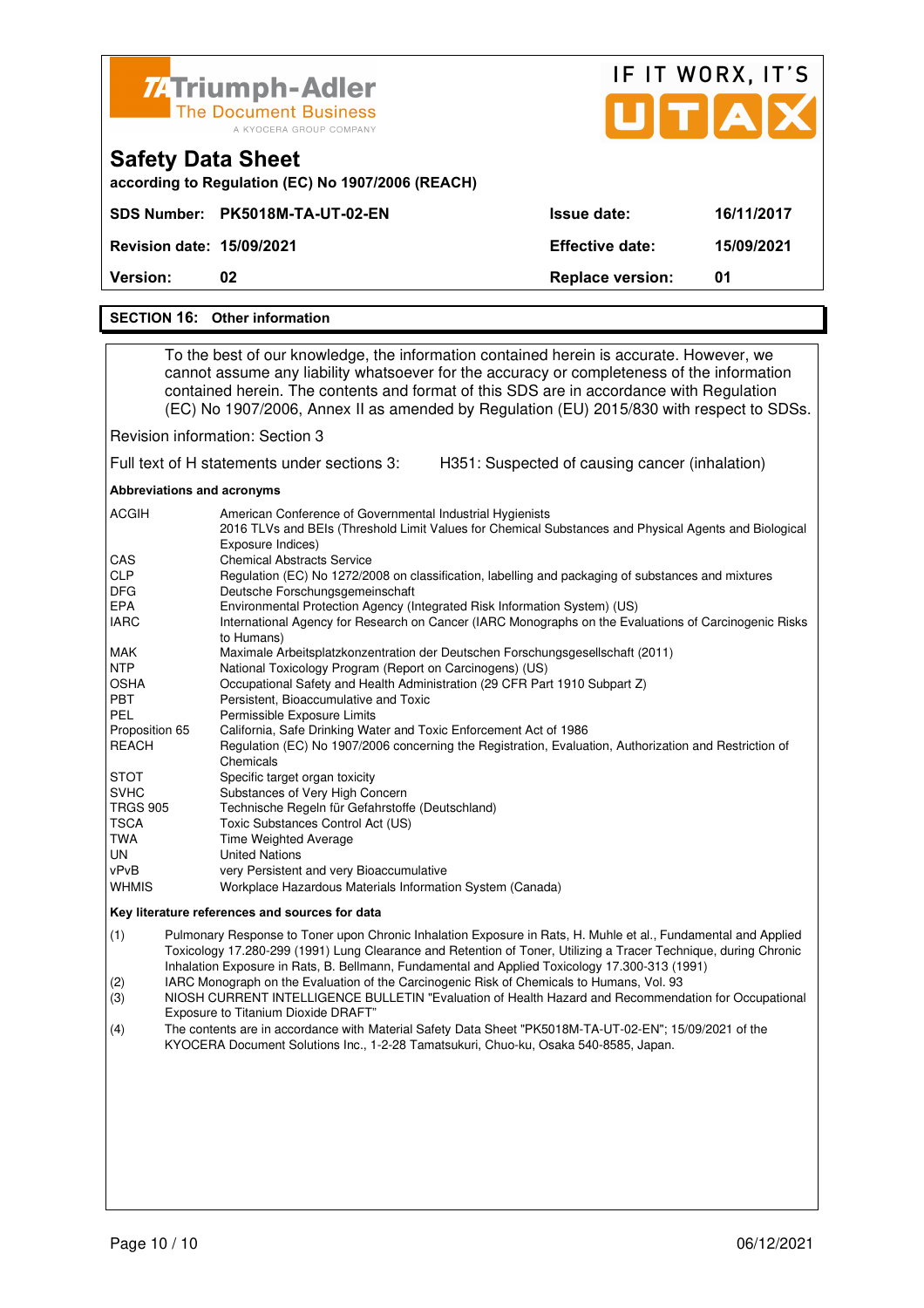



**Safety Data Sheet according to Regulation (EC) No 1907/2006 (REACH)**

**Version:** 02 **Details** 02 **Replace version: 01** 

## **SECTION 1: Identification of the substance/mixture and of the company/undertaking**

| 1.1 | <b>Product identifier</b>         |                                                                                              |  |
|-----|-----------------------------------|----------------------------------------------------------------------------------------------|--|
|     | <b>Product name</b>               | Yellow Toner for                                                                             |  |
|     |                                   | P-C3562i MFP, P-C3566i MFP, P-C3562DN                                                        |  |
|     | Consumable name                   | PK-5018Y                                                                                     |  |
|     | <b>Product form</b>               | Mixture                                                                                      |  |
| 1.2 |                                   | Relevant identified uses of the substance or mixture and uses advised against                |  |
|     | <b>Identified uses</b>            | The image formation of our electrophotographic equipment.<br>Other uses are not recommended. |  |
| 1.3 |                                   | Details of the supplier of the safety data sheet                                             |  |
|     | <b>Manufacturer</b>               | <b>KYOCERA Document Solutions Inc.</b>                                                       |  |
|     | <b>Address</b>                    | 1-2-28 Tamatsukuri, Chuo-ku, Osaka 540-8585, Japan                                           |  |
|     | <b>Supplier</b>                   | TA Triumph-Adler GmbH                                                                        |  |
|     | <b>Address</b>                    | Deelbögenkamp 4c<br>22297 Hamburg<br>Germany                                                 |  |
| 1.4 | <b>Emergency telephone number</b> | $+49(0)$ 40 / 528490<br>(This number is available only during office hours)                  |  |

## **SECTION 2: Hazards identification**

| 2.1 | <b>Classification of the substance or mixture</b>                                                                     |
|-----|-----------------------------------------------------------------------------------------------------------------------|
|     | Classification according to Regulation (EC) No 1272/2008 (CLP)                                                        |
|     | Not classified as hazardous mixture.                                                                                  |
| 2.2 | Label elements                                                                                                        |
|     | Labelling according to Regulation (EC) No 1272/2008 (CLP)                                                             |
|     | Not applicable.                                                                                                       |
| 2.3 | <b>Other hazards</b>                                                                                                  |
|     | Assessment of PBT/vPvB                                                                                                |
|     | No data available.                                                                                                    |
|     | See section 4 and 11 for information on health effects and symptoms.<br>See section 9 for dust explosion information. |
|     |                                                                                                                       |
|     |                                                                                                                       |
|     |                                                                                                                       |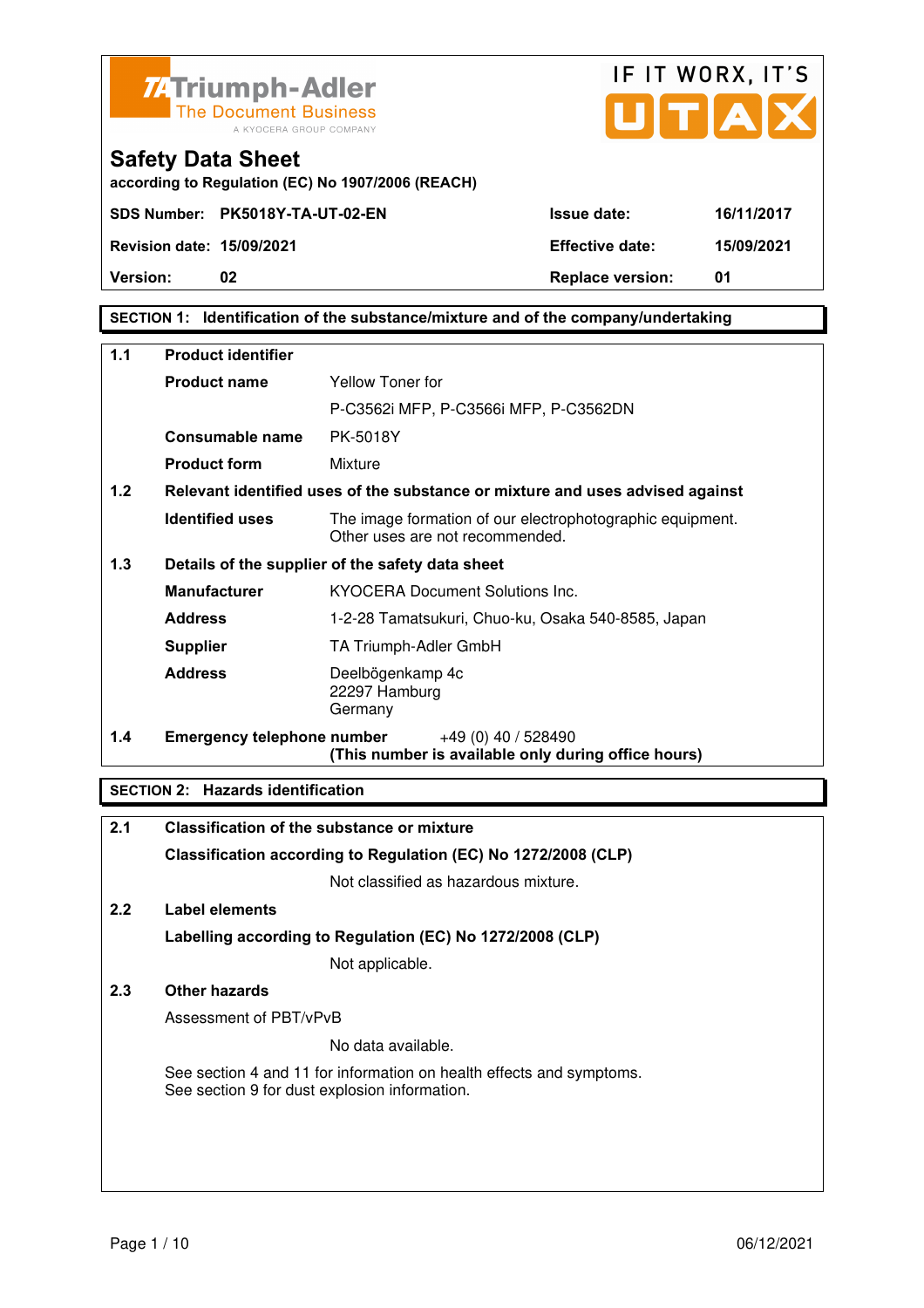|          | <b>ZATriumph-Adler</b>                                                                                         |                                                                                                                              |                           |                         | IF IT WORX, IT'S            |
|----------|----------------------------------------------------------------------------------------------------------------|------------------------------------------------------------------------------------------------------------------------------|---------------------------|-------------------------|-----------------------------|
|          |                                                                                                                | <b>The Document Business</b><br>A KYOCERA GROUP COMPANY                                                                      |                           |                         | U[T A]                      |
|          | <b>Safety Data Sheet</b>                                                                                       | according to Regulation (EC) No 1907/2006 (REACH)                                                                            |                           |                         |                             |
|          |                                                                                                                | SDS Number: PK5018Y-TA-UT-02-EN                                                                                              |                           | <b>Issue date:</b>      | 16/11/2017                  |
|          | <b>Revision date: 15/09/2021</b>                                                                               |                                                                                                                              |                           | <b>Effective date:</b>  | 15/09/2021                  |
| Version: | 02                                                                                                             |                                                                                                                              |                           | <b>Replace version:</b> | 01                          |
|          |                                                                                                                | <b>SECTION 3: Composition/information on ingredients</b>                                                                     |                           |                         |                             |
| 3.2      | <b>Mixtures</b>                                                                                                |                                                                                                                              |                           |                         |                             |
|          | Chemical name                                                                                                  |                                                                                                                              | CAS No                    | Weight%                 | <b>Classification (CLP)</b> |
|          | Polyester resin (2 kinds)                                                                                      |                                                                                                                              | confidential              | 75-85                   |                             |
|          | Organic pigment<br>Amorphous silica                                                                            |                                                                                                                              | confidential<br>7631-86-9 | $1-5$<br>$1-5$          |                             |
|          | Titanium dioxide                                                                                               |                                                                                                                              | 13463-67-7                | < 1                     | Carc.2(H351)                |
|          | Information of ingredients                                                                                     | (1) Substance, which present a health or environmental hazard within the meaning of CLP:                                     |                           |                         |                             |
|          |                                                                                                                | Titanium dioxide.                                                                                                            |                           |                         |                             |
|          |                                                                                                                | (2) Substance, which are assigned Community workplace exposure limits:                                                       |                           |                         |                             |
|          | None.                                                                                                          |                                                                                                                              |                           |                         |                             |
|          | (3) Substance, which are PBT or vPvB in accordance with the criteria set out in Annex XIII of<br>REACH:        |                                                                                                                              |                           |                         |                             |
|          | None.                                                                                                          |                                                                                                                              |                           |                         |                             |
|          | (4) Substance, which are included in the list established in accordance with Article 59(1) of<br>REACH (SVHC): |                                                                                                                              |                           |                         |                             |
|          |                                                                                                                | None.                                                                                                                        |                           |                         |                             |
|          |                                                                                                                | See section 16 for the full text of the H statements declared above.                                                         |                           |                         |                             |
|          | <b>SECTION 4: First aid measures</b>                                                                           |                                                                                                                              |                           |                         |                             |
| 4.1      |                                                                                                                | <b>Description of first aid measures</b>                                                                                     |                           |                         |                             |
|          | Inhalation:                                                                                                    | Remove from exposure to fresh air and gargle with plenty of water.<br>Consult a doctor in case of such symptoms as coughing. |                           |                         |                             |
|          |                                                                                                                | Skin contact: Wash with soap and water.                                                                                      |                           |                         |                             |
|          | Eye contact:                                                                                                   | Flush with water immediately and see a doctor if irritating.                                                                 |                           |                         |                             |
|          | Ingestion:                                                                                                     | Rinse out the mouth. Drink one or two glasses of water to dilute.<br>Seek medical treatment if necessary.                    |                           |                         |                             |
|          |                                                                                                                |                                                                                                                              |                           |                         |                             |
|          |                                                                                                                |                                                                                                                              |                           |                         |                             |
|          |                                                                                                                |                                                                                                                              |                           |                         |                             |
|          |                                                                                                                |                                                                                                                              |                           |                         |                             |
|          |                                                                                                                |                                                                                                                              |                           |                         |                             |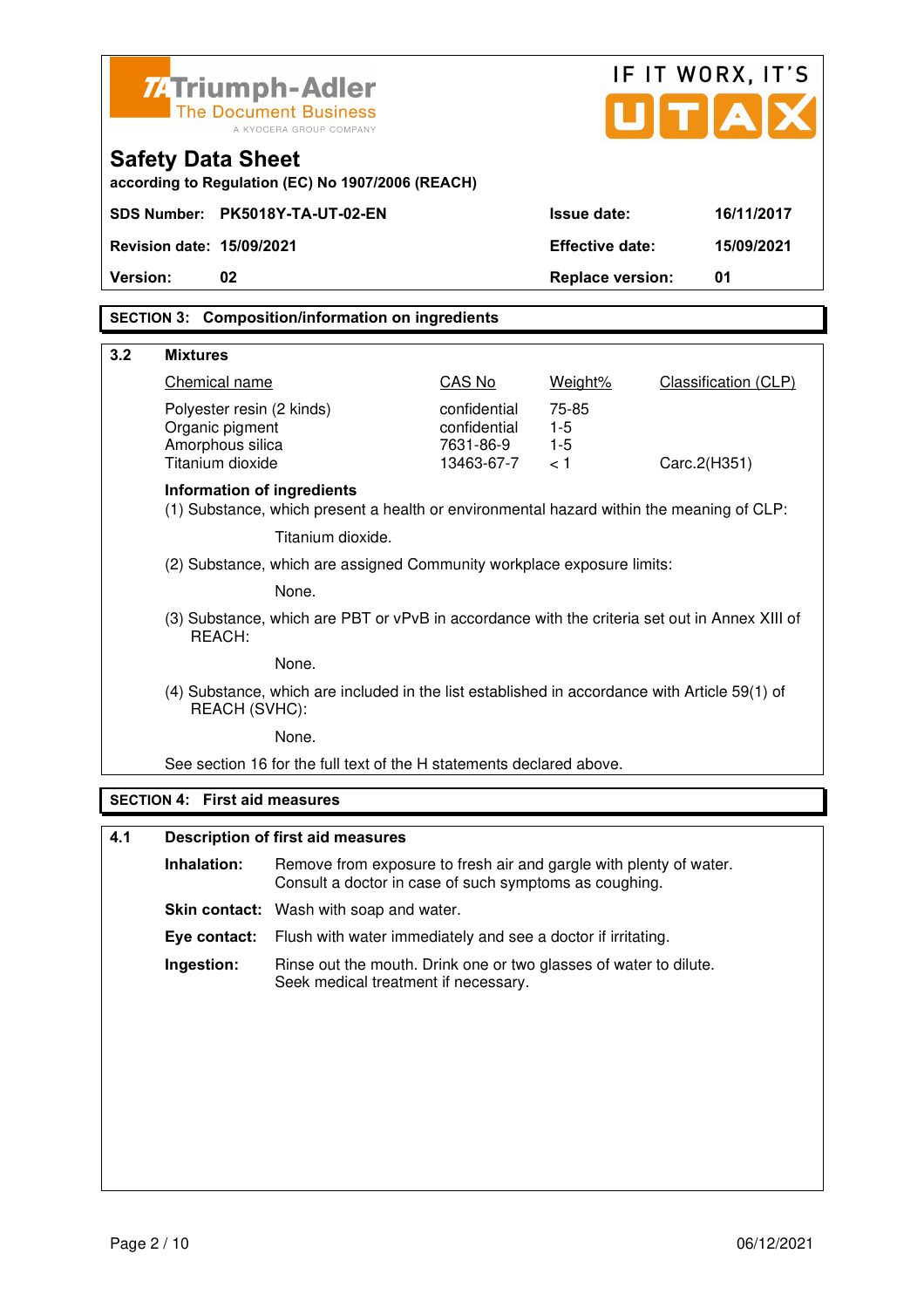



**according to Regulation (EC) No 1907/2006 (REACH)**

|                                  | SDS Number: PK5018Y-TA-UT-02-EN | <b>Issue date:</b>      | 16/11/2017 |
|----------------------------------|---------------------------------|-------------------------|------------|
| <b>Revision date: 15/09/2021</b> |                                 | <b>Effective date:</b>  | 15/09/2021 |
| <b>Version:</b>                  | 02                              | <b>Replace version:</b> | 01         |

# **4.2 Most important symptoms and effects, both acute and delayed**  Potential health effects and symptoms **Inhalation:** Prolonged inhalation of excessive dusts may cause lung damage. Use of this product as intended does not result in prolonged inhalation of excessive toner dusts. **Skin contact:** Unlikely to cause skin irritation. **Eye contact:** May cause transient eye irritation.

**Ingestion:** Use of this product as intended does not result in ingestion.

# **4.3 Indication of any immediate medical attention and special treatment needed**

No additional information available.

## **SECTION 5: Firefighting measures**

## **5.1 Extinguishing media**

Suitable extinguishing media

Water spray, foam, powder,  $CO<sub>2</sub>$  or dry chemical

Unsuitable extinguishing media

None specified.

## **5.2 Special hazards arising from the substance or mixture**

Hazardous combustion products: Carbon dioxide, Carbon monoxide

## **5.3 Advice for firefighters**

Fire-fighting procedures

 Pay attention not to blow away dust. Drain water off around and decrease the atmosphere temperature to extinguish the fire.

## **Protection equipment for firefighters**

None specified.

## **SECTION 6: Accidental release measures**

## **6.1 Personal precautions, protective equipment and emergency procedures**

 Avoid inhalation, ingestion, eye and skin contact in case of accidental release. Avoid formation of dust. Provide adequate ventilation.

## **6.2 Environmental precautions**

Do not allow to enter into surface water or drains.

## **6.3 Methods and material for containment and cleaning up**

Gather the released powder not to blow away and wipe up with a wet cloth.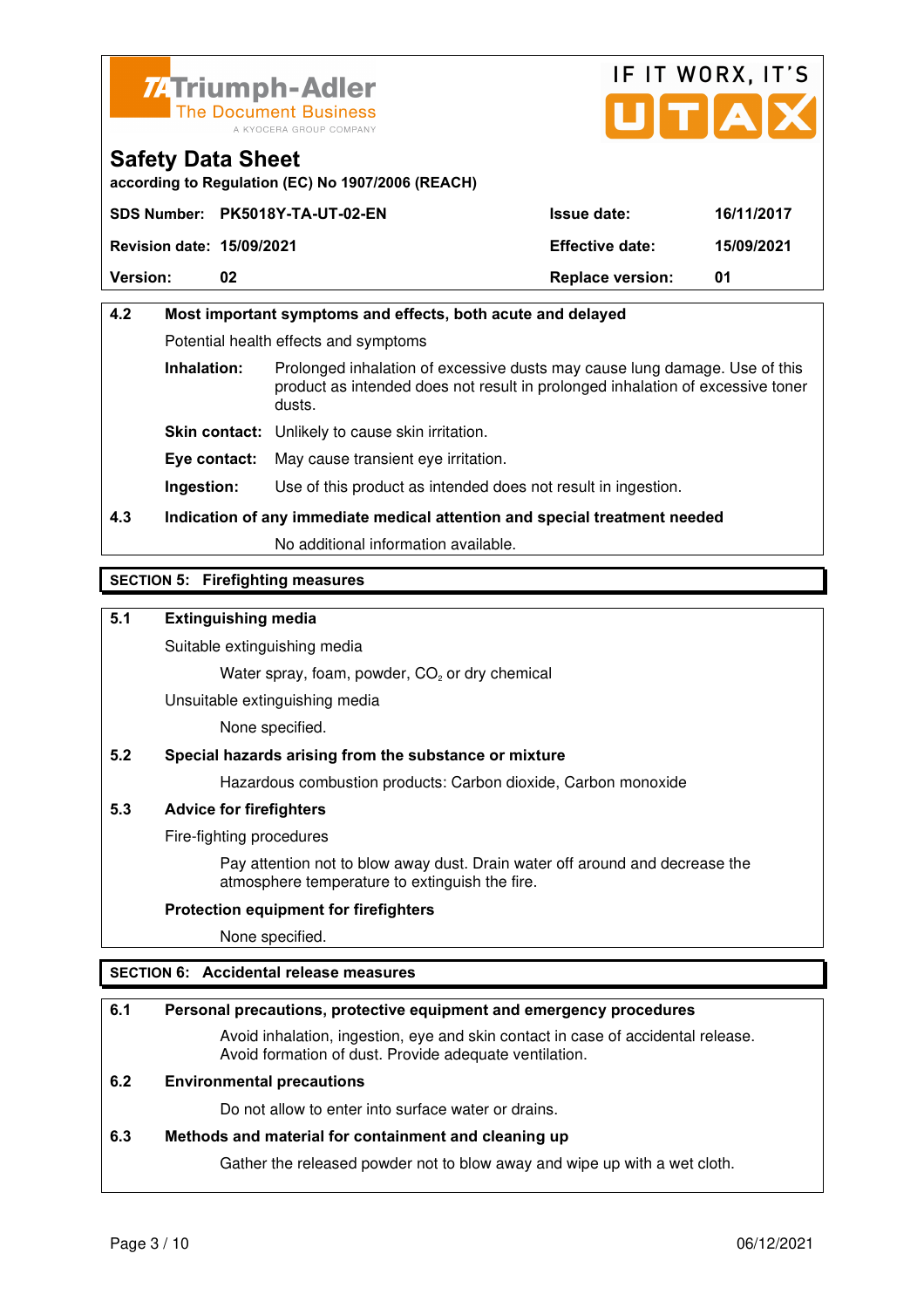



**according to Regulation (EC) No 1907/2006 (REACH)**

## **SDS Number: PK5018Y-TA-UT-02-EN Issue date: 16/11/2017**

**Revision date: 15/09/2021 Effective date: 15/09/2021** 

**Version:** 02 **Replace version:** 01

## **6.4 Reference to other sections**

See section 13 for disposal information.

## **SECTION 7: Handling and storage**

#### **7.1 Precautions for safe handling**

 Do not attempt to force open or destroy the toner container or unit. See installation guide of this product.

#### **7.2 Conditions for safe storage, including any incompatibilities**

Keep the toner container or unit tightly closed and store in a cool, dry and dark place. Keep away from fire. Keep out of the reach of children.

#### **7.3 Specific end use(s)**

No additional information available.

#### **SECTION 8: Exposure controls/personal protection**

## **8.1 Control parameters**

(Reference data)

#### **US ACGIH Threshold Limit Values (TWA)**

**Particles: 10 mg/m<sup>3</sup> (Inhalable particles) 3 mg/m<sup>3</sup> (Respirable particles)** Titanium dioxide:10 mg/m³

#### **US OSHA PEL (TWA)**

Particles: 15 mg/m<sup>3</sup> (Total dust) 5 mg/m<sup>3</sup> (Respirable fraction) Amorphous silica:  $80 \text{ mg/m}^3/\% \text{SiO}_2$ Titanium dioxide: 15 mg/m<sup>3</sup> (Total dust)

#### **EU-Occupational exposure limits: Directive (EC) 2000/39, (EC) 2006/15 and (EU) 2009/161**

Not listed.

#### **8.2 Exposure controls**

#### **Appropriate engineering controls**

 Special ventilator is not required under normal intended use. Use in a well-ventilated area.

#### **Personal protective equipment**

 Respiratory protection, eye protection, hand protection, skin and body protection are not required under normal intended use.

#### **Environmental exposure controls**

No additional information available.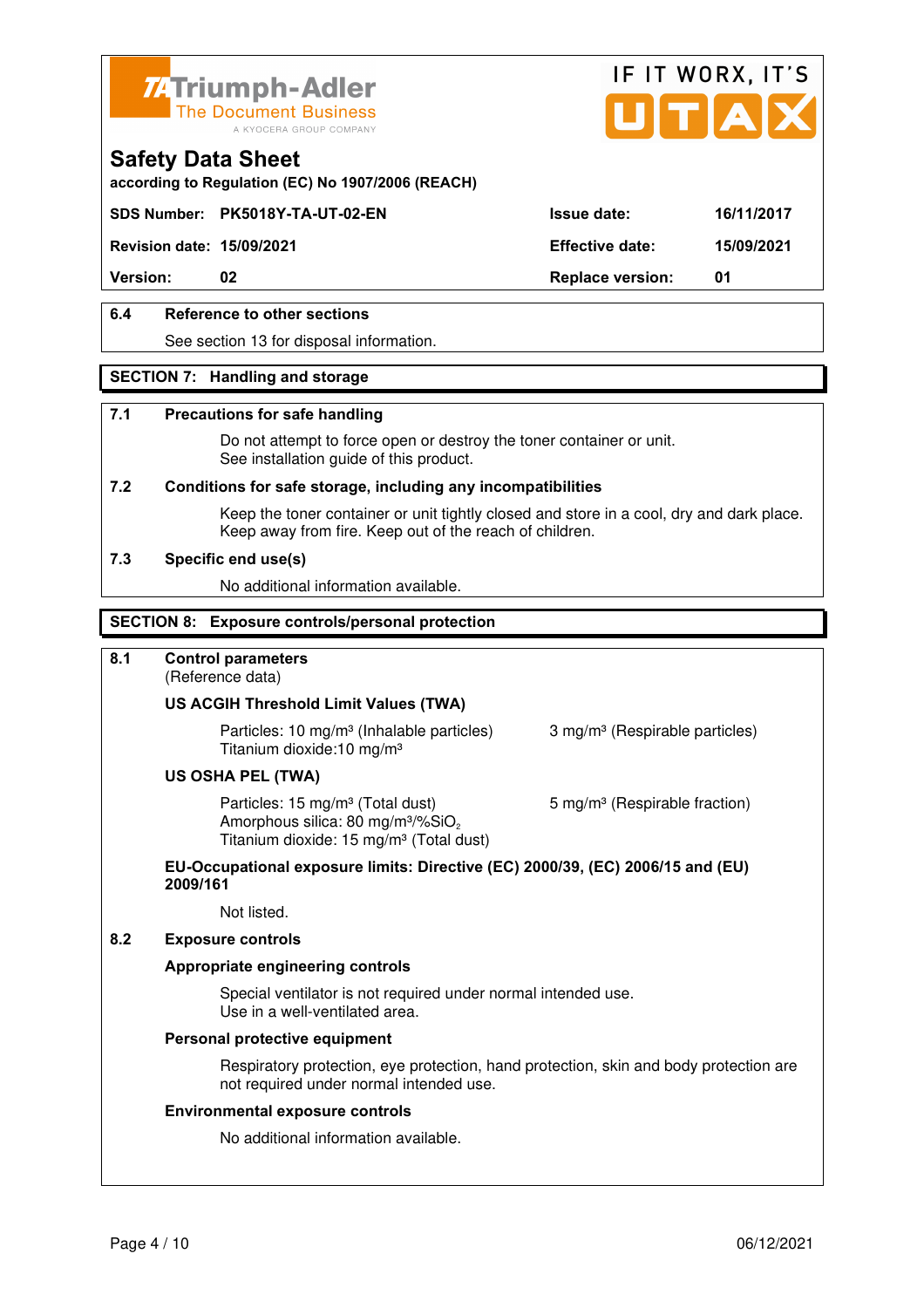



## **SECTION 9: Physical and chemical properties**

| 9.1           | Information on basic physical and chemical properties |                            |  |
|---------------|-------------------------------------------------------|----------------------------|--|
| Appearance    |                                                       |                            |  |
|               | Physical state                                        | Solid (fine powder)        |  |
|               | Colour                                                | Yellow                     |  |
|               | Odour                                                 | Odourless                  |  |
|               | Odour threshold                                       | No data available.         |  |
| pH            |                                                       | No data available.         |  |
|               | Melting point [°C]                                    | 100-120 (Toner)            |  |
| Boiling point |                                                       | No data available.         |  |
| Flash point   |                                                       | No data available.         |  |
|               | Evaporation rate                                      | No data available.         |  |
|               | Flammability (solid, gas)                             | No data available.         |  |
|               | Upper flammability or explosive limit                 | No data available.         |  |
|               | Lower flammability or explosive limit                 | No data available.         |  |
|               | Vapour pressure                                       | No data available.         |  |
|               | Vapour density                                        | No data available.         |  |
|               | Relative density [g/cm <sup>3</sup> ]                 | 1.2-1.4 (Toner)            |  |
|               | Solubility (ies)                                      | Almost insoluble in water. |  |
|               | Partition coefficient: n-octanol/water                | No data available.         |  |
|               | Auto-ignition temperature                             | No data available.         |  |
|               | Decomposition temperature                             | No data available.         |  |
| Viscosity     |                                                       | No data available.         |  |
|               | <b>Explosive properties</b>                           | No data available.         |  |
|               | Oxidizing properties                                  | No data available.         |  |

## **9.2 Other information**

Dust explosion properties

 Dust explosion is improbable under normal intended use. Experimental explosiveness of toner is classified into the same rank such kind of powder as flour, dry milk and resin powder according to the pressure rising speed.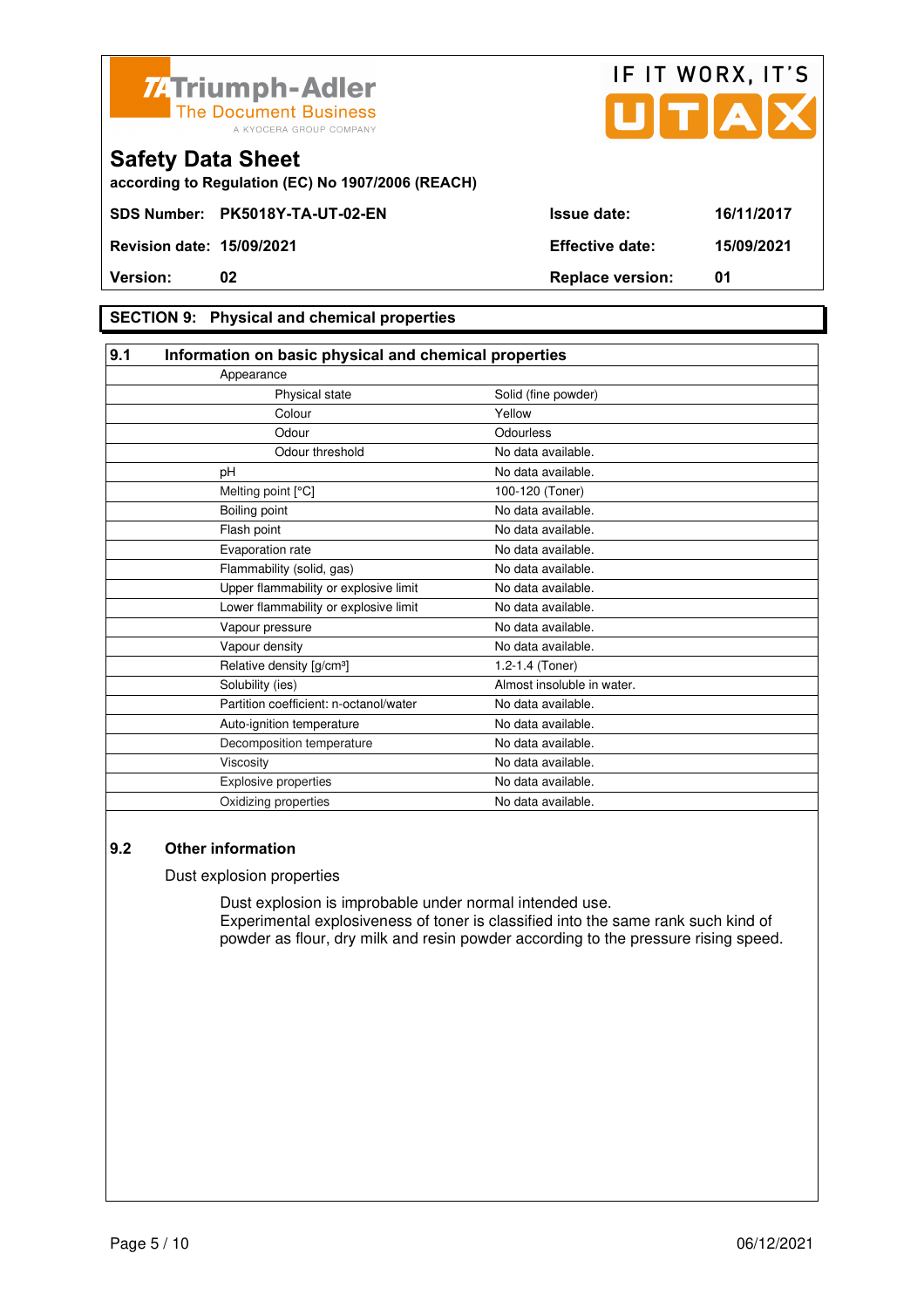



**Revision date: 15/09/2021 Effective date: 15/09/2021** 

**Safety Data Sheet** 

**Version:** 02 **Replace version:** 01

## **SECTION 10: Stability and reactivity**

#### **10.1 Reactivity**

No data available.

## **10.2 Chemical stability**

This product is stable under normal conditions of use and storage.

## **10.3 Possibility of hazardous reactions**

Hazardous reactions will not occur.

## **10.4 Conditions to avoid**

None specified.

#### **10.5 Incompatible materials**

None specified.

#### **10.6 Hazardous decomposition products**

Hazardous decomposition products are not to be produced.

# **SECTION 11: Toxicological information**

| 11.1 | Information on toxicological effects                                           |                                                                              |  |
|------|--------------------------------------------------------------------------------|------------------------------------------------------------------------------|--|
|      | Based on available data, the classification criteria listed below are not met. |                                                                              |  |
|      | <b>Acute toxicity</b>                                                          |                                                                              |  |
|      | Oral $(LD_{50})$                                                               | $>$ 2000 mg/kg (rat)* (Toner)                                                |  |
|      | Dermal $(LD_{50})$                                                             | No data available (Toner).                                                   |  |
|      |                                                                                | Inhalation $(LC_{50}(4hr))$ > 5.0 mg/l (rat) <sup>*</sup> (Toner)            |  |
|      | <b>Skin corrosion/irritation</b>                                               |                                                                              |  |
|      | Acute skin irritation                                                          | Non-irritant (rabbit)* (Toner)                                               |  |
|      | Serious eye damage/irritation                                                  |                                                                              |  |
|      | Acute eye irritation                                                           | Minimal irritant (rabbit)* (Toner)                                           |  |
|      | Respiratory or skin sensitization                                              |                                                                              |  |
|      | Skin sensitization                                                             | Non-sensitising (mouse)* (Toner)                                             |  |
|      | <b>Germ cell mutagenicity</b>                                                  |                                                                              |  |
|      |                                                                                | Ames test is negative. (Toner)<br>*(based on test result of similar product) |  |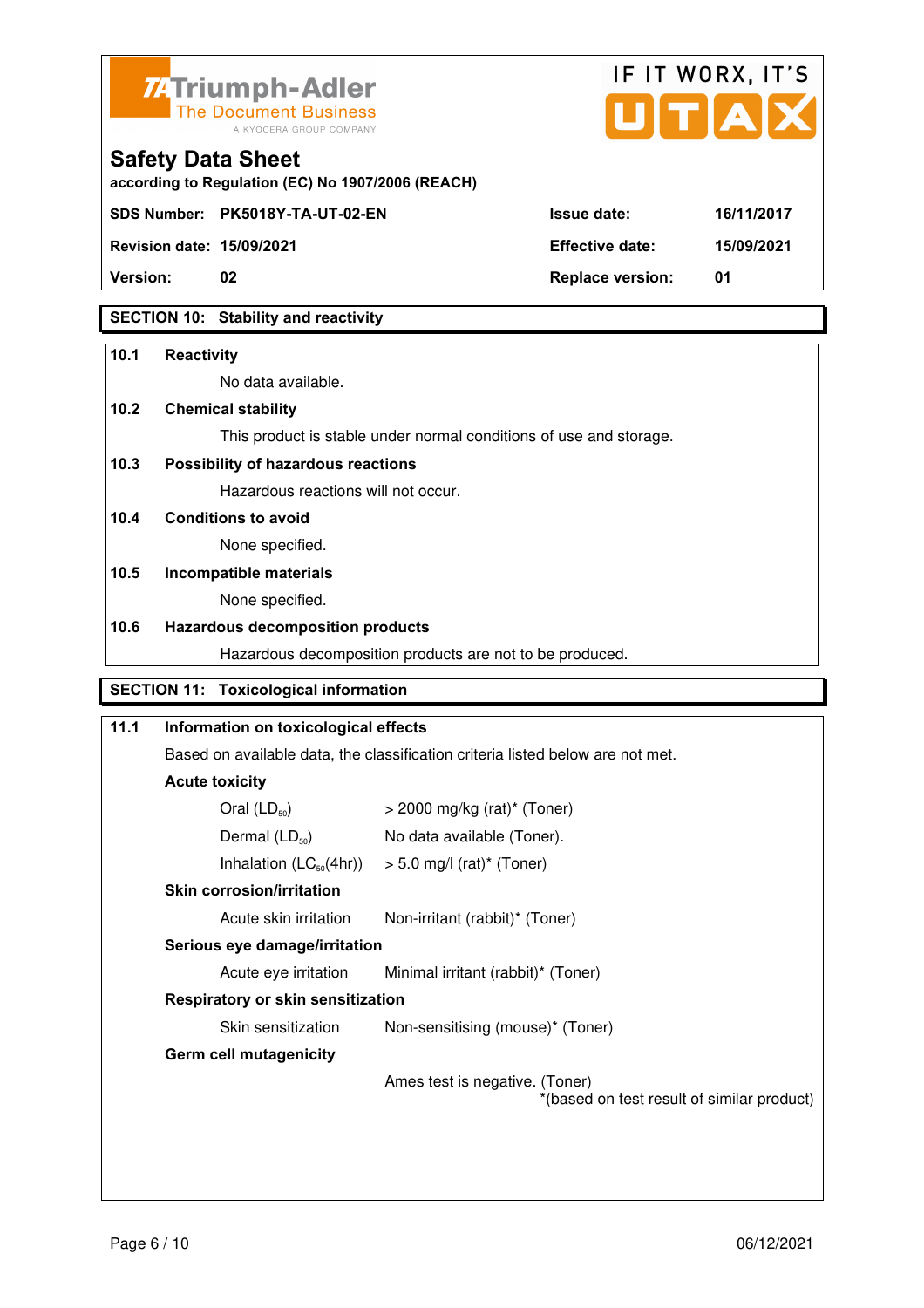

| <b>Version:</b>                  | 02                                                                          | <b>Replace version:</b> | 01         |
|----------------------------------|-----------------------------------------------------------------------------|-------------------------|------------|
| <b>Revision date: 15/09/2021</b> |                                                                             | <b>Effective date:</b>  | 15/09/2021 |
|                                  | SDS Number: PK5018Y-TA-UT-02-EN                                             | <b>Issue date:</b>      | 16/11/2017 |
| <b>Safety Data Sheet</b>         | according to Regulation (EC) No 1907/2006 (REACH)                           |                         |            |
|                                  | <b>74 Triumph-Adler</b><br>The Document Business<br>A KYOCERA GROUP COMPANY |                         | UTAX       |

IF IT WORX, IT'S

## **11.1 Information of ingredients:**

No mutagen according to MAK, TRGS905 und (EC) No 1272/2008 Annex VI.

#### **Carcinogenicity**

#### **Information of ingredients:**

 No carcinogen or potential carcinogen (except Titanium dioxide) according to IARC, Japan Association on Industrial Health, ACGIH, EPA, OSHA, NTP, MAK, California Proposition 65, TRGS 905 and (EC) No 1272/2008 Annex VI.

 The IARC re-evaluated Titanium dioxide as a Group 2B carcinogen (possibly carcinogenic to humans) as the result of inhalation exposure test in rats. But, oral/skin test does not show carcinogenicity (2). In the animal chronic inhalation studies for Titanium dioxide, the lung tumour was observed only in rats. It is estimated that this is attributed to the overload of rat´s lung clearance mechanism (overload phenomenon) (3). The inhalation of excessive Titanium dioxide does not occur in normal use of this product. Also, epidemiological studies to date have not revealed any evidence of the relation between occupational exposure to Titanium dioxide and respiratory tract diseases.

#### **Reproductive toxicity**

#### **Information of ingredients:**

 No reproductive toxicant according to MAK, California Proposition 65, TRGS 905 und (EC) No 1272/2008 Annex VI.

| <b>STOT-single exposure</b> | No data available. |
|-----------------------------|--------------------|
|-----------------------------|--------------------|

**STOT-repeated exposure** No data available.

**Aspiration hazard** No data available.

#### **Chronic effects**

 In a study in rats by chronic inhalation exposure to a typical toner, a mild to moderate degree of lung fibrosis was observed in 92% of the rats in the high concentration (16 mg/m<sup>3</sup>) exposure group, and a minimal to mild degree of fibrosis was noted in 22% of the animal in the middle  $(4mg/m<sup>3</sup>)$  exposure group (1). But no pulmonary change was reported in the lowest  $(1ma/m<sup>3</sup>)$  exposure group, the most relevant level to potential human exposures.

**Other information** No data available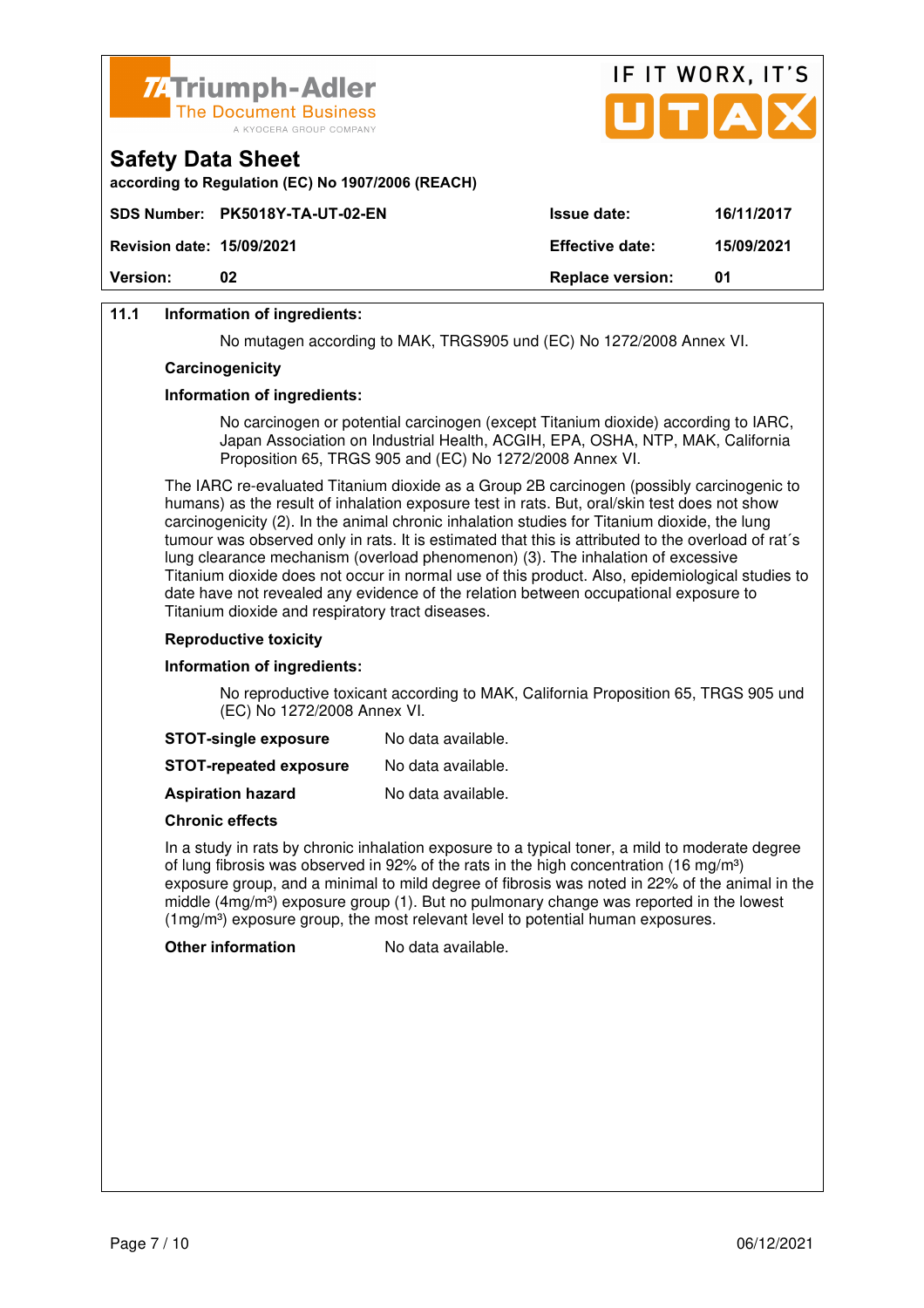

| <b>74 Triumph-Adler</b><br>The Document Business<br>A KYOCERA GROUP COMPANY   |                        | IF II WURX, II S<br>UTAX |  |
|-------------------------------------------------------------------------------|------------------------|--------------------------|--|
| <b>Safety Data Sheet</b><br>according to Regulation (EC) No 1907/2006 (REACH) |                        |                          |  |
| SDS Number: PK5018Y-TA-UT-02-EN                                               | <b>Issue date:</b>     | 16/11/2017               |  |
| <b>Revision date: 15/09/2021</b>                                              | <b>Effective date:</b> | 15/09/2021               |  |

 $FIT$   $MOR$ 

 $\overline{\phantom{a}}$ 

**Version: 02 Replace version: 01** 

## **SECTION 12: Ecological information**

#### **12.1 Toxicity**

No data available.

#### **12.2 Persistence and degradability**

No data available.

**12.3 Bio accumulative potential** 

No data available.

#### **12.4 Mobility in soil**

No data available.

## **12.5 Results of PBT and vPvB assessment**

No data available.

#### **12.6 Other adverse effects**

No additional information available.

## **SECTION 13: Disposal considerations**

## **13.1 Waste treatment methods**

 Do not attempt to incinerate the toner container or unit and the waste toner yourself. Dangerous sparks may cause burn. Any disposal practice should be done under conditions which meet local, state and federal laws and regulations relating to waste (contact local or state environmental agency for specific rules).

## **SECTION 14: Transport information**

#### **14.1 UN-number**

None.

**14.2 UN Proper shipping name** 

None.

**14.3 Transport hazard class(es)** 

None.

## **14.4 Packing group**

None.

#### **14.5 Environmental hazards**

None.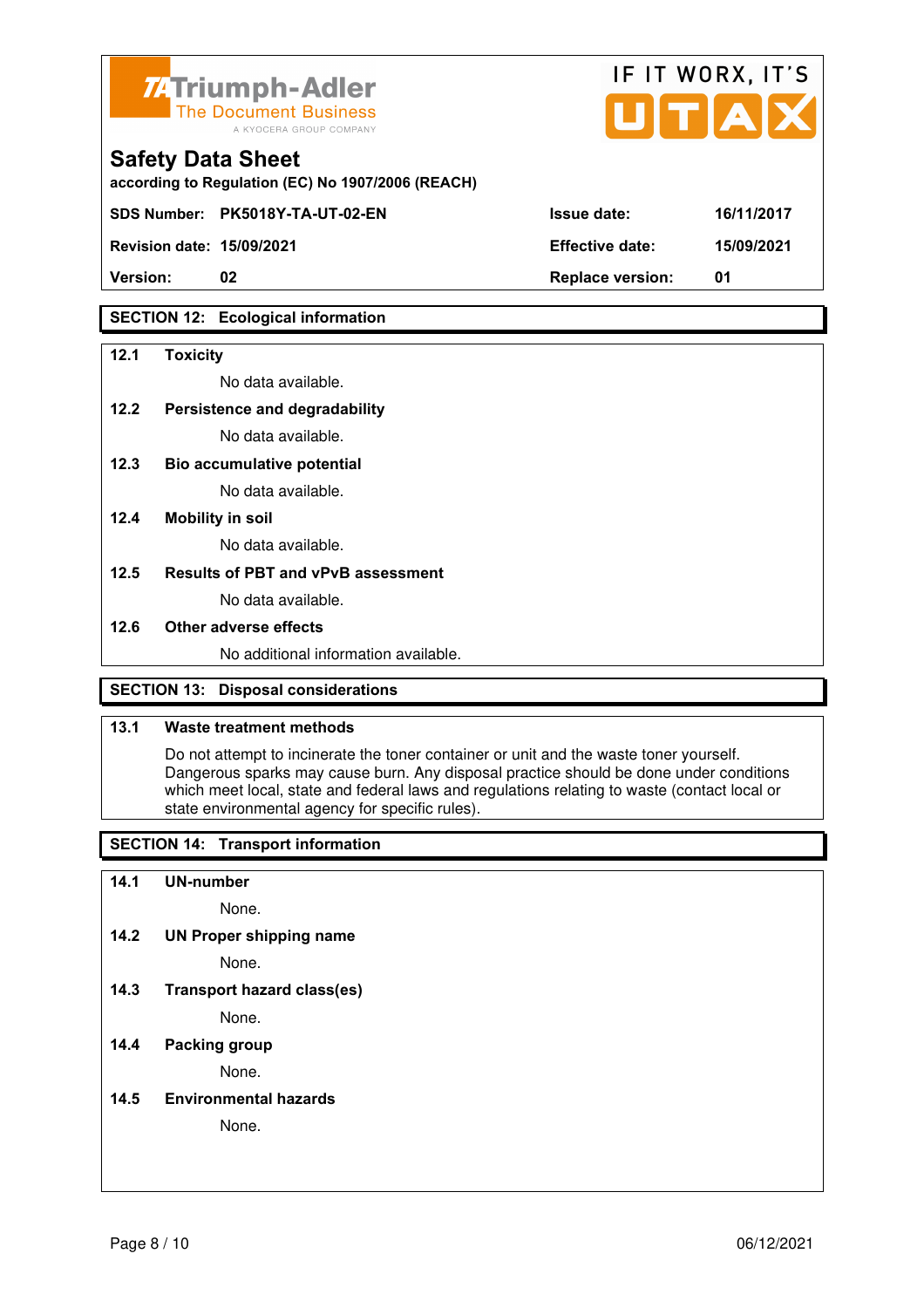



**according to Regulation (EC) No 1907/2006 (REACH)**

|                                  | SDS Number: PK5018Y-TA-UT-02-EN | <b>Issue date:</b>      | 16/11/2017 |
|----------------------------------|---------------------------------|-------------------------|------------|
| <b>Revision date: 15/09/2021</b> |                                 | <b>Effective date:</b>  | 15/09/2021 |
| <b>Version:</b>                  | 02                              | <b>Replace version:</b> | -01        |
|                                  |                                 |                         |            |

## **14.6 Special precautions for user**

No additional information available.

# **14.7 Transport in bulk according to Annex II of MARPOL73/78 and the IBC Code** Not applicable.

## **SECTION 15: Regulatory information**

## **15.1 Safety, health and environmental regulations/legislation specific for the substance or mixture**

#### **EU-regulations**

Regulation (EC) No 1005/2009 (on substances that deplete the ozone layer, Annex I and II): Not listed.

Regulation (EU) 2019/1021 (on persistent organic pollutants, Annex I as amended):

Not listed.

 Regulation (EU) No 649 /2012 (concerning the export and import of dangerous chemicals, Annex I and V as amended):

Not listed.

 Regulation (EC) No 1907/2006 REACH Annex XVII as amended (Restrictions on use): Not listed.

Regulation (EC) No 1907/2006 REACH Annex XIV as amended (Authorizations):

Not listed.

#### **US-regulations**

All ingredients in this product comply with order under TSCA.

#### **Canada regulations**

 This product is not a WHMIS-controlled product, since we consider it as a manufactured article.

## **15.2 Chemical Safety Assessment**

No data available.